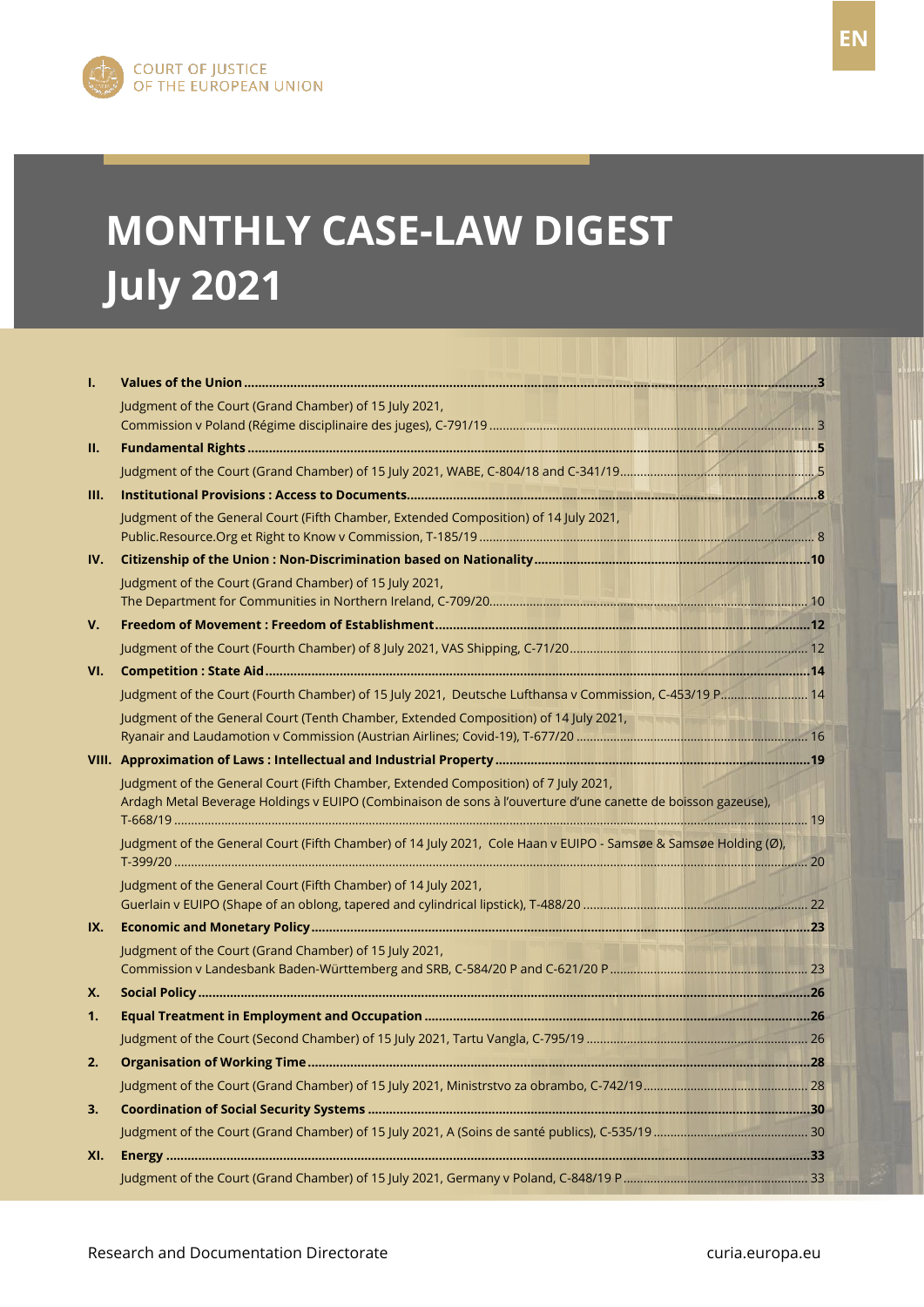| XII. |                                                                                                                                                                                                                     |  |
|------|---------------------------------------------------------------------------------------------------------------------------------------------------------------------------------------------------------------------|--|
|      | Judgment of the General Court (Seventh Chamber) of 14 July 2021,                                                                                                                                                    |  |
|      |                                                                                                                                                                                                                     |  |
|      |                                                                                                                                                                                                                     |  |
|      |                                                                                                                                                                                                                     |  |
|      |                                                                                                                                                                                                                     |  |
| 1.   |                                                                                                                                                                                                                     |  |
|      | Judgment of the General Court (Fourth Chamber, Extended Composition) of 3 February 2021,                                                                                                                            |  |
| 2.   |                                                                                                                                                                                                                     |  |
|      | Judgment of the General Court (Fourth Chamber, Extended Composition) of 19 May 2021,<br>China Chamber of Commerce for Import and Export of Machinery and Electronic Products and Others v Commission,<br>$T-254/18$ |  |

 $\Theta$ 

I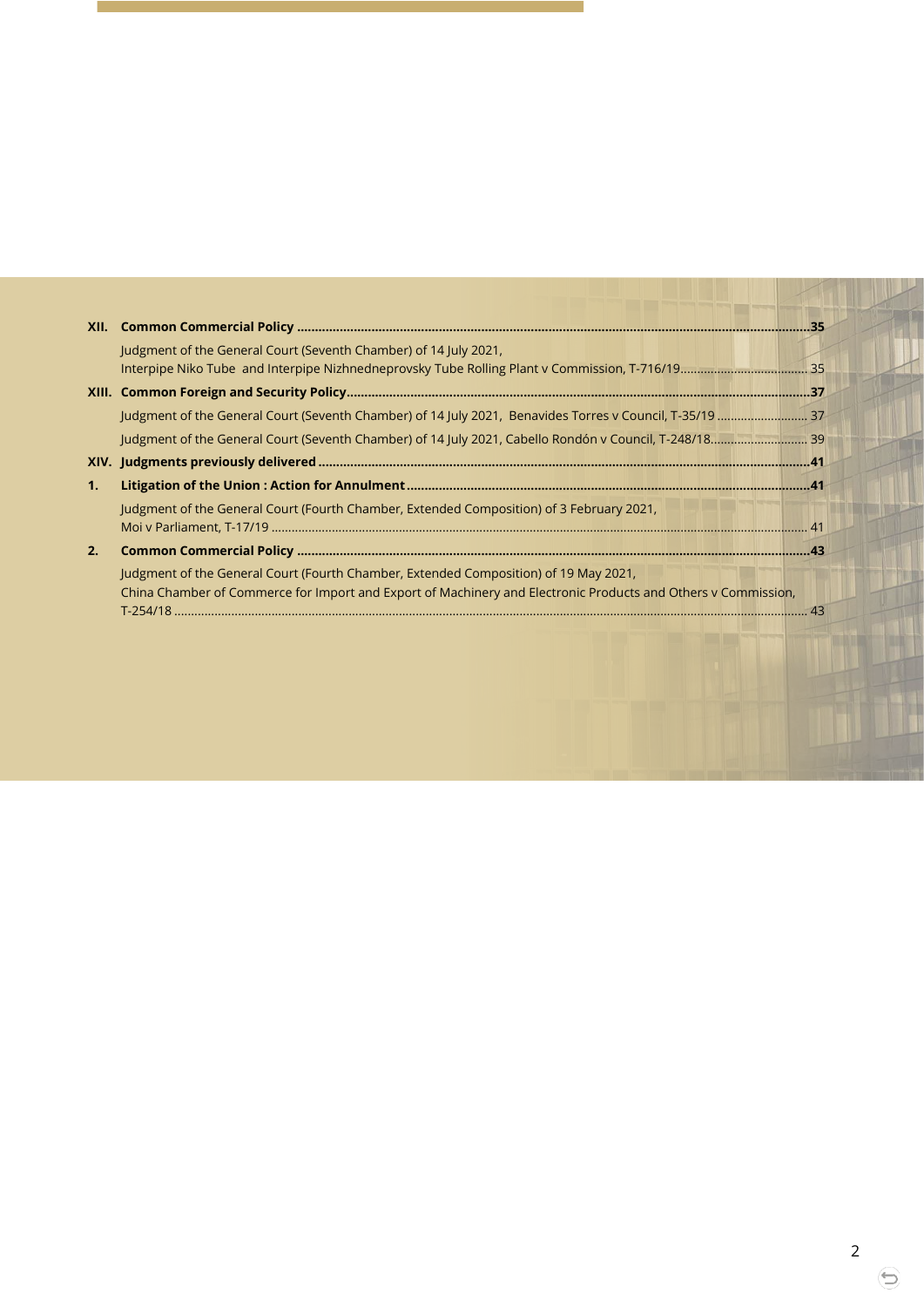# <span id="page-2-1"></span><span id="page-2-0"></span>**I. VALUES OF THE UNION**

# **Judgment of the Court (Grand Chamber) of 15 July 2021, Commission v Poland (Régime disciplinaire des juges), C-791/19**

[Link to the complete text of the judgment](https://curia.europa.eu/juris/document/document.jsf;jsessionid=B34426E6156FA26C8ED3A717C3A3B293?text=&docid=244185&pageIndex=0&doclang=en&mode=lst&dir=&occ=first&part=1&cid=3491875)

Failure of a Member State to fulfil obligations – Disciplinary regime applicable to judges – Rule of law – Independence of judges – Effective legal protection in the fields covered by Union law – Second subparagraph of Article 19(1) TEU – Article 47 of the Charter of Fundamental Rights of the European Union – Disciplinary offences resulting from the content of judicial decisions – Independent disciplinary courts or tribunals established by law – Respect for reasonable time and the rights of the defence in disciplinary proceedings – Article 267 TFEU – Restriction of the right of national courts to submit requests for a preliminary ruling to the Court of Justice and of their obligation to do so

In 2017, Poland adopted a new disciplinary regime concerning judges of the Sąd Najwyższy (Supreme Court, Poland) and judges of the ordinary courts. In the context of that legislative reform, a new chamber, the Izba Dyscyplinarna ('the Disciplinary Chamber'), was established within the Supreme Court. That chamber was made responsible, inter alia, for hearing disciplinary cases relating to judges of the Supreme Court and, on appeal, those relating to judges of the ordinary courts.

Taking the view that, by adopting that new disciplinary regime, Poland had failed to fulfil its obligations under EU law, <sup>1</sup> the European Commission brought an action for failure to fulfil obligations before the Court of Justice. The Commission submits, in particular, that that disciplinary regime guarantees neither the independence nor the impartiality of the Disciplinary Chamber, which is made up exclusively of judges selected by the Krajowa Rada Sądownictwa (National Council of the Judiciary, Poland) ('the KRS'), a body which has 23 of its 25 members appointed by the political authorities.

In the judgment delivered in that case, the Court, sitting as the Grand Chamber, upheld the action for failure to fulfil obligations brought by the Commission. First, the Court finds that the new disciplinary regime for judges undermines their independence. Second, that regime does not enable the judges concerned to comply, acting with complete independence, with their obligations under the preliminary ruling mechanism.

#### *Findings of the Court*

-

First, the Court finds that Poland has failed to fulfil its obligations, under the second subparagraph of Article 19(1) TEU, to provide remedies sufficient to ensure effective legal protection in the fields covered by Union law.

The Court recalls that, according to its settled case-law, the second subparagraph of Article 19(1) TEU and the requirement that judges be independent deriving from that provision mean that the disciplinary regime applicable to judges of the national courts which come within their judicial systems in the fields covered by EU law must provide the necessary guarantees in order to prevent any risk of such a regime being used as a system of political control of the content of judicial decisions, which presupposes, inter alia, rules which define the forms of conduct amounting to disciplinary offences, which provide for the intervention of an independent body in accordance with a

<sup>1</sup> The Commission considered that Poland had failed to fulfil its obligations under the second subparagraph of Article 19(1) TEU – which lays down the obligation, for the Member States, to provide remedies sufficient to ensure effective legal protection in the fields covered by Union law – and under the second and third paragraphs of Article 267 TFEU – which gives certain national courts the discretion (second paragraph) to make a reference for a preliminary ruling, and places others under the obligation (third paragraph) to do so.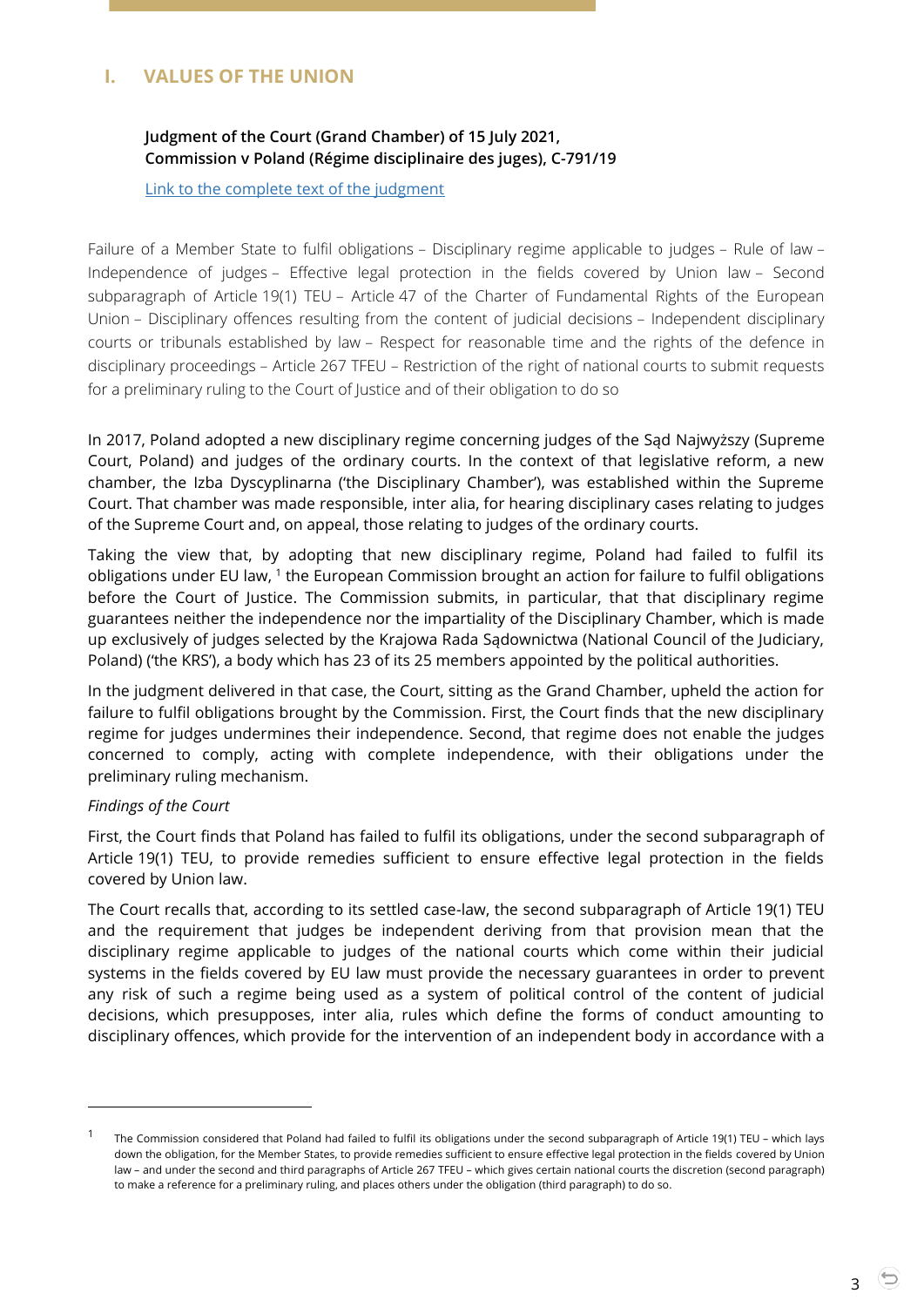procedure which fully safeguards the rights enshrined in Articles 47 and 48 of the Charter of Fundamental Rights of the European Union, in particular the rights of the defence, and which lay down the possibility of bringing legal proceedings challenging the decisions of disciplinary bodies.

However, according to the Court, Poland has, in the first place, failed to guarantee the independence and impartiality of the Disciplinary Chamber and has thereby undermined the independence of judges by failing to ensure that disciplinary proceedings brought against them will be reviewed by a body offering such guarantees. In accordance with the principle of the separation of powers, the independence of the judiciary must be ensured in relation to the legislature and the executive. Nevertheless, under the 2017 legislative reform, the process for appointing judges to the Supreme Court and, in particular, for appointing the members of the Disciplinary Chamber of the Supreme Court is essentially determined by the KRS – a body which has been significantly reorganised by the Polish executive and legislature. The Court also notes that the Disciplinary Chamber is to be made up exclusively of new judges selected by the KRS who were not already sitting within the Supreme Court and who will benefit from, inter alia, a very high level of remuneration and a particularly high degree of organisational, functional and financial autonomy in comparison with the conditions prevailing in the other judicial chambers of that court. All of those factors are such as to give rise to reasonable doubts in the minds of individuals as to the imperviousness of that disciplinary body to the direct or indirect influence of the Polish legislature and executive, as well as its neutrality with respect to the interests before it.

The Court notes, in the second place, while taking into account, in that regard, the fact that the independence and impartiality of the Disciplinary Chamber are thus not guaranteed, that Poland has allowed the content of judicial decisions to be classified as a disciplinary offence as regards judges of the ordinary courts. Recalling the need to avoid the disciplinary regime being used in order to exert political control over judicial decisions or to exert pressure on judges, the Court notes that, in the present case, the new disciplinary regime for judges, which does not meet the requirements of clarity and precision as regards the forms of conduct likely to trigger the liability of judges, also undermines the independence of those judges.

In the third place, Poland has also failed to guarantee that disciplinary cases brought against judges of the ordinary courts will be examined within a reasonable time, thereby once again undermining the independence of those judges. According to the new disciplinary regime, a judge who has been the subject of disciplinary proceedings closed by a final ruling may once again be subject to such proceedings in the same case, such that that judge permanently remains under the potential threat of such proceedings. In addition, the new procedural rules applicable to disciplinary proceedings concerning judges are liable to restrict the rights of defence of accused judges. Under those new rules, actions relating to the appointment of a judge's defence counsel and the taking up of the defence by that counsel do not suspend the proceedings, not to mention the fact that the proceedings may continue despite the justified absence of the judge or his or her defence counsel. Moreover, the new procedural rules referred to above may, especially where, as in the present case, they are applied in the context of a disciplinary regime displaying the shortcomings already noted above, increase the risk of the disciplinary regime being used as a system of political control of the content of judicial decisions.

In the fourth place, the Court finds that, by conferring on the President of the Disciplinary Chamber referred to above the discretionary power to designate the disciplinary tribunal with jurisdiction at first instance in disciplinary cases relating to judges of the ordinary courts, Poland has failed to guarantee that such cases will be examined by a tribunal 'established by law' as is also required by the second subparagraph of Article 19(1) TEU.

Second, the Court finds that, by allowing the right of courts and tribunals to submit requests for a preliminary ruling to the Court of Justice to be restricted by the possibility of triggering disciplinary proceedings, Poland has failed to fulfil its obligations under the second and third paragraphs of Article 267 TFEU. The provisions of national legislation from which it follows that national judges may be exposed to disciplinary proceedings as a result of the fact that they have made a reference for a preliminary ruling to the Court of Justice cannot be accepted, because they undermine the effective exercise by the national judges concerned of the discretion or the obligation, provided by those provisions, to make a reference for a preliminary ruling to the Court of Justice, as well as the system of

4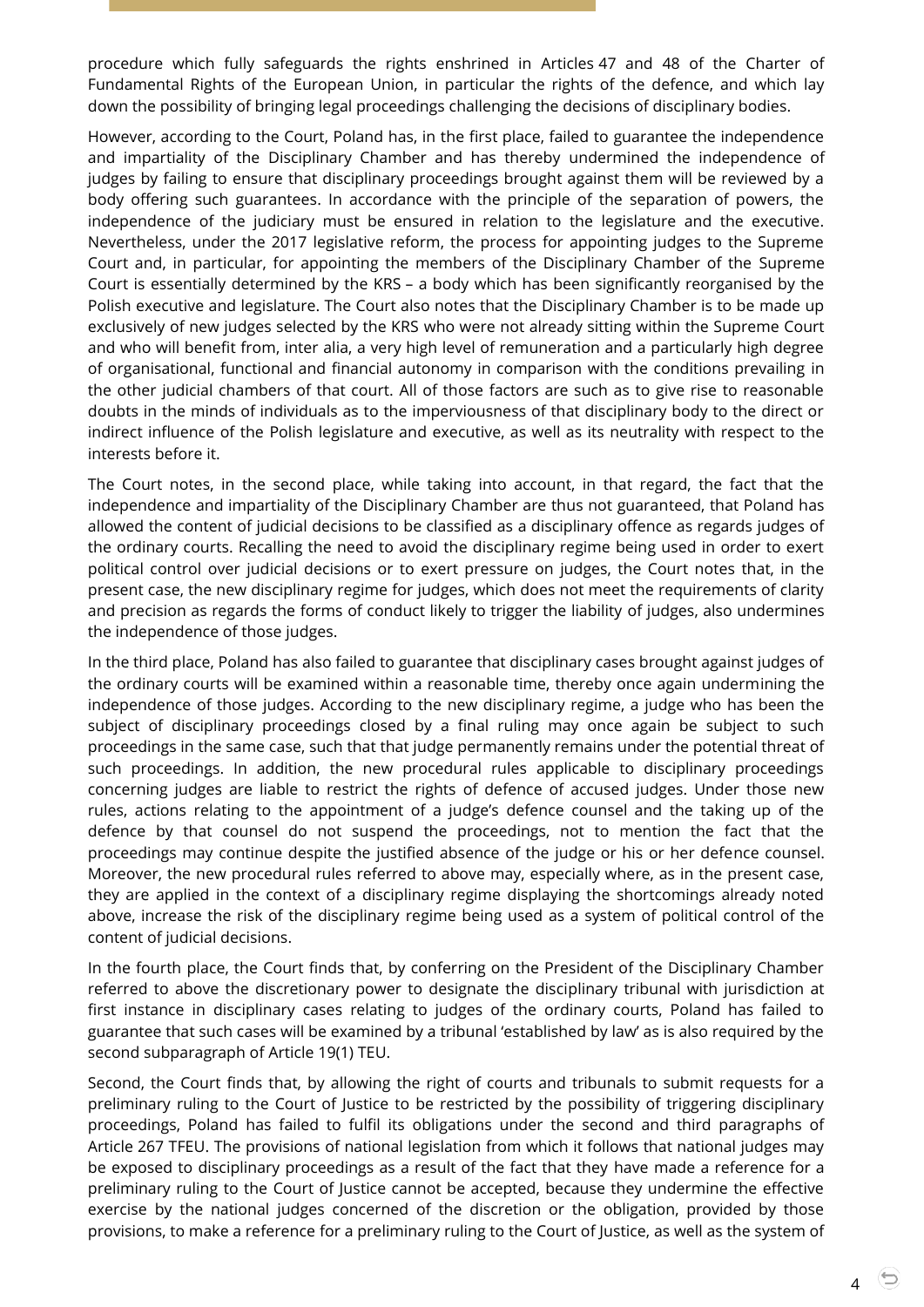cooperation between the national courts and the Court of Justice thus established by the Treaties in order to secure uniformity in the interpretation of EU law and to ensure the full effect of that law.

# <span id="page-4-1"></span><span id="page-4-0"></span>**II. FUNDAMENTAL RIGHTS**

-

## **Judgment of the Court (Grand Chamber) of 15 July 2021, WABE, C-804/18 and C-341/19**

[Link to the complete text of the judgment](https://curia.europa.eu/juris/document/document.jsf?text=&docid=244180&pageIndex=0&doclang=EN&mode=lst&dir=&occ=first&part=1&cid=3493879)

Reference for a preliminary ruling – Social policy – Directive 2000/78/EC – Equal treatment in employment and occupation – Prohibition of discrimination on the grounds of religion or belief – Internal rule of a private undertaking prohibiting the wearing of any visible political, philosophical or religious sign or the wearing of conspicuous, large-sized political, philosophical or religious signs in the workplace – Direct or indirect discrimination – Proportionality – Balancing the freedom of religion and other fundamental rights – Legitimacy of the policy of neutrality adopted by the employer – Need to establish economic loss suffered by the employer

IX and MJ, who are employed in companies governed by German law as a special needs carer and a sales assistant and cashier respectively, wore an Islamic headscarf at their respective workplaces.

Taking the view that the wearing of such a headscarf did not correspond to the policy of political, philosophical and religious neutrality pursued with regard to parents, children and third parties, IX's employer, WABE eV ('WABE') asked her to remove that headscarf and, following her refusal, temporarily suspended her from her duties on two occasions and gave her a warning. MJ's employer, MH Müller Handels GmbH ('MH'), following MJ's refusal to remove that headscarf at her workplace, first transferred her to another post in which she could wear that headscarf and then, after sending her home, instructed her to attend her workplace without conspicuous, large-sized signs of any political, philosophical or religious beliefs.

IX brought an action before the Arbeitsgericht Hamburg (Hamburg Labour Court, Germany) seeking an order that WABE remove from her personal file the warnings concerning the wearing of the Islamic headscarf. As for MJ, she brought an action before the national courts seeking a declaration that MH's instruction was invalid and compensation for the damage suffered. MI's action before those courts was upheld and MH subsequently brought an appeal on a point of law before the Bundesarbeitsgericht (Federal Labour Court, Germany).

In that context, the two courts decided to refer questions to the Court of Justice concerning the interpretation of Directive 2000/78.<sup>2</sup> The Court was asked, inter alia, whether an internal rule of an undertaking, prohibiting workers from wearing any visible sign of political, philosophical or religious beliefs in the workplace, constitutes, with regard to workers who observe certain clothing rules based on religious precepts, direct or indirect discrimination on the grounds of religion or belief; in what circumstances a difference of treatment indirectly based on religion or belief resulting from that rule may be justified and what elements must be taken into consideration in examining the appropriateness of such a difference of treatment.

<sup>2</sup> Council Directive 2000/78/EC of 27 November 2000 establishing a general framework for equal treatment in employment and occupation (OJ 2000 L 303, p. 16).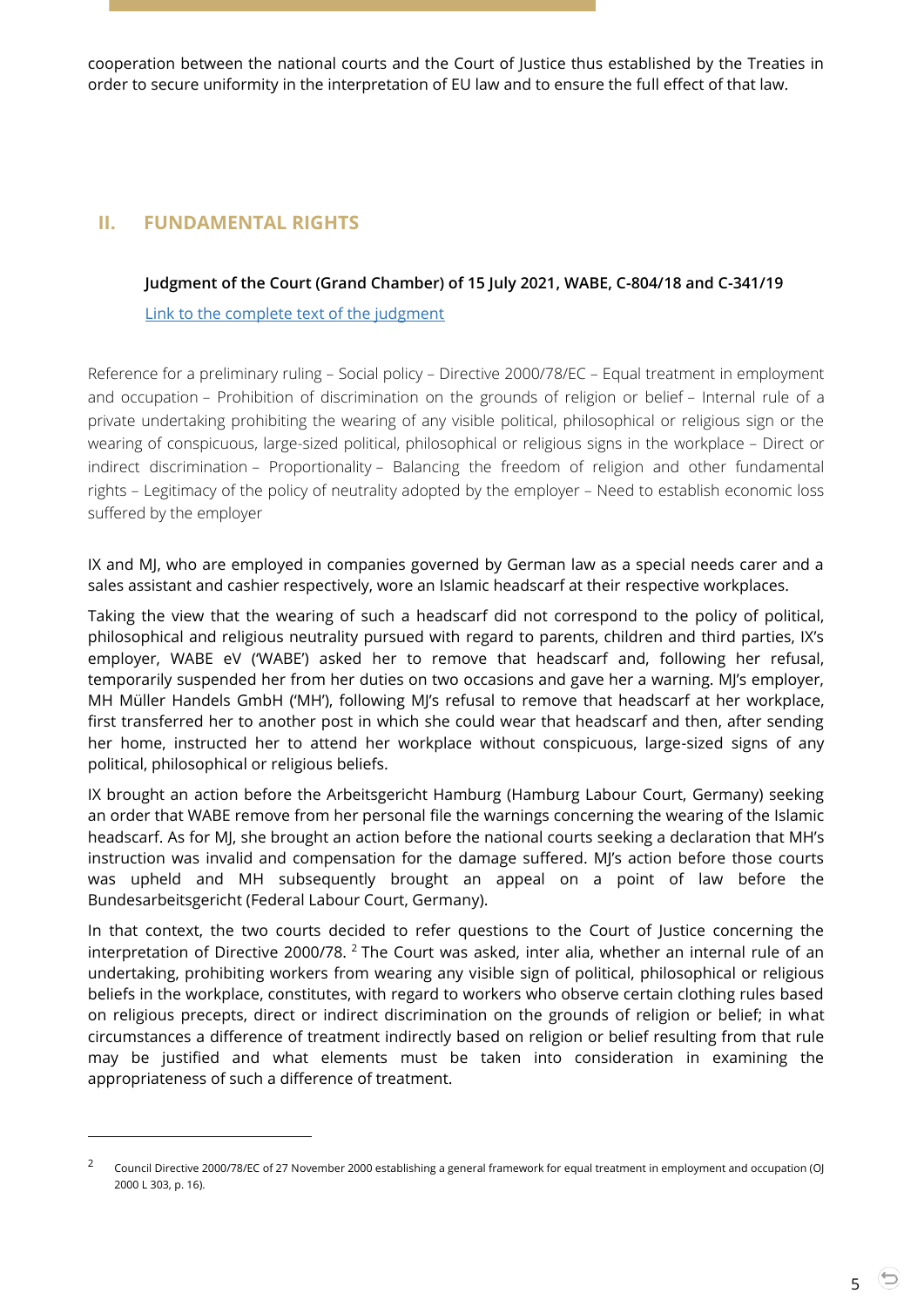In its judgment, delivered by the Grand Chamber, the Court explains inter alia the circumstances in which a difference of treatment indirectly based on religion or belief, resulting from such an internal rule, may be justified.

#### *Assessment of the Court*

The Court examines, first, in connection with Case C-804/18, whether an internal rule of an undertaking, prohibiting workers from wearing any visible sign of political, philosophical or religious beliefs in the workplace, constitutes, with regard to workers who observe certain dress codes based on religious precepts, direct discrimination on grounds of religion or belief, prohibited by Directive 2000/78. <sup>3</sup>

In that respect, the Court notes that the wearing of signs or clothing to manifest religion or belief is covered by the 'freedom of thought, conscience and religion'. <sup>4</sup> In addition, for the purposes of the application of Directive 2000/78, the terms 'religion' and 'belief' must be analysed as two facets of the same single ground of discrimination.

Furthermore, the Court recalls its case-law according to which such a rule does not constitute direct discrimination provided that it covers any manifestation of such beliefs without distinction and treats all workers of the undertaking in the same way by requiring them, in a general and undifferentiated way, to dress neutrally, which precludes the wearing of such signs. The Court considers that that finding is not called into question by the fact that some workers observe religious precepts requiring certain clothing to be worn. Although a rule such as that referred to above is indeed capable of causing particular inconvenience for such workers, that has no bearing on the finding that that rule, reflecting a policy of neutrality on the part of the undertaking, does not, in principle, establish a difference in treatment between workers based on a criterion that is inextricably linked to religion or belief.

In the present case, the rule at issue appears to have been applied in a general and undifferentiated way, since the employer concerned also required an employee wearing a religious cross to remove that sign. The Court concludes that, in those circumstances, a rule such as that at issue in the main proceedings does not constitute, with regard to workers who observe certain clothing rules based on religious precepts, direct discrimination on the grounds of religion or belief.

The Court examines, secondly, whether a difference of treatment indirectly based on religion or belief, <sup>5</sup> arising from such an internal rule, may be justified by the employer's desire to pursue a policy of political, philosophical and religious neutrality with regard to its customers or users, in order to take account of their legitimate wishes. It answers that question in the affirmative, while identifying the elements on which that conclusion is based.

In that regard, the Court notes, first of all, that an employer's desire to display, in relations with customers, a policy of political, philosophical or religious neutrality may be regarded as a legitimate aim. The Court states, however, that that mere desire is not sufficient, as such, to justify objectively a difference of treatment indirectly based on religion or belief, since such a justification can be regarded as being objective only where there is a *genuine need* on the part of that employer. The relevant elements for identifying such a need are, inter alia, the rights and legitimate wishes of customers or users and, more specifically, as regards education, parents' wish to have their children supervised by persons who do not manifest their religion or belief when they are in contact with the children.

 $\overline{a}$ 

6

<sup>3</sup> Article 1 and Article 2(2)(a) of Directive 2000/78.

<sup>4</sup> Protected by Article 10 of the Charter of Fundamental Rights of the European Union ('the Charter').

<sup>5</sup> Within the meaning of Article 2(2)(b) of Directive 2000/78, which prohibits any indirect discrimination on the grounds of, inter alia, religion or belief, unless the provision, criterion or practice from which it derives is objectively justified by a legitimate aim and the means of achieving that aim are appropriate and necessary.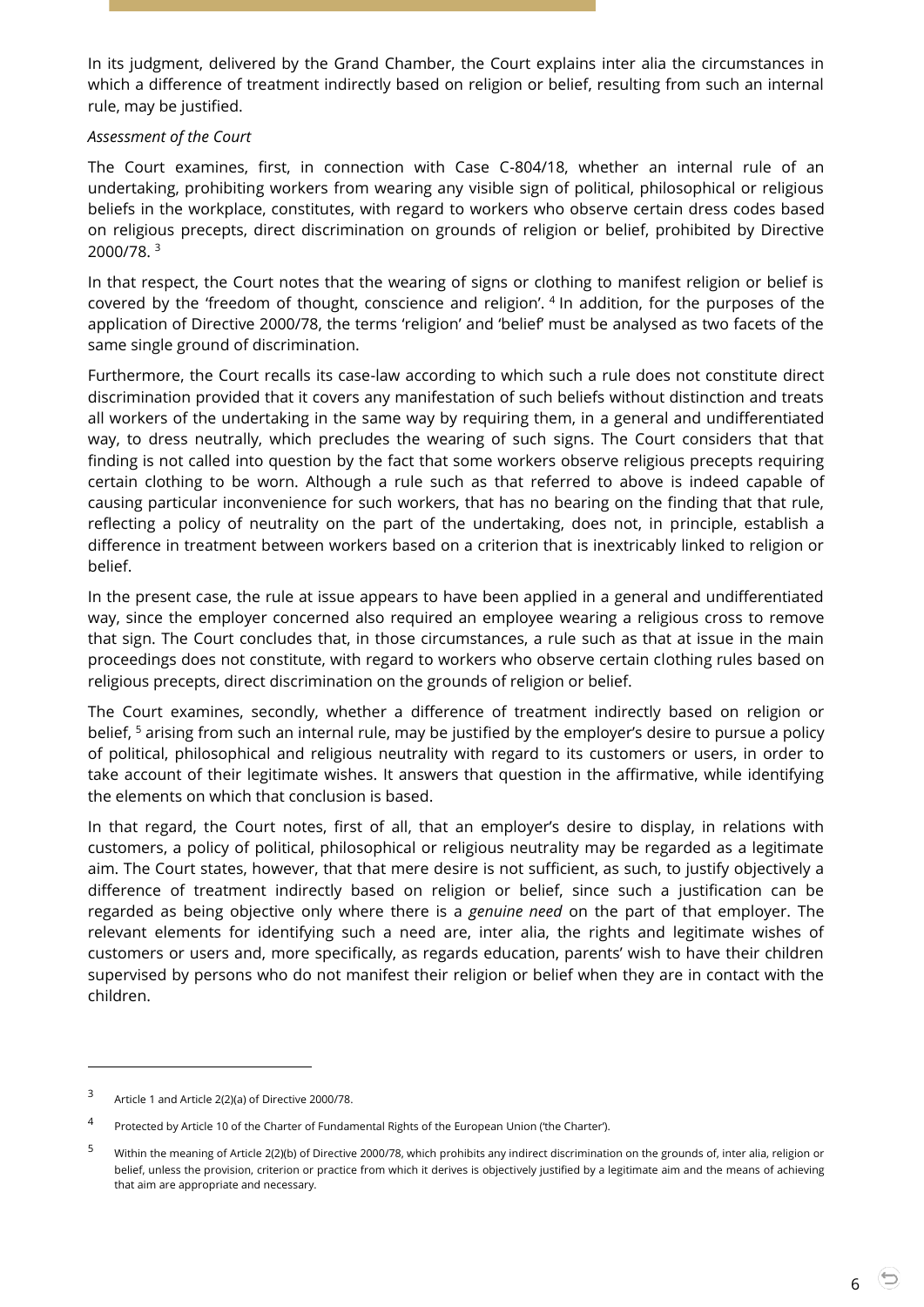In assessing whether such a need exists, particular relevance should be attached to the fact that the employer has adduced evidence that, in the absence of such a policy of neutrality, its freedom to conduct a business  $6$  would be undermined, in that, given the nature of its activities or the context in which they are carried out, it would suffer adverse consequences.

The Court then states that that difference in treatment must be appropriate for the purpose of ensuring that that policy of neutrality is properly applied, which entails that that policy is pursued in a consistent and systematic manner. Lastly, the prohibition on wearing any visible sign of political, philosophical or religious beliefs in the workplace must be limited to what is strictly necessary having regard to the actual scale and severity of the adverse consequences that the employer is seeking to avoid by adopting that prohibition.

Thirdly, the Court examines, in connection with Case C-341/19, whether indirect discrimination on the grounds of religion or belief resulting from an internal rule of an undertaking prohibiting the wearing of visible signs of political, philosophical or religious beliefs in the workplace, with the aim of ensuring a policy of neutrality within that undertaking, can be justified only if that prohibition covers all visible forms of expression of political, philosophical or religious beliefs or whether a prohibition limited to conspicuous, large-sized signs is permissible, provided that is implemented consistently and systematically.

It points out, in that regard, that such a limited prohibition is liable to have a greater effect on people with religious, philosophical or non-denominational beliefs which require the wearing of a large-sized sign, such as a head covering. Thus, where the criterion of wearing conspicuous, large-sized signs of the aforementioned beliefs is inextricably linked to one or more specific religions or beliefs, the prohibition on wearing those signs based on that criterion will mean that some workers will be treated less favourably than others on the basis of their religion or belief, which would amount to direct discrimination, which cannot be justified.

Should direct discrimination not be found to exist, the Court observes that a difference of treatment such as that at issue in the main proceedings would, if it results in a particular disadvantage for persons adhering to a particular religion or belief, constitute indirect discrimination which can be justified only if the prohibition covers all visible forms of expression of political, philosophical or religious beliefs. It notes, in that regard, that a policy of neutrality within an undertaking may constitute a legitimate objective and must meet a genuine need on the part of the undertaking, such as the prevention of social conflicts or the presentation of a neutral image of the employer vis-à-vis customers, in order to justify objectively a difference in treatment indirectly based on religion or belief. Such a policy can be effectively pursued only if no visible manifestation of political, philosophical or religious beliefs is allowed when workers are in contact with customers or with other workers, since the wearing of any sign, even a small-sized one, undermines the ability of that measure to achieve the aim allegedly pursued.

Finally, the Court holds that national provisions protecting the freedom of religion may be taken into account, as more favourable provisions,  $7$  in examining the appropriateness of a difference of treatment indirectly based on religion or belief. In that regard, it notes, in the first place, that, when examining whether the restriction resulting from a measure intended to ensure the application of a policy of political, philosophical and religious neutrality is appropriate, within the meaning of Article 2(2)(b)(i) of Directive 2000/78, account must be taken of the various rights and freedoms in question and that it is for the national courts, having regard to all the material in the file in question, to take into account the interests involved in the case and to limit the restrictions on the freedoms

-

<sup>6</sup> Recognised in Article 16 of the Charter of Fundamental Rights.

<sup>7</sup> Within the meaning of Article 8(1) of Directive 2000/78, which refers to provisions which are more favourable to the protection of the principle of equal treatment than those laid down in that directive. That would be the case, for example, of national provisions making the justification of a difference of treatment indirectly based on religion or belief subject to higher requirements than those set out in Article 2(2)(b)(i) of Directive 2000/78.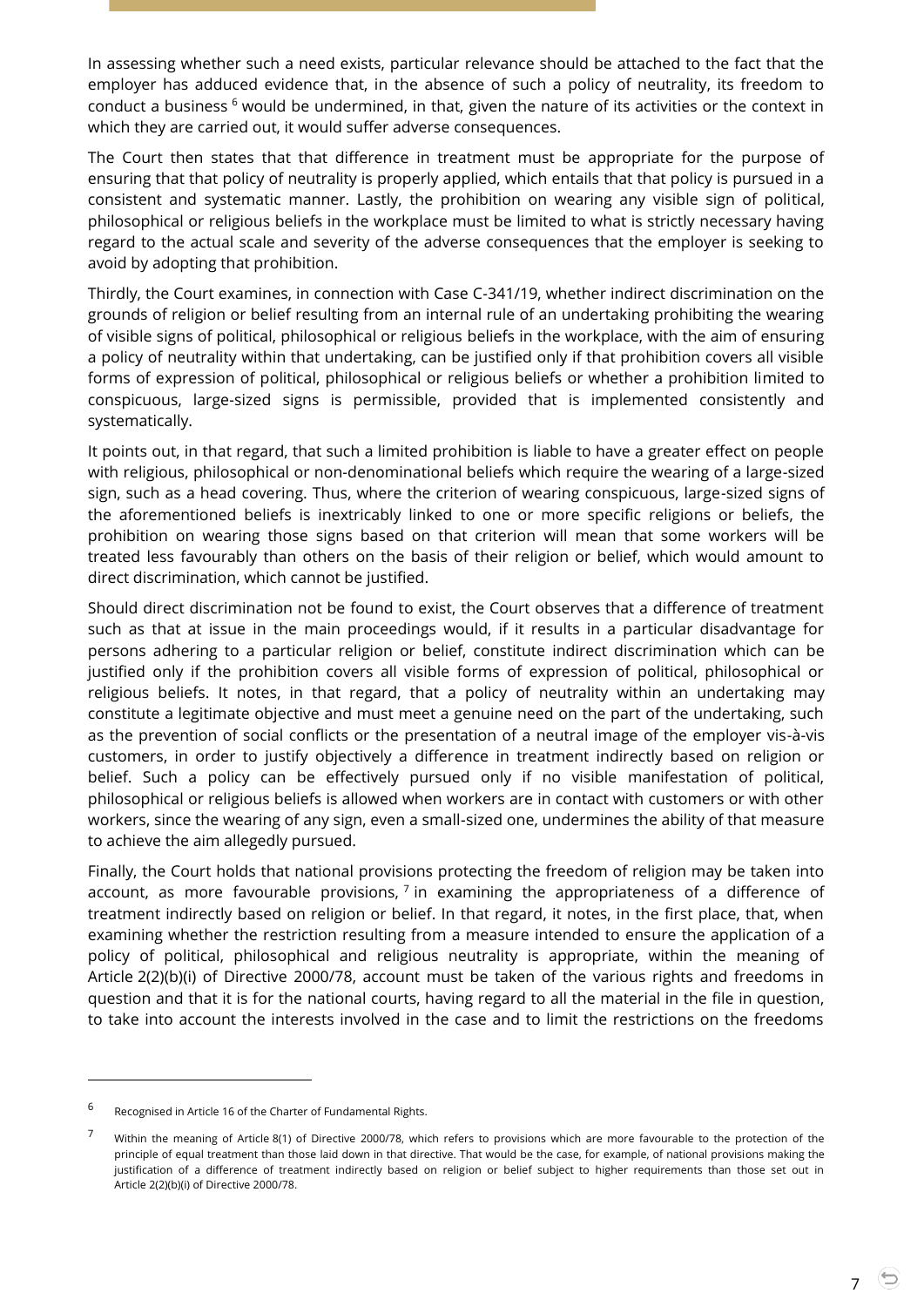concerned to what is strictly necessary. That ensures that, when several fundamental rights and principles enshrined in the Treaties are at issue, the assessment of observance of the principle of proportionality is carried out in accordance with the need to reconcile the requirements of the protection of the various rights and principles at issue, striking a fair balance between them. It notes, in the second place, that, by not itself carrying out, in Directive 2000/78, the necessary reconciliation between the freedom of thought, conscience and religion and the legitimate aims that may be invoked in order to justify unequal treatment, and by leaving it to the Member States and their courts to achieve that reconciliation, the EU legislature allowed account to be taken of the specific context of each Member State and allowed each Member State a margin of discretion in achieving that reconciliation.

# <span id="page-7-1"></span><span id="page-7-0"></span>**III. INSTITUTIONAL PROVISIONS : ACCESS TO DOCUMENTS**

## **Judgment of the General Court (Fifth Chamber, Extended Composition) of 14 July 2021, Public.Resource.Org et Right to Know v Commission, T-185/19**

[Link to the complete text of the judgment](https://curia.europa.eu/juris/document/document.jsf?text=&docid=244113&pageIndex=0&doclang=EN&mode=lst&dir=&occ=first&part=1&cid=3495752)

 $\overline{a}$ 

Access to documents – Regulation (EC) No 1049/2001 – Harmonised standards – Documents concerning four harmonised standards approved by CEN – Refusal to grant access – Exception related to the protection of a third party's commercial interests – Protection stemming from copyright

Public.Resource.Org, Inc. and Right to Know CLG, the applicants, are non-profit organisations whose main focus is to make the law freely accessible to all citizens. On 25 September 2018, they made a request to the European Commission for access to four harmonised standards adopted by the European Committee for Standardisation (CEN) concerning, in particular, the safety of toys. <sup>8</sup>

The Commission refused to grant the request for access on the ground that those standards were protected by copyright. The refusal was based on the first indent of Article 4(2) of Regulation No 1049/2001, <sup>9</sup> pursuant to which access to a document must be refused where disclosure would undermine the protection of the commercial interests of a natural or legal person, including intellectual property, unless there is an overriding public interest in disclosure.

The General Court dismisses the action brought by the applicants and clarifies the scope of the review to be carried out by the EU institutions in order to find that there is an effect on commercial interests stemming from copyright protection for requested documents.

<sup>8</sup> The standards concerned are EN 71-5:2015, entitled 'Safety of toys – Part 5: Chemical toys (sets) other than experimental sets'; EN 71-4:2013, entitled 'Safety of toys – Part 4: Experimental sets for chemistry and related activities'; EN 71-12:2013, entitled 'Safety of toys – Part 12: N-Nitrosamines and N-nitrosatable substances'; and EN 12472:2005 + A1:2009, entitled 'Method for the simulation of wear and corrosion for the detection of nickel released from coated items'.

<sup>9</sup> Regulation (EC) No 1049/2001 of the European Parliament and of the Council of 30 May 2001 regarding public access to European Parliament, Council and Commission documents (OJ 2001 L 145, p.43).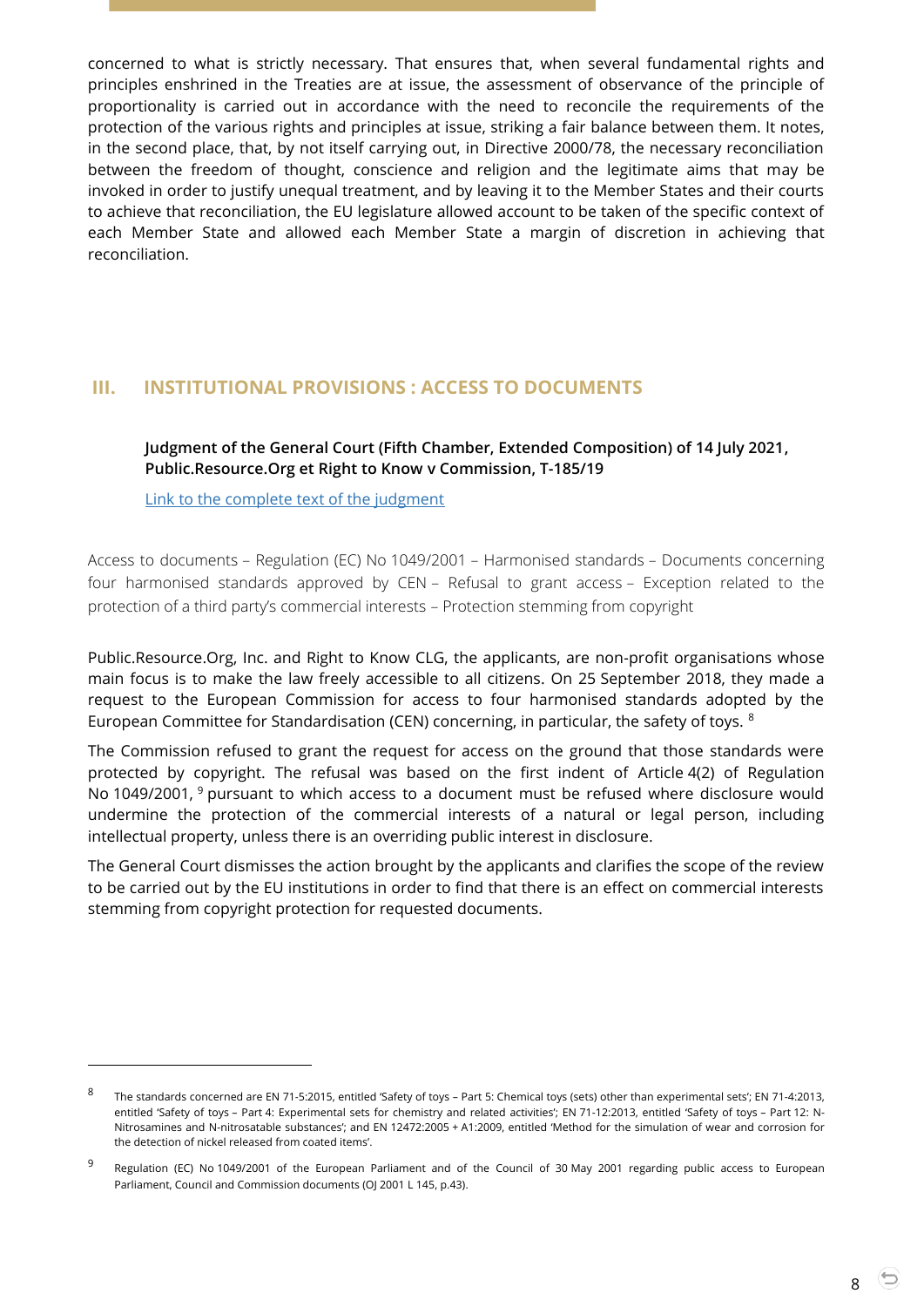#### *The Court's assessment*

In the first place, the Court finds that the applicants have an interest in obtaining disclosure of the requested harmonised standards. In that regard, it reiterates that a person who is refused access to a document has, by virtue of that very fact, established an interest in the annulment of the decision refusing access. Furthermore, the Court states that the possibility of consulting the requested harmonised standards on site in certain libraries does not affect the applicants' interest in bringing proceedings since, by that consultation, they do not obtain full satisfaction in the light of the objective which they pursue, which is to obtain freely available access to those standards without charge. As regards paid access to those standards, the Court finds that it also does not correspond to the objective pursued by the applicants.

In the second place, the Court holds that the Commission complied with the scope of the review required of it when applying the exception relating to the protection stemming from copyright.

First of all, the Court states that ultimate responsibility for the proper application of Regulation No 1049/2001 lies with the institution to which the request for access is addressed. In that regard, it observes that if that institution considers that it is clear that access to a document emanating from a third party must be refused because of copyright protection, it must refuse access to the applicant without even having to consult the third party from whom the document emanates.

Next, the Court notes that copyright remains largely governed by national law and that the extent of the protection conferred by copyright is governed exclusively by the laws of the country where protection is claimed. It then states that it is for the authority which has received a request for access to documents from a third party, where there is a claim for copyright protection for those documents, inter alia, to identify objective and consistent evidence such as to confirm the existence of the copyright claimed by the third party concerned. Such a review corresponds in fact to the requirements inherent in the division of competences between the European Union and the Member States in the field of copyright.

Lastly, the Court observes that in the present case the Commission based its finding on the existence of copyright protection for the requested harmonised standards on objective and consistent evidence such as to support the existence of the copyright claimed by CEN for those standards. In addition, it finds that the Commission did not err in finding that the necessary threshold of originality to be covered by copyright protection had been met for the harmonised standards in question.

In the third place, the Court finds that there was no overriding public interest justifying the disclosure of the requested harmonised standards. In that regard, the Court points out that the onus is on the party arguing for the existence of an overriding public interest to rely on specific circumstances to justify the disclosure of the documents concerned. The applicants put forward a generic ground that harmonised standards form part of 'EU law' which should be freely accessible to the public without charge, without explaining in what respect such considerations ought to prevail over the protection of the commercial interests of CEN or its national members. Accordingly, the Court endorses the Commission's assessment that the public interest in ensuring the functioning of the European standardisation system prevails over the guarantee of freely available access to the harmonised standards without charge. In addition, it points out that the applicants do not explain why those standards should be subject to the requirement of publication and accessibility attached to a 'law', inasmuch as such standards are not mandatory and produce the legal effects attached to them solely with regard to the persons concerned.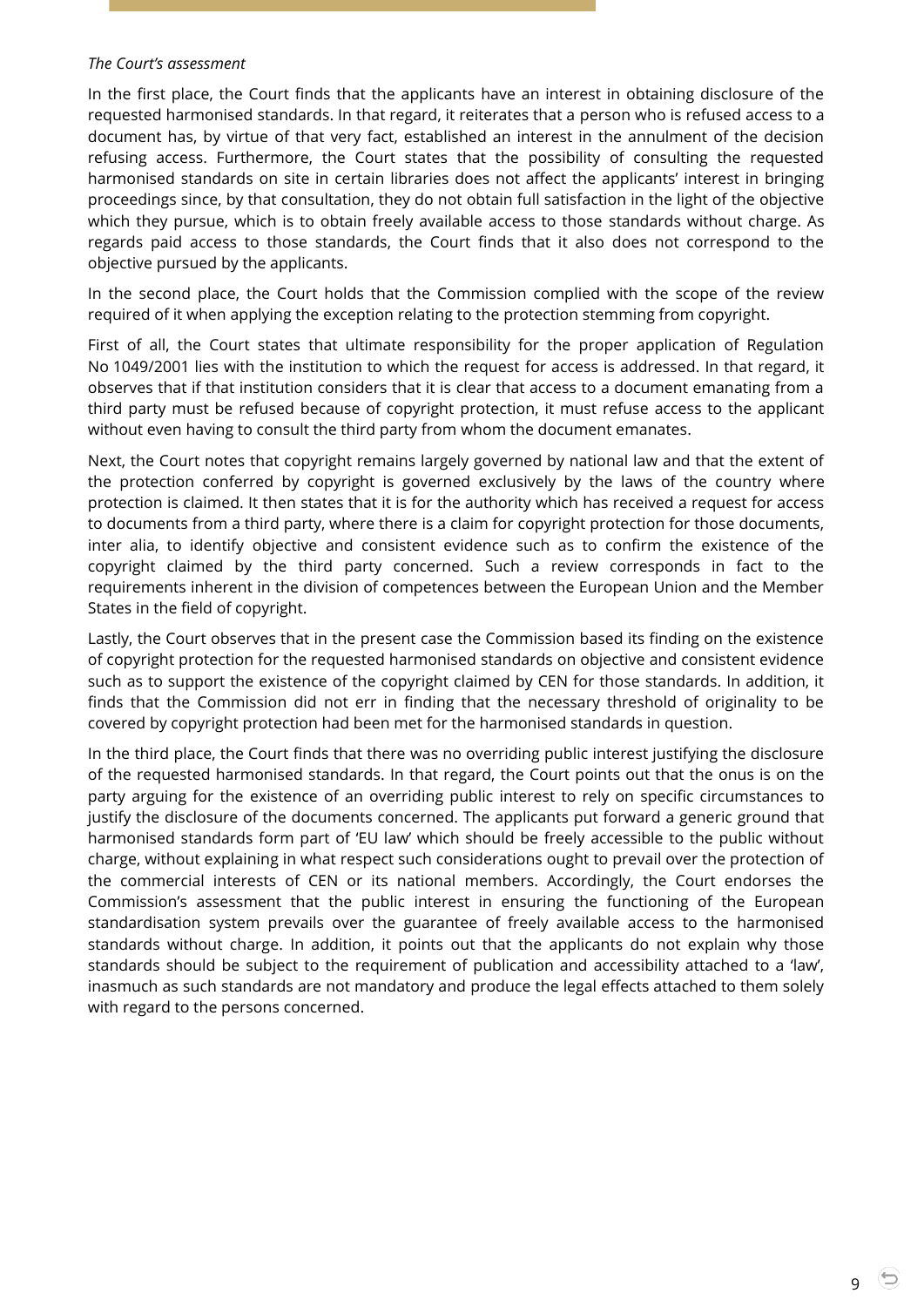# <span id="page-9-1"></span><span id="page-9-0"></span>**IV. CITIZENSHIP OF THE UNION : NON-DISCRIMINATION BASED ON NATIONALITY**

## **Judgment of the Court (Grand Chamber) of 15 July 2021, The Department for Communities in Northern Ireland, C-709/20**

[Link to the complete text of the judgment](https://curia.europa.eu/juris/document/document.jsf?text=&docid=244198&pageIndex=0&doclang=en&mode=lst&dir=&occ=first&part=1&cid=3501218)

Reference for a preliminary ruling – Citizenship of the Union – National of a Member State without an activity residing in the territory of another Member State on the basis of national law – First paragraph of Article 18 TFEU – Non-discrimination based on nationality – Directive 2004/38/EC – Article 7 – Conditions for obtaining a right of residence for more than three months – Article 24 – Social assistance – Concept – Equal treatment – Agreement on the withdrawal of the United Kingdom of Great Britain and Northern Ireland – Transition period – National provision excluding Union citizens with a right of residence for a fixed period under national law from social assistance – Charter of Fundamental Rights of the European Union – Articles 1, 7 and 24

CG, who has dual Croatian and Dutch nationality, has lived in the United Kingdom since 2018, without carrying out any economic activity. She lived there with her partner, a Dutch national, and their two children before moving to a women's refuge. CG has no resources at all.

On 4 June 2020, the Home Office (United Kingdom) granted her a temporary right of residence in the United Kingdom, on the basis of a new British scheme applicable to Union citizens residing in that country, established in the context of the withdrawal of the United Kingdom from the European Union. The grant of such a right of residence is not subject to any condition as to resources.

On 8 June 2020, CG lodged an application for the social assistance benefit, known as Universal Credit, with the Department for Communities in Northern Ireland. That application was refused, on the ground that the Universal Credit Regulations exclude Union citizens with a right of residence granted on the basis of the new scheme from the category of potential beneficiaries of Universal Credit.

CG challenged that refusal before the Appeal Tribunal (Northern Ireland), alleging, inter alia, a difference in treatment between Union citizens residing legally in the United Kingdom and British nationals. That court decided to refer a question to the Court about the potential incompatibility of the British Universal Credit Regulations with the prohibition of discrimination on grounds of nationality, laid down in the first paragraph of Article 18 TFEU.

The Court, sitting as the Grand Chamber, finds that the British legislation is compatible with the principle of equal treatment laid down by Article 24 of Directive 2004/38, <sup>10</sup> while requiring the competent national authorities to confirm that a refusal to grant social assistance based on that legislation does not expose the Union citizen and her children to an actual and current risk of violation of their fundamental rights, as enshrined in the Charter of Fundamental Rights of the European Union.

-

<sup>10</sup> Directive 2004/38/EC of the European Parliament and of the Council of 29 April 2004 on the right of citizens of the Union and their family members to move and reside freely within the territory of the Member States amending Regulation (EEC) No 1612/68 and repealing Directives 64/221/EEC, 68/360/EEC, 72/194/EEC, 73/148/EEC, 75/34/EEC, 75/35/EEC, 90/364/EEC, 90/365/EEC and 93/96/EEC (OJ 2004 L 158, p. 77, and corrigenda OJ 2004 L 229, p. 35 and OJ 2005 L 197, p. 34).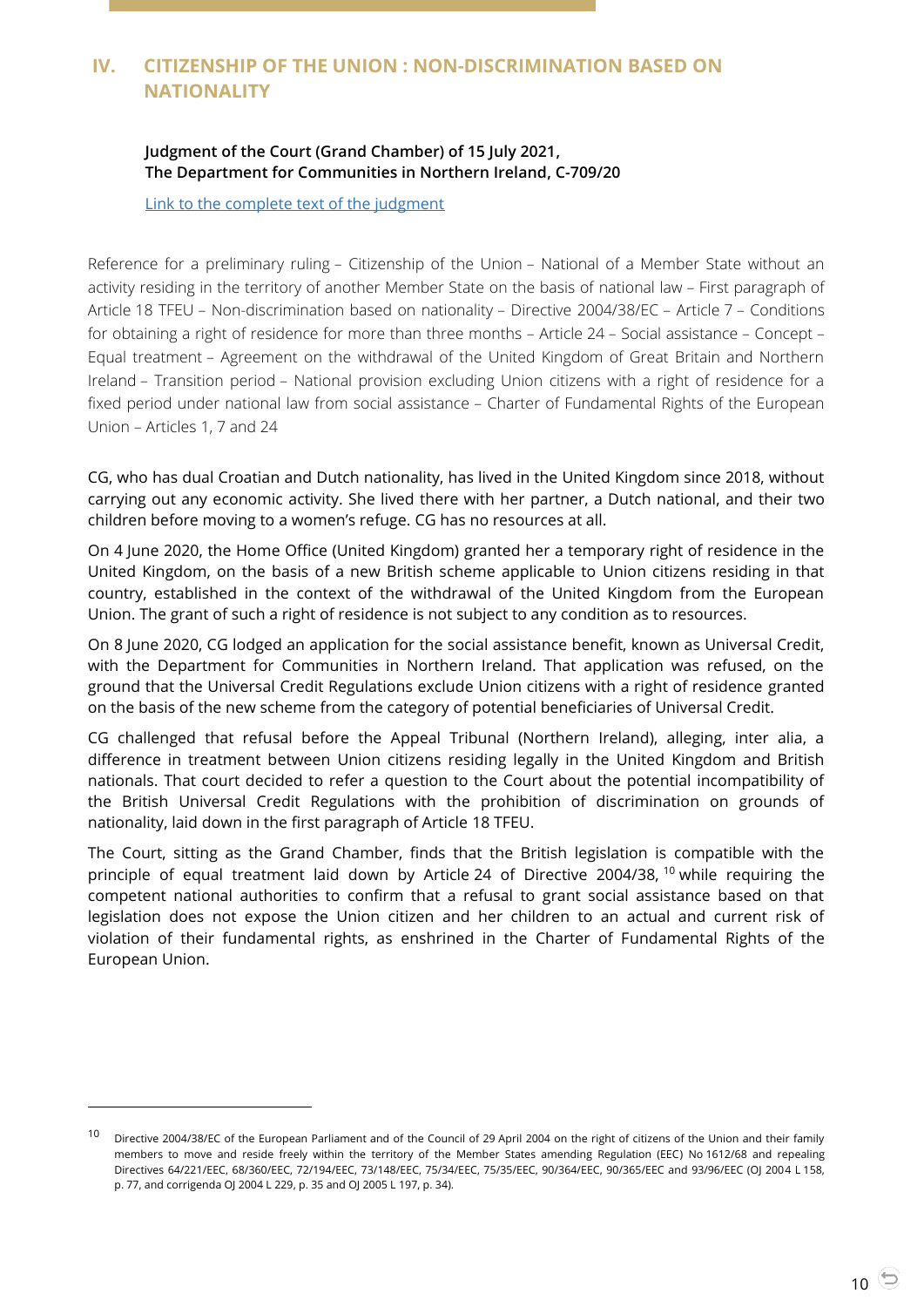## *Findings of the Court*

Since the question of the referring court was referred before the end of the transition period, that is to say, before 31 December 2020, the Court has jurisdiction to give a preliminary ruling on that request, pursuant to Article 86(2) of the Agreement on the withdrawal of the United Kingdom of Great Britain and Northern Ireland from the European Union and the European Atomic Energy Community. <sup>11</sup>

The Court specifies, first, the provisions of EU law applicable in the present case and concludes that the question whether CG faces discrimination on the grounds of nationality must be assessed in the light of Article 24 of Directive 2004/38, and not of Article 18 TFEU, since the first of those articles gives specific expression to the principle of non-discrimination on the grounds of nationality enshrined among others in the second, in relation to Union citizens who exercise their right to move and to reside within the territory of the Member States.

After finding that the Universal Credit at issue must be categorised as social assistance, within the meaning of that directive, the Court notes that access to those benefits is reserved for Union citizens who meet the requirements set out in Directive 2004/38. In that regard, the Court recalls that, by virtue of Article 7 of that directive, the obligation for an economically inactive Union citizen to have sufficient resources constitutes a requirement in order for the latter to enjoy a right of residence for longer than three months but less than five years.

The Court then confirms its case-law to the effect that a Member State has the possibility, pursuant to that article, of refusing to grant social benefits to economically inactive Union citizens who, like CG, exercise their right to freedom of movement and do not have sufficient resources to claim a right of residence under that directive. It states that, in the context of the specific examination of the economic situation of each person concerned, the benefits claimed are not taken into account in order to determine whether the person in question has sufficient resources.

The Court stresses, moreover, that Directive 2004/38 does not prevent the Member States from establishing more favourable rules than those laid down by that directive, in accordance with Article 37 thereof. A right of residence granted on the basis of national law alone, as is the case in the dispute in the main proceedings, cannot be regarded in any way as being granted 'on the basis of' that directive.

Nevertheless, CG made use of her fundamental freedom to move and to reside in the territory of the Member States, laid down by the Treaty, with the result that her situation falls within the scope of EU law, even though her right to reside derives from UK law, which has established more favourable rules than those laid down by Directive 2004/38. The Court holds that, where they grant a right of residence such as that at issue in the main proceedings, without relying on the conditions and limitations in respect of that right laid down by Directive 2004/38, the authorities of the host Member State implement the provisions of the FEU Treaty on Union citizenship, which is destined to be the fundamental status of nationals of the Member States.

In accordance with Article 51(1) of the Charter of Fundamental Rights, those authorities are thus obliged, when examining an application for social assistance such as that made by CG, to comply with the provisions of that Charter, in particular Articles 1 (human dignity), 7 (respect for private and family life) and 24 (rights of the child). In the context of that examination, those authorities may take into account all means of assistance provided for by national law, from which the citizen concerned and her children are actually entitled to benefit.

<sup>11</sup> OJ 2020 L 29, p. 7.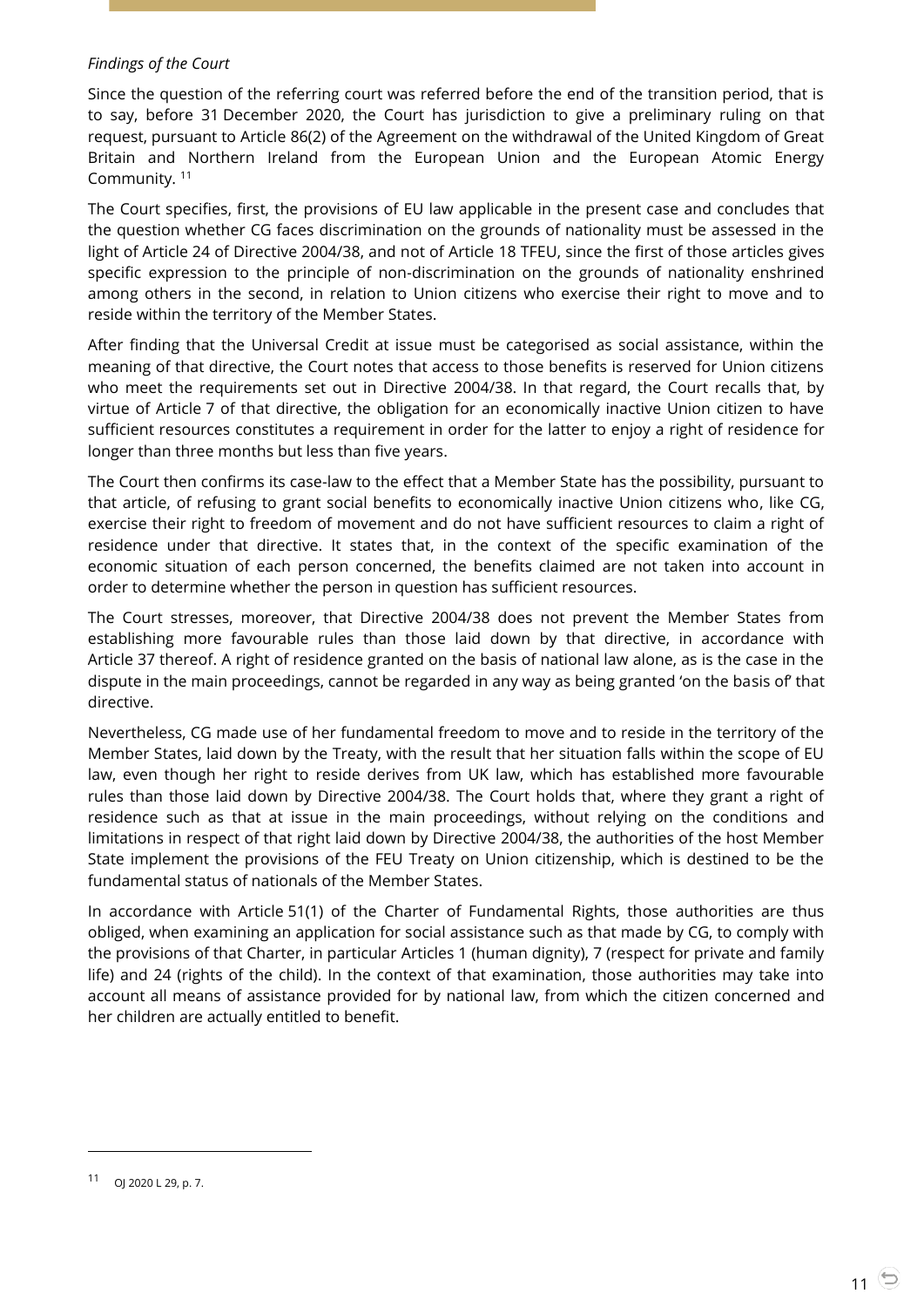# <span id="page-11-1"></span><span id="page-11-0"></span>**V. FREEDOM OF MOVEMENT : FREEDOM OF ESTABLISHMENT**

## **Judgment of the Court (Fourth Chamber) of 8 July 2021, VAS Shipping, C-71/20**

## [Link to the complete text of the judgment](https://curia.europa.eu/juris/document/document.jsf?text=&docid=243865&pageIndex=0&doclang=EN&mode=lst&dir=&occ=first&part=1&cid=3503099)

Reference for a preliminary ruling – Articles 49 and 54 TFEU – Freedom of establishment – National legislation requiring third-country nationals employed on a vessel flying the flag of a Member State to hold a work permit in that Member State – Exemption covering vessels that call at the Member State's port no more than 25 times in a one-year period – Restriction – Article 79(5) TFEU – National legislation aimed at fixing the volumes of admission of third-country nationals coming from third countries to the territory of the Member State concerned in order to seek work, whether employed or self-employed

VAS Shipping, a company established in Denmark and owned by a Swedish company, is the managing owner of four part-owned companies established in Sweden. They registered four vessels in Denmark in order to pursue their maritime transport activities there. Under Danish law, VAS Shipping has authority over all legal transactions normally involved in that activity.

In 2018, a Danish court ordered VAS Shipping to pay a fine for having employed, on board those four vessels flying the Danish flag, third-country national seafarers who did not hold a Danish work permit and were not exempt from the requirement to have that permit. It is only when vessels enter Danish ports on no more than 25 occasions in one year that third-country nationals working on board those vessels are exempt from the requirement to hold a work permit in Denmark. In the present case, the four vessels called at Danish ports more than 25 times from August 2010 to August 2011. According to that court, although the requirement of a work permit laid down by the national legislation constitutes a restriction on the freedom of establishment within the meaning of Article 49 TFEU, that requirement is, however, justified and proportionate in order to avoid disturbances on the national labour market.

Hearing the appeal brought by VAS Shipping, the Østre Landsret (High Court of Eastern Denmark, Denmark) decided to refer a question to the Court of Justice asking whether Danish legislation that requires third-country nationals employed on a vessel flying the Danish flag and owned by a company established in another Member State to have a work permit in Denmark, unless the vessel concerned has called at ports in Denmark no more than 25 times in one year, is compatible with the freedom of establishment.

In its judgment, the Court defines the scope of the obligations of the Member States in respect of the freedom of establishment, in the light of the right which they enjoy under Article 79(5) TFEU to determine volumes of admission of third-country nationals coming to their territory in order to seek work, whether employed or self-employed.

## *Findings of the Court*

As a preliminary point, the Court notes that the situation at issue in the main proceedings falls within the scope of the freedom of establishment enshrined in Article 49 TFEU. The Court notes, in that regard, that that freedom confers, in accordance with Article 54 TFEU, on companies lawfully established in a Member State, the right to exercise their activity in another Member State through a subsidiary, a branch or an agency, including through the acquisition of a holding in the capital of a company established in that other Member State that allows it to exert a definite influence on that company and to determine its activities. Furthermore, as regards the registration of a vessel, the Court points out that it cannot be separated from the freedom of establishment where the vessel serves as a vehicle for the pursuit of an economic activity that includes a fixed establishment in the Member State of registration.

It is in the light of the above clarifications that the Court examines whether the national legislation concerned is liable to constitute a restriction on the freedom of establishment.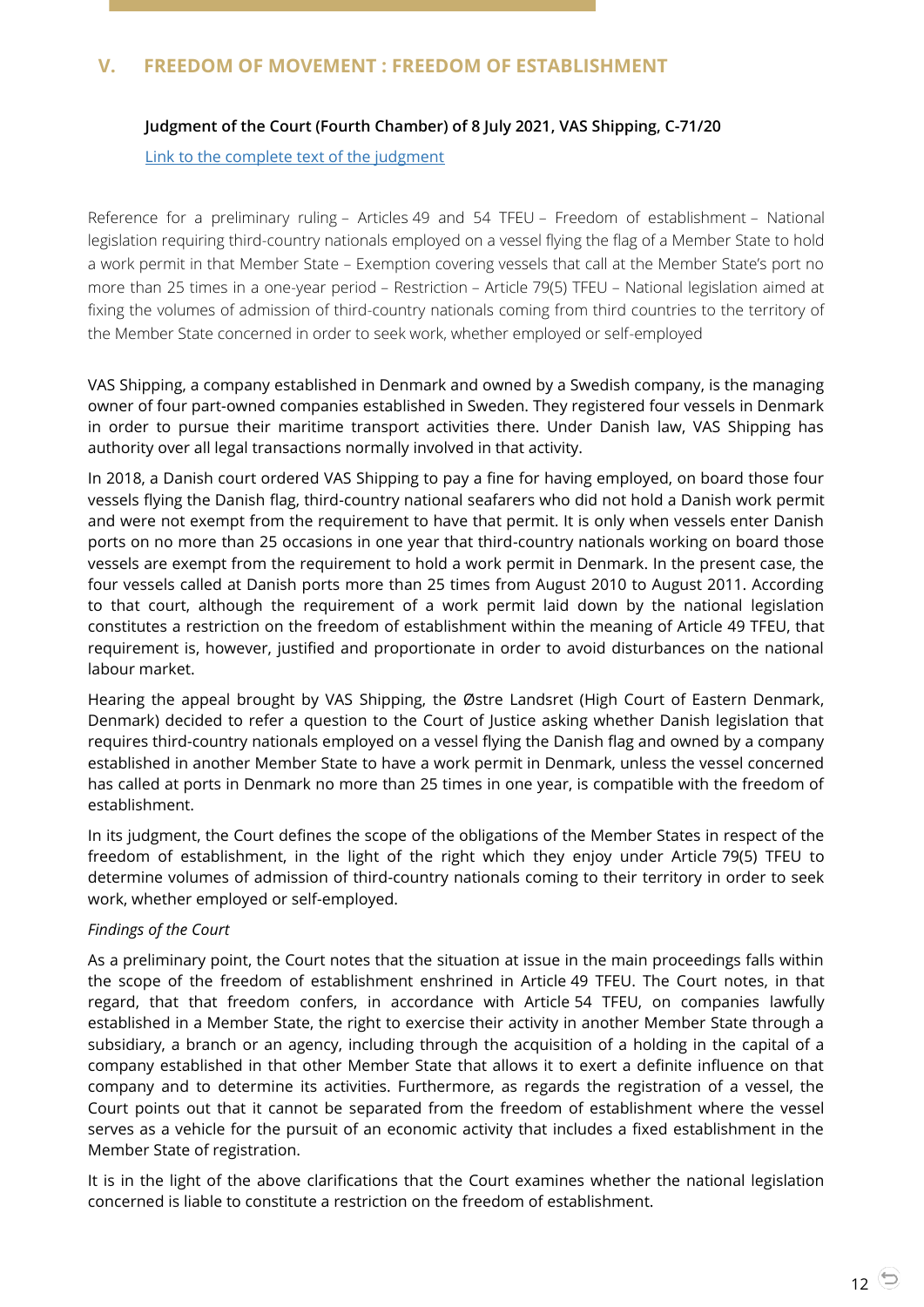In that regard, the Court notes, first of all, that, under Article 79(5) TFEU, Member States retain the right to determine volumes of admission of third-country nationals coming from third countries to their territory in order to seek work, the flag State of a vessel being, in that context, the State in which a third-country national working on board that vessel is employed.

Relying on that provision, the Court considers, next, that the requirement for third-country nationals employed in the territory of a Member State, including on a vessel registered in that State, to have a work permit is a measure intended to regulate access to work and to residence of those nationals on the national territory. Therefore, the Member State concerned is entitled to provide that those thirdcountry nationals must obtain a work permit, providing also, where appropriate, for exceptions from that requirement. Accordingly, the Court holds that the national legislation at issue, applicable without distinction to all vessels flying the flag of the Member State concerned, which lays down an obligation for all third-country nationals employed as crew members of such vessels to have a work permit, and which exempts from that obligation only crew members of such vessels who, in the course of a year, call at the ports of that Member State no more than 25 times, does not constitute a restriction on the freedom of establishment within the meaning of the first paragraph of Article 49 TFEU.

Lastly, the Court observes that such legislation may, admittedly, disadvantage companies established in a first Member State which then establish themselves in a second Member State in order to operate a vessel flying the flag of that second Member State, as compared to companies which operate, in the second Member State, vessels flying the flag of another Member State and whose legislation does not impose a similar obligation. However, such adverse consequences stem from possible differences in the application, by the Member States, of the right provided for in Article 79(5) TFEU, enabling those states to determine volumes of admission of third-country nationals seeking work in their territory, which is a right that they are expressly granted.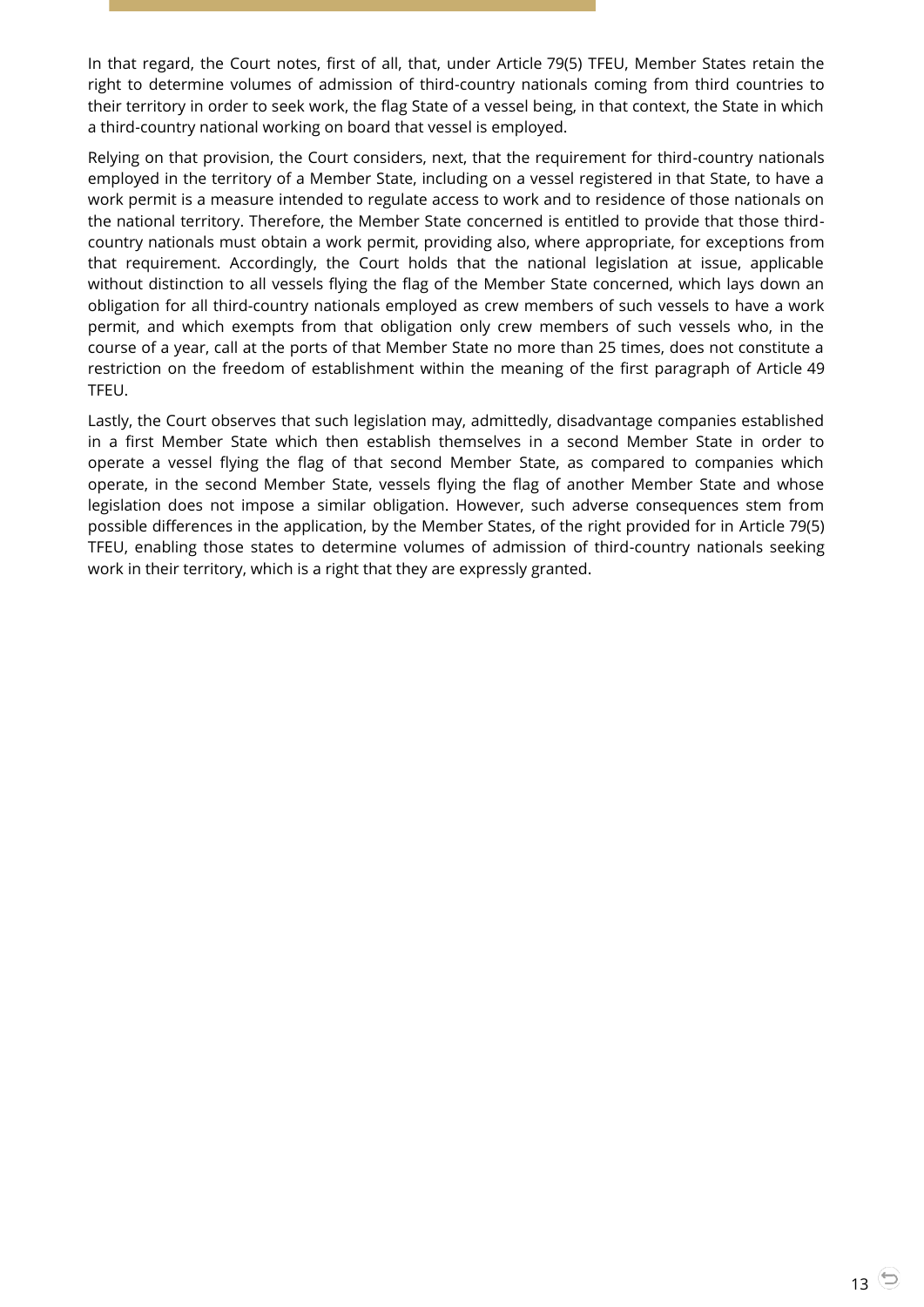# <span id="page-13-1"></span><span id="page-13-0"></span>**VI. COMPETITION : STATE AID**

# **Judgment of the Court (Fourth Chamber) of 15 July 2021, Deutsche Lufthansa v Commission, C-453/19 P**

[Link to the complete text of the judgment](https://curia.europa.eu/juris/document/document.jsf?text=&docid=244181&pageIndex=0&doclang=EN&mode=lst&dir=&occ=first&part=1&cid=3504027)

Appeal – State aid – Aid for airports and airlines – Decision classifying the measures in favour of Frankfurt Hahn airport as State aid compatible with the internal market and finding no State aid in favour of airlines using that airport – Inadmissibility of an action for annulment – Fourth paragraph of Article 263 TFEU – Natural or legal person not directly and individually concerned by the decision at issue – Effective judicial protection

Frankfurt Hahn airport is located in Germany, in Land Rheinland-Pfalz ('the *Land*'), 115 km from Frankfurt Main airport. In 2001, in 2002 and between 2004 and 2009, Flughafen Frankfurt/Main GmbH ('Fraport') – the company operating Frankfurt Main airport – the *Land* and Land Hesse (Germany) participated in increases in the capital of Frankfurt Hahn airport.

From 1997 to 2004, the *Land* also paid direct grants to Frankfurt Hahn airport, inter alia in order to finance security checks. In 2001 and 2006, the *Land* approved the schedules of airport charges for Frankfurt Hahn airport. In 1999, 2002 and 2005, Frankfurt Hahn airport concluded individual agreements with the low-cost airline Ryanair concerning the airport charges payable by Ryanair.

By decision of 1 October 2014<sup>12</sup> ('the decision at issue'), the European Commission found that the capital increases in 2001 and 2004 in favour of Frankfurt Hahn airport and the direct grants by the *Land* constituted State aid compatible with the internal market. As regards the agreements concluded with Ryanair and the schedules of airport charges for Frankfurt Hahn airport, the Commission found that those measures did not constitute State aid.

Deutsche Lufthansa AG ('the appellant'), an airline established in Germany whose main airport base is that of Frankfurt-am-Main, brought an action for annulment of that decision before the General Court, which dismissed it as inadmissible under the fourth paragraph of Article 263 TFEU. <sup>13</sup> Pursuant to that provision, any natural or legal person may, under the conditions laid down in the first and second paragraphs of Article 263 TFEU, institute proceedings against an act addressed to that person ('the first situation') or which is of direct and individual concern to them ('the second situation'), and against a regulatory act which is of direct concern to them and does not entail implementing measures ('the third situation'). After stating that the decision at issue was not addressed to the appellant, the General Court held that the appellant had failed to demonstrate that that decision, which could not be classified as a regulatory act, was capable of being of direct and individual concern to it.

The appellant brought an appeal against that judgment of the General Court before the Court of Justice, and that appeal has also been dismissed. In its judgment, the Court of Justice considers the conditions governing the admissibility of an action for annulment brought by a natural or legal person against a decision concerning State aid which has been adopted by the Commission and is not addressed to that person.

<sup>12</sup> Commission Decision (EU) 2016/789 of 1 October 2014 on the State aid SA.21121 (C29/08) (ex NN 54/07) implemented by Germany concerning the financing of Frankfurt Hahn airport and the financial relations between the airport and Ryanair (OJ 2016 L 134, p. 46).

<sup>13</sup> Judgment of 12 April 2019, *Deutsche Lufthansa* <sup>v</sup>*Commission* (T-492/15, EU:T:2019:252).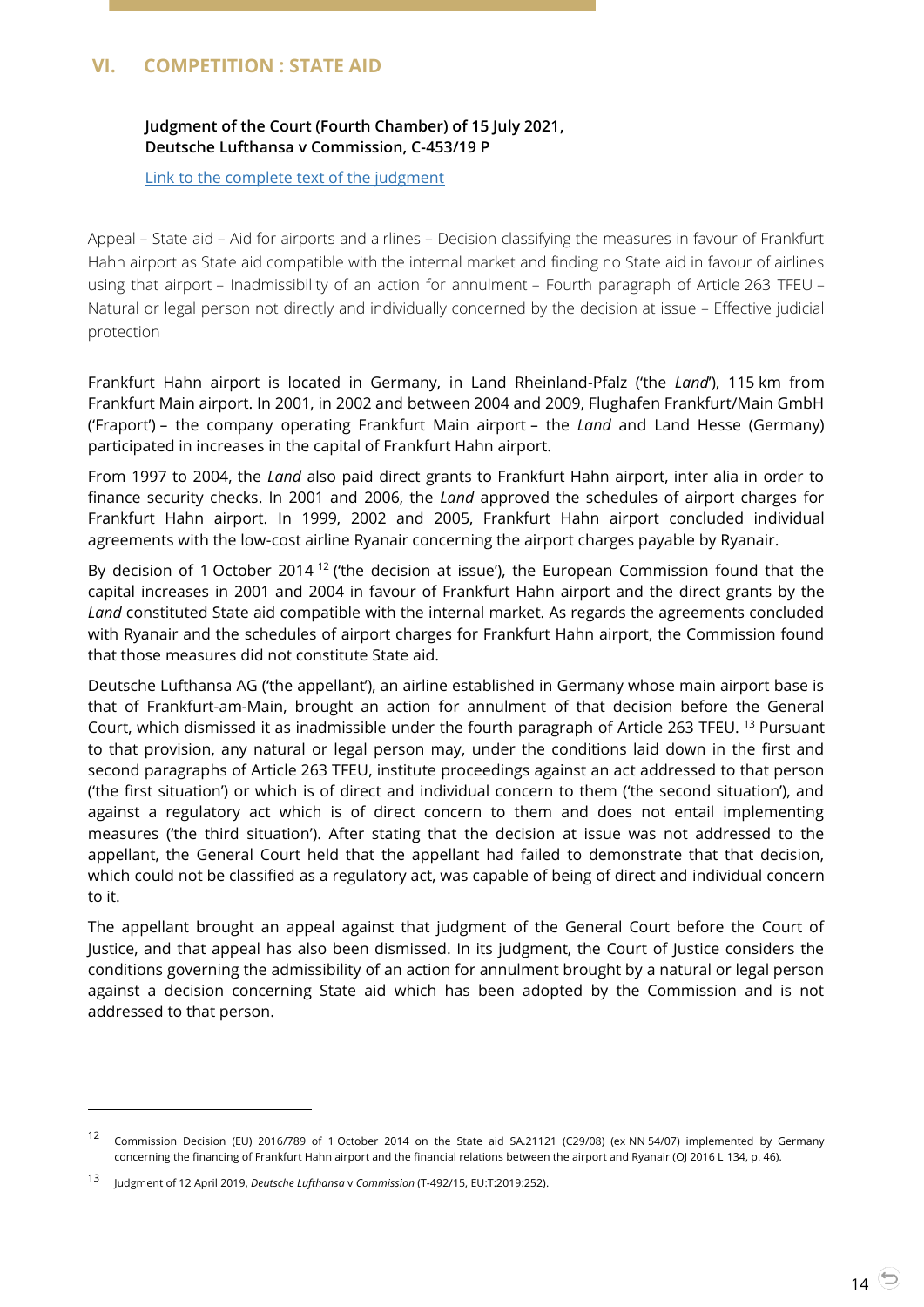#### *Findings of the Court*

In support of its appeal, the appellant contended, in particular, that, in holding that it was not individually concerned by the decision at issue, the General Court had infringed the fourth paragraph of Article 263 TFEU.

In the appellant's submission, the General Court erred in law by inferring that it was not individually concerned from an alleged failure of the aid covered by the decision at issue to have a substantial effect on its market position, whereas individual concern results directly from its status as a person intended to benefit from procedural guarantees in the formal investigation procedure in respect of that aid.

In that regard, the Court of Justice points out that individual concern within the meaning of the fourth paragraph of Article 263 TFEU is examined in the light of the criterion, relied upon by the appellant, relating to the protection of procedural rights only where the Commission declares aid compatible with the internal market without initiating the formal investigation procedure under Article 108(2) TFEU. In such a case, the persons intended to benefit from the procedural guarantees envisaged by that article may secure compliance therewith only if they are able to challenge that decision before the EU judicature.

Since the decision at issue was adopted after a formal investigation procedure under Article 108(2) TFEU, the mere fact that the appellant played an active role in that procedure is not sufficient for it to be held individually concerned by the decision bringing that procedure to an end. Thus, the appellant should have demonstrated that the decision at issue affected it by reason of certain attributes which were peculiar to it or by reason of circumstances in which it was differentiated from all other persons and, by virtue of those factors, distinguished it individually just as in the case of the person addressed. In addition to the undertaking in receipt of aid, competing undertakings have been recognised as being individually concerned by a Commission decision terminating the formal investigation procedure where they have played an active role in that procedure, provided that their position on the market is substantially affected by the aid which is the subject of the decision at issue.

As regards a substantial effect on its market position, the Court rejects, furthermore, the appellant's argument that the burden of proof borne by it in that regard should have been relaxed since the Commission had concluded that there was no State aid. In accordance with settled case-law, the requirement of a substantial effect on the market is applicable in the same way both where the Commission concludes that the measures examined do not constitute aid and where they are so classified.

The Court finds, on the other hand, that the General Court erred in law in refusing to consider certain arguments put forward by the appellant for the purpose of demonstrating that there was a substantial adverse effect on its market position, on the ground that it had not provided more information as to the size or geographical scope of the market on which it considered that it had been substantially affected. It is apparent from the case-law of the Court of Justice that the substantial effect on an undertaking's competitive position results not from a detailed analysis of the various competitive relationships on the market at issue, allowing the extent of the effect on its competitive position to be established specifically, but, in principle, from a prima facie finding that the grant of the measure covered by the Commission's decision leads to a substantial effect on that position. In holding that information relating to the size and structure of the markets on which the appellant's competitive position was said to be affected and to the competitors present on those markets was necessary in order to define the market or markets in the light of which the condition regarding a substantial effect on the competitive position had to be assessed, the General Court went beyond the requirements resulting from that case-law. However, in the light of the other grounds supporting the General Court's conclusion that the appellant's market position was not substantially affected, the Court of Justice rules that that error of law committed by the General Court is not such as to vitiate its conclusions as to the admissibility of the appellant's action.

Finally, the Court of Justice confirms that the General Court was right in holding that the condition of admissibility that the applicant must be directly concerned by the act at issue is identical in the second and the third situations referred to in the fourth paragraph of Article 263 TFEU. The Court of Justice recalls, furthermore, that that condition always requires two cumulative criteria to be met, namely, first, the act must directly affect the legal situation of the person at issue and, second, it must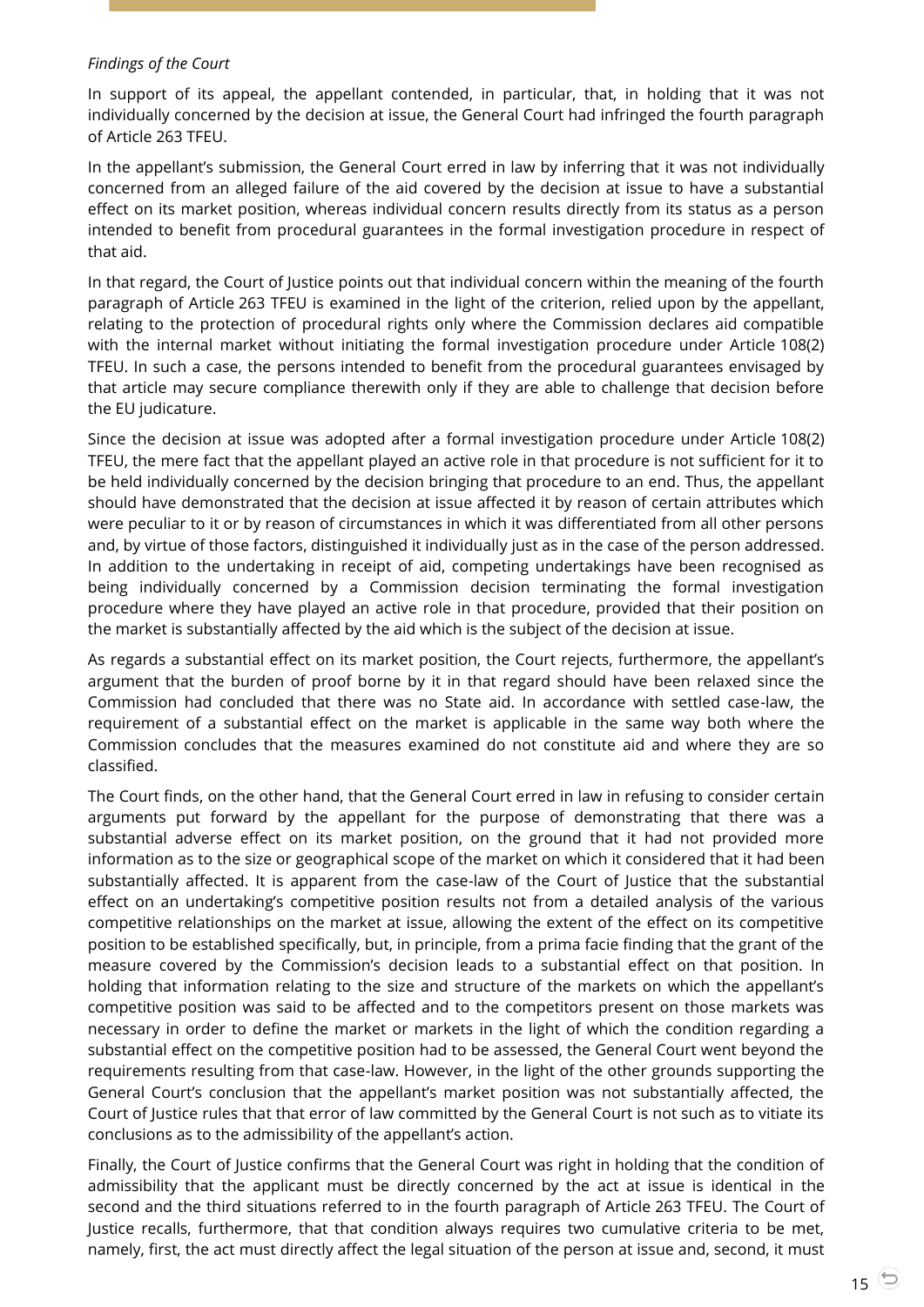leave no discretion to its addressees who are entrusted with the task of implementing it, such implementation being purely automatic and resulting from the EU rules alone without the application of other intermediate rules.

<span id="page-15-0"></span>**Judgment of the General Court (Tenth Chamber, Extended Composition) of 14 July 2021, Ryanair and Laudamotion v Commission (Austrian Airlines; Covid-19), T-677/20**

[Link to the complete text of the judgment](https://curia.europa.eu/juris/document/document.jsf?text=&docid=244115&pageIndex=0&doclang=EN&mode=lst&dir=&occ=first&part=1&cid=3505303)

State aid – Austrian air transport market – Aid granted by Austria to an airline amid the COVID-19 pandemic – Subordinated loan in favour of Austrian Airlines – Decision not to raise any objections – Aide previously granted to the beneficiary's parent company – Aid intended to make good the damage caused by an exceptional occurrence – Freedom of establishment – Freedom to provide services – Equal treatment – Obligation to state reasons

In June 2020, the Republic of Austria notified the European Commission of an individual aid measure in favour of the company Austrian Airlines AG ('AUA'). The aid notified, in the form of a subordinated loan convertible into a subsidy for EUR 150 million ('the measure at issue'), was intended to compensate AUA for the damage resulting from the cancellation or rescheduling of its flights due to the imposition of travel restrictions and other containment measures amid the COVID-19 pandemic.

AUA is part of the Lufthansa group, headed by the parent company Deutsche Lufthansa AG ('DLH'). Between March and June 2020, the Commission had already approved various aid measures in favour of undertakings in the Lufthansa group, in particular, (1) a State guarantee from the Federal Republic of Germany of 80% on a loan of EUR 3 billion in favour of DLH, granted under a German aid scheme designed to support undertakings in all economic sectors in need of liquidity for their activities in Germany ('the German loan'), <sup>14</sup> (2) a State guarantee from the Republic of Austria of 90% on a loan of EUR 300 million granted by a consortium of commercial banks in favour of AUA, granted under an Austrian aid scheme intended to support the economy during the current COVID-19 pandemic ('the Austrian loan'), <sup>15</sup> and (3) individual aid of EUR 6 billion granted by the Federal Republic of Germany in favour of DLH. The latter aid measure had been authorised by Commission Decision of 25 June 2020 ('the Lufthansa decision'). <sup>16</sup>

By decision of 6 July 2020, the Commission found that the measure at issue constituted State aid within the meaning of Article 107(1) TFEU, which is nevertheless compatible with the internal market under Article 107(2)(b) TFEU <sup>17</sup> ('the contested decision'). Under that last provision, aid to make good damage caused by natural disasters or exceptional occurrences is compatible with the internal market.

The airlines Ryanair and Laudamotion brought an action for the annulment of the contested decision, which is, however, dismissed by the Tenth Chamber (Extended Composition) of the General Court. In its judgment, the Court provides clarification on the application of Article 107(2)(b) TFEU to individual aid adopted with a view to responding to the consequences of the COVID-19 pandemic, where that

<sup>14</sup> Authorised by decision of 22 March 2020, SA.56714 (2020/N) – Germany – COVID-19 measures.

<sup>15</sup> Authorised by decision of 17 April 2020, SA.56981 (2020/N) – Austria – Austrian guarantee scheme on bridge loans under the Temporary Framework for State aid measures to support the economy in the current COVID-19 outbreak, as amended by decision of 9 June 2020 SA.57520 (2020/N) – Austria – Austrian anti-crisis measures – COVID-19: Guarantees for large undertakings on the basis of the Guarantee Law of 1977 by Austria Wirtschaftsservice GmbH (aws) – Amendment to the scheme SA.56981 (2020/N).

<sup>16</sup> Decision of 25 June 2020, SA.57153 (2020/N) – Germany – COVID-19 – Aid to Lufthansa.

<sup>17</sup> Decision C(2020) 4684 final on State aid SA.57539 (2020/N) – Austria – COVID-19 – Aid to Austrian Airlines.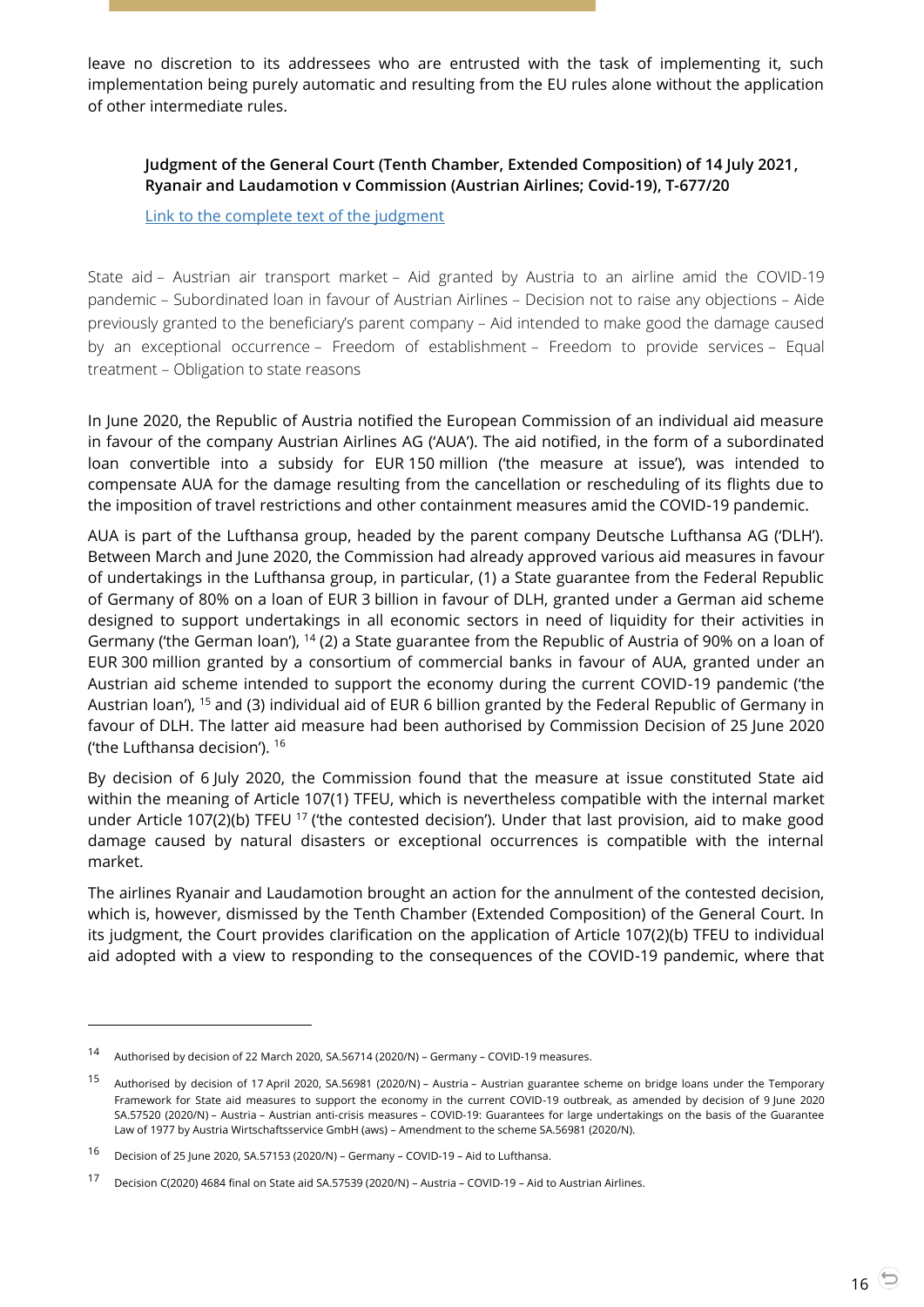aid forms part of a series of measures adopted in favour of the beneficiary of the aid and the group of undertakings to which it belongs. <sup>18</sup>

## *Findings of the Court*

-

In support of their actions for annulment, Ryanair and Laudamotion claimed, inter alia, that the Commission did not examine all the aid measures granted to the airlines in the Lufthansa group, or the relationship between them.

In that regard, the Court finds, first of all, that the Commission had stated that the measure at issue formed part of a financial envelope in favour of AUA totalling EUR 600 million, which, in addition to the measure at issue, was made up of a contribution of EUR 150 million in equity from the parent company, DLH ('DLH's equity injection'), and the Austrian loan of EUR 300 million. The Commission had also pointed out that, in accordance with its Lufthansa decision, the aid of EUR 6 billion granted by the Federal Republic of Germany to DLH could be used by DLH to support the other airlines in the Lufthansa group which were not in financial difficulties as at 31 December 2019, including AUA.

The Court observes, next, that in the Lufthansa decision, adopted two weeks before the contested decision and which constitutes a contextual factor to be taken into consideration in the present case, the Commission had already taken into account all the aid measures granted to the airlines forming part of the Lufthansa group, including AUA, and the relationship between them. In that regard, the Court emphasises that, in the Lufthansa decision, all the additional aid measures granted or proposed in favour of the airlines in the Lufthansa group had been considered to be limited to the minimum necessary to restore the capital structure of the Lufthansa group and to ensure its viability.

The Court also observes that, since the support granted by other States to the airlines in the Lufthansa group was deducted, as the case may be, either from the amount of aid which is the subject of the Lufthansa decision or from the German loan, the Commission had ruled out any risk of overcompensation in that decision. Under a deduction mechanism, applicable to all the measures adopted in favour of that group, the overall aid granted by the Federal Republic of Germany to the entire Lufthansa group was reduced by the aid granted by other States to a particular company in that group, so that the overall amount received by the group remained the same.

Lastly, as regards DLH's equity injection, the Court confirms that, even if the amount of that injection were to come from the aid which is the subject of the Lufthansa decision, it would, in any event, constitute aid already authorised under that decision.

In the light of all those observations, the Court confirms that, contrary to what Ryanair and Laudamotion claimed, the Commission not only examined all the aid measures granted to the airlines of the Lufthansa group but also the relationship between them.

In view of the deduction mechanism applicable to all the measures adopted in favour of the Lufthansa group, the Court further concludes that there is no real risk that the measure at issue, granted to AUA, could also benefit other airlines in the Lufthansa group.

The Court also rejects the argument that there was a risk that AUA might benefit from DLH's support going beyond the equity injection of EUR 150 million. In that regard, the Court observes, first, that any hypothetical transfer of additional liquidity from DLH to AUA would in any event originate in an aid measure already approved by the Commission, in particular the aid authorised by the Lufthansa decision. It points out, secondly, that the German loan and the aid which is the subject of the Lufthansa decision are based on Article 107(3)(b) TFEU, so that they are not supposed to cover the same eligible costs as those covered by the measure at issue, which, for its part, is based on

<sup>18</sup> It should be noted that, in its judgments of 14 April 2021, *Ryanair* <sup>v</sup>*Commission (SAS, Danemark; Covid-19)* (T-378/20, EU:T:2021:194) and *Ryanair* v *Commission (SAS, Sweden; Covid-19)* (T-379/20, EU:T:2021:195), and in its judgment of 9 June 2021, *Ryanair* v *Commission (Condor; Covid-19)* (T-665/20, EU:T:2021:344), the Court examined the application of Article 107(2)(b) TFEU to three separate individual aid measures adopted in order to respond to the consequences of the COVID-19 pandemic.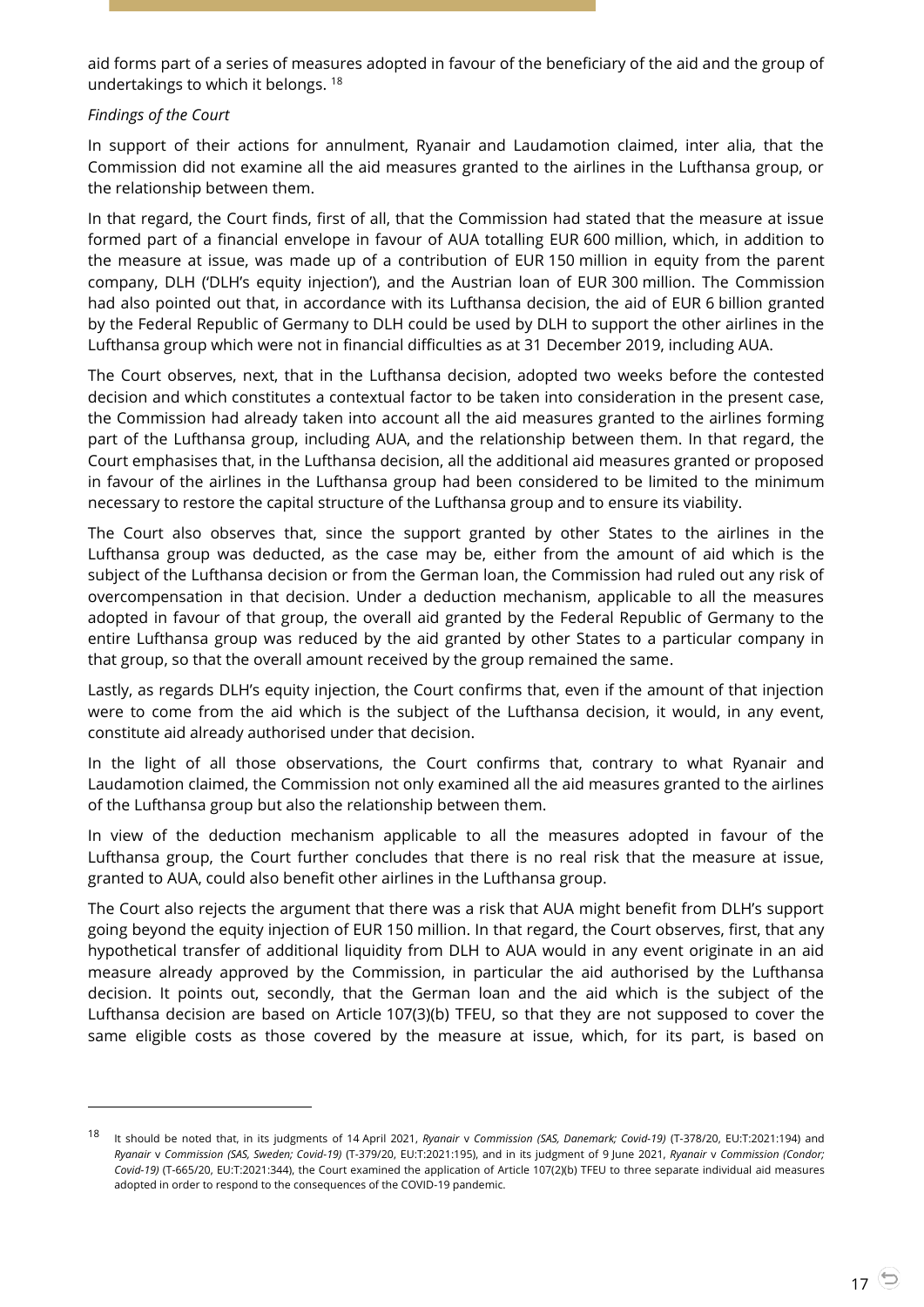Article 107(2)(b) TFEU. In any event, the deduction mechanism introduced also makes it possible to avoid the risk of overcompensation in that context.

Next, the Court states that, in so far as the difference in treatment established by the measure at issue between AUA and the other airlines operating in Austria may amount to discrimination, it was justified in the circumstances of the present case. In particular, in view of the essential role played by AUA for Austria's airline services, the difference in treatment in its favour is appropriate for the purpose of remedying the damage suffered by that company as a result of the travel restrictions and other containment measures amid the COVID-19 pandemic and does not go beyond what is necessary to achieve that objective.

As regards compliance with the principles of freedom to provide services and freedom of establishment, the Court notes that the freedom to provide services does not apply as such in the field of transport, which is subject to a special legal regime. In that context, the Court states that, in any event, the applicants have not established how the exclusive nature of the measure at issue is such as to deter them from establishing themselves in Austria or from providing services from and to that country.

Nor, according to the Court, did the Commission err in its assessment of the proportionality of the aid, in particular in calculating the damage to be compensated and the amount of aid. As regards the calculation of the damage to be made good, the Commission had correctly taken into account damage which occurred in a period before AUA's fleet was immobilised, since that damage had been caused by cancellations and rescheduling required by the Austrian Government. The Commission had, moreover, correctly calculated the avoided costs which had to be excluded from the assessment of the damage caused to AUA by the pandemic. Furthermore, the Commission was not required to take account of the damage suffered by other airlines in its calculation of that damage. Finally, as regards the calculation of the amount of aid, the Court confirms that the Commission did not fail to take account of all the aid measures likely to benefit the Lufthansa group when assessing the proportionality of the measure at issue.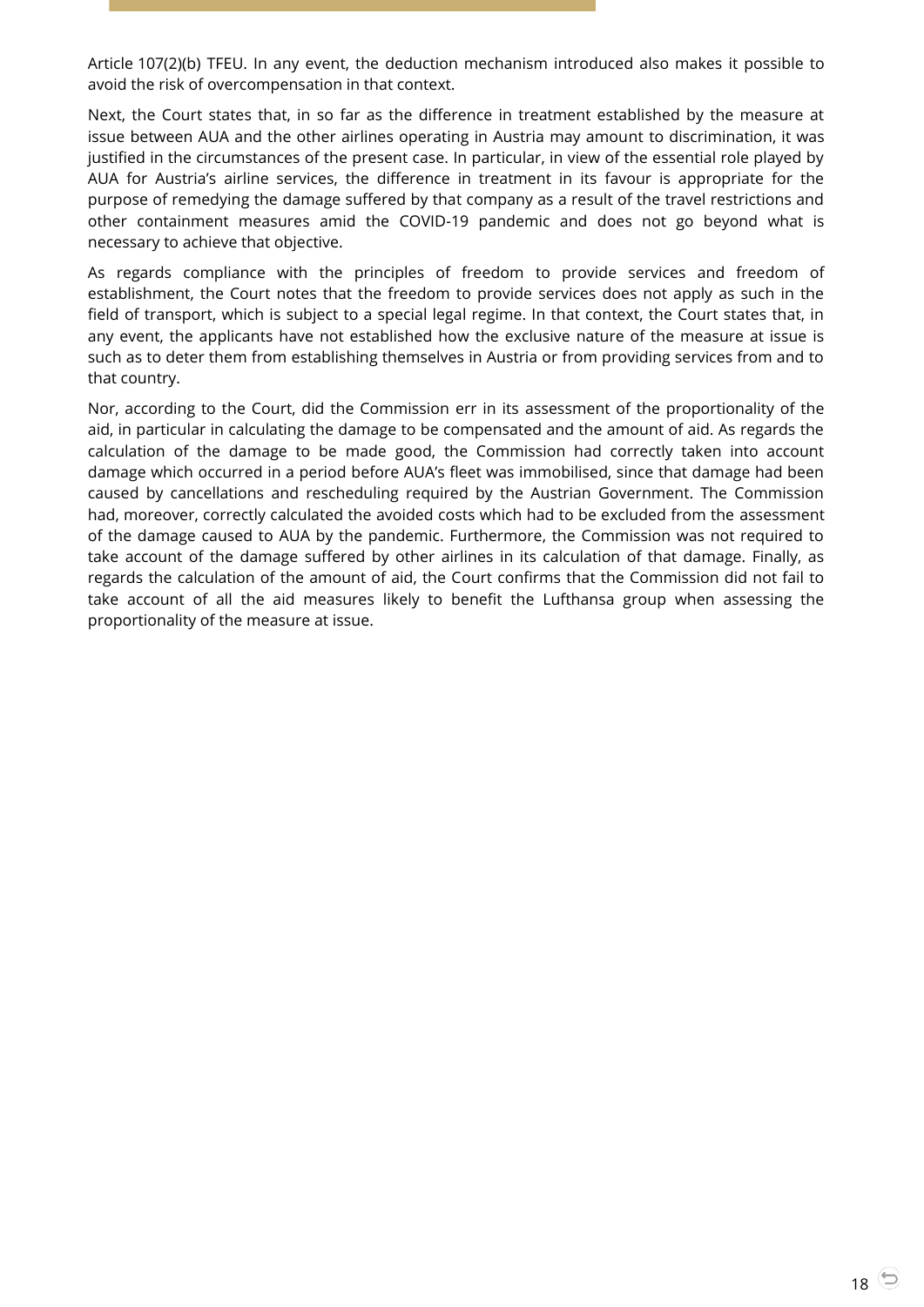# <span id="page-18-1"></span><span id="page-18-0"></span>**Judgment of the General Court (Fifth Chamber, Extended Composition) of 7 July 2021, Ardagh Metal Beverage Holdings v EUIPO (Combinaison de sons à l'ouverture d'une canette de boisson gazeuse), T-668/19**

EU trade mark – Application for an EU trade mark consisting of a combination of sounds on opening a can of soft drink – Absolute ground for refusal – No distinctive character – Article 7(1)(b) of Regulation (EU) 2017/1001 – Article 95(1) of Regulation 2017/1001

Ardagh Metal Beverage Holdings GmbH & Co. KG filed an application for registration of a sound sign as an EU trade mark with the European Union Intellectual Property Office (EUIPO). That sign, submitted as an audio file, recalls the sound made by a drinks can being opened, followed by a silence of approximately one second and a fizzing sound lasting approximately nine seconds. Registration was sought in respect of various drinks and metal containers for storage or transport.

EUIPO rejected the application for registration on the ground that the mark applied for was not distinctive.

In its judgment, the General Court dismisses the action brought by Ardagh Metal Beverage Holdings and gives a ruling for the first time on the registration of a sound mark submitted in audio format. It clarifies the criteria for assessing the distinctive character of sound marks and the perception of those marks in general by consumers.

## *Findings of the Court*

 $\overline{a}$ 

First of all, the Court recalls that the criteria for assessing the distinctive character  $19$  of sound marks are not different to those applicable to the other categories of marks and a sound mark must have a certain resonance which enables the target consumer to perceive it as a trade mark and not as a functional element or as an indicator without any inherent characteristics. <sup>20</sup> Thus, the consumer of the goods or services in question must, by the perception alone of the mark, without its being combined with other elements such as, inter alia, word or figurative elements, or even another mark, be able to associate it with their commercial origin.

Next, in so far as EUIPO applied by analogy the case-law <sup>21</sup> according to which only a mark which departs significantly from the norm or customs of the sector is not devoid of distinctive character, the Court emphasises that that case-law was developed in respect of three-dimensional marks consisting in the shape of the product itself or of its packaging, whereas there are norms or customs of the sector relating to that shape. In such circumstances, the consumer concerned, who is accustomed to seeing one or several shapes corresponding to the norm or customs of the sector will not perceive the three-dimensional mark as an indication of the commercial origin of the goods if its shape is identical or similar to the usual shape or shapes. The Court adds that that case-law does not establish any new criteria for assessing the distinctive character of a mark, but merely specifies that, in the context of the application of those criteria, the perception of the average consumer is not necessarily the same in the case of a three-dimensional mark as in the case of a word, figurative or sound mark, which consists of a sign independent of the exterior appearance or shape of the goods. Consequently, the Court holds that that case-law relating to three-dimensional marks cannot, in principle, be applied

<sup>&</sup>lt;sup>19</sup> Within the meaning of Article 7(1)(b) of Regulation (EU) 2017/1001 of the European Parliament and of the Council of 14 June 2017 on the European Union trade mark (OJ 2017 L 154, p. 1).

<sup>20</sup> Judgment of 13 September 2016, *Globo Comunicação e Participações* <sup>v</sup>*EUIPO (Sound mark)* (T-408/15, EU:T:2016:468, paragraphs 41 and 45).

<sup>21</sup> See, inter alia, judgment of 7 October 2004, *Mag Instrument* <sup>v</sup>*OHIM* (C-136/02 P, EU:C:2004:592, paragraph 31).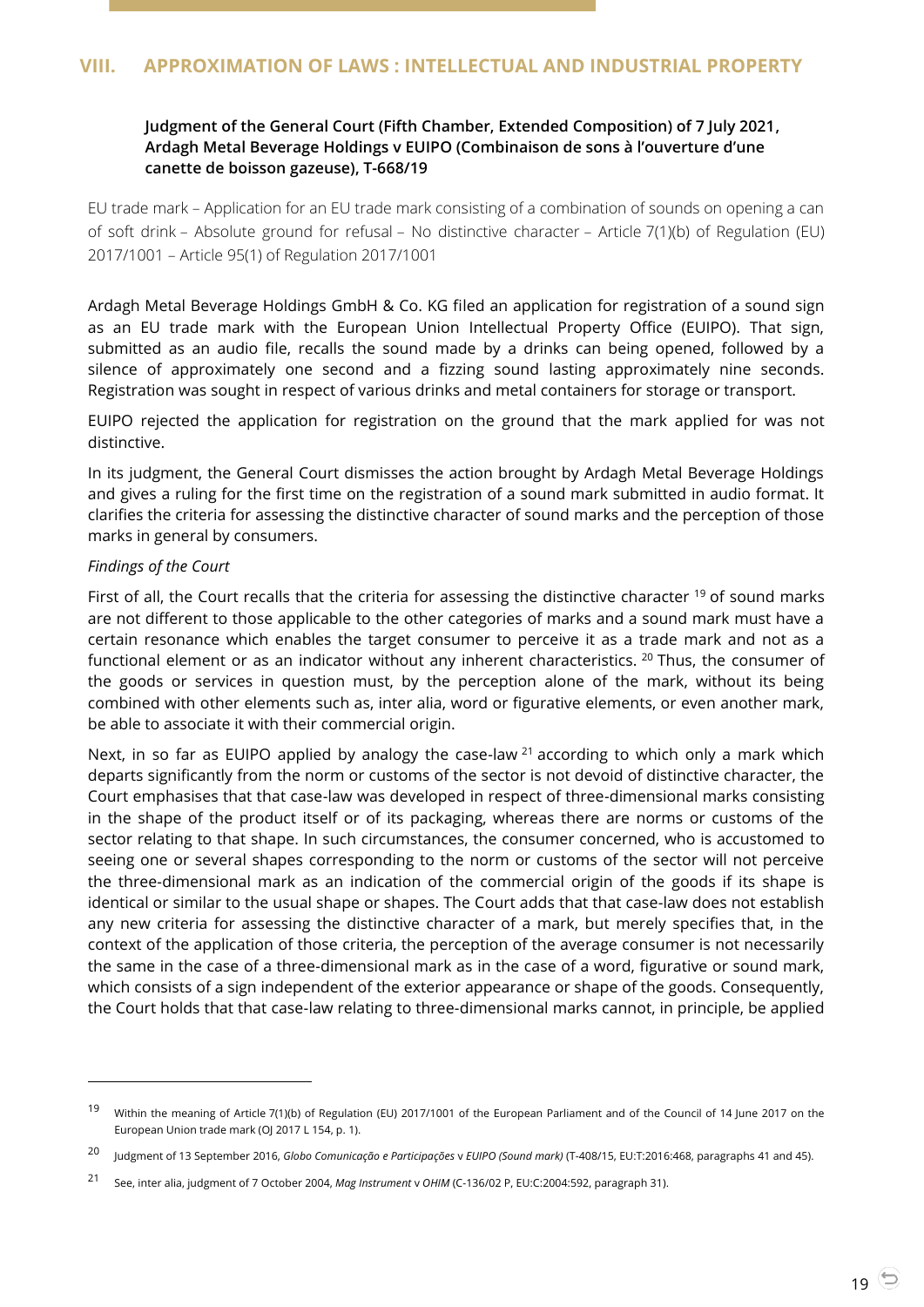to sound marks. However, even though EUIPO incorrectly applied that case-law, the Court states that that error is not such as to vitiate the reasoning set out in the contested decision, which is also based on another ground.

Regarding that other ground, based on the perception of the mark applied for by the relevant public as being a functional element of the goods in question, the Court observes, first, that the sound produced by the opening of a can will indeed be considered, having regard to the type of goods, to be a purely technical and functional element. The opening of a can or bottle is inherent to a technical solution connected to the handling of drinks in order to consume them, and such a sound will therefore not be perceived as an indication of the commercial origin of those goods. Second, the relevant public immediately associates the sound of fizzing bubbles with drinks. In addition, the Court observes that the sound elements and the silence of approximately one second, taken as a whole, do not have any inherent characteristic which would make it possible for them to be perceived by that public as being an indication of the commercial origin of the goods. Those elements are not resonant enough to distinguish themselves from comparable sounds in the field of drinks. Therefore, the Court confirms EUIPO's findings relating to the lack of distinctive character of the mark applied for.

Last, the Court refutes EUIPO's finding that it is unusual on the market for drinks and their packaging to indicate the commercial origin of a product using sounds alone on the ground that those goods are silent until they are consumed. The Court points out that most goods are silent in themselves and produce a sound only when they are consumed. Thus, the mere fact that a sound is made only on consumption does not mean that the use of sounds to indicate the commercial origin of a product on a specific market is still unusual. The Court explains nonetheless that any error on EUIPO's part in that regard does not lead to the annulment of the contested decision, because it did not have a decisive influence on the operative part of that decision.

# <span id="page-19-0"></span>**Judgment of the General Court (Fifth Chamber) of 14 July 2021, Cole Haan v EUIPO - Samsøe & Samsøe Holding (Ø), T-399/20**

[Link to the complete text of the judgment](https://curia.europa.eu/juris/document/document.jsf?text=&docid=244145&pageIndex=0&doclang=en&mode=lst&dir=&occ=first&part=1&cid=3509928)

EU trade mark – Opposition proceedings – Application for EU figurative mark Ø – Earlier international figurative mark ϕ – Relative ground for refusal – Likelihood of confusion – Similarity of the signs – Article 8(1)(b) of Regulation (EU) 2017/1001

Cole Haan LLC, the applicant, filed an application for registration of the figurative sign 'Ø' as an EU trade mark with the European Union Intellectual Property Office (EUIPO), inter alia in respect of travel bags and clothing. Samsøe & Samsøe Holding A/S filed a notice of opposition to registration of the mark applied for. That opposition was based on the international registration designating the European Union of the figurative mark 'ϕ'. The Opposition Division of EUIPO upheld that opposition and refused the registration at issue on the ground that there is a likelihood of confusion. By decision of 15 April 2020, the Board of Appeal of EUIPO dismissed the appeal brought by the applicant against the Opposition Division's decision.

In its judgment, the General Court dismisses the action brought against the decision of the Board of Appeal of EUIPO and develops its case-law concerning the assessment of the likelihood of confusion, holding that knowledge of the existence of a letter of the alphabet which does not exist in the languages understood by the relevant public cannot be assumed and that it is difficult to establish with certainty how that public will pronounce such a letter.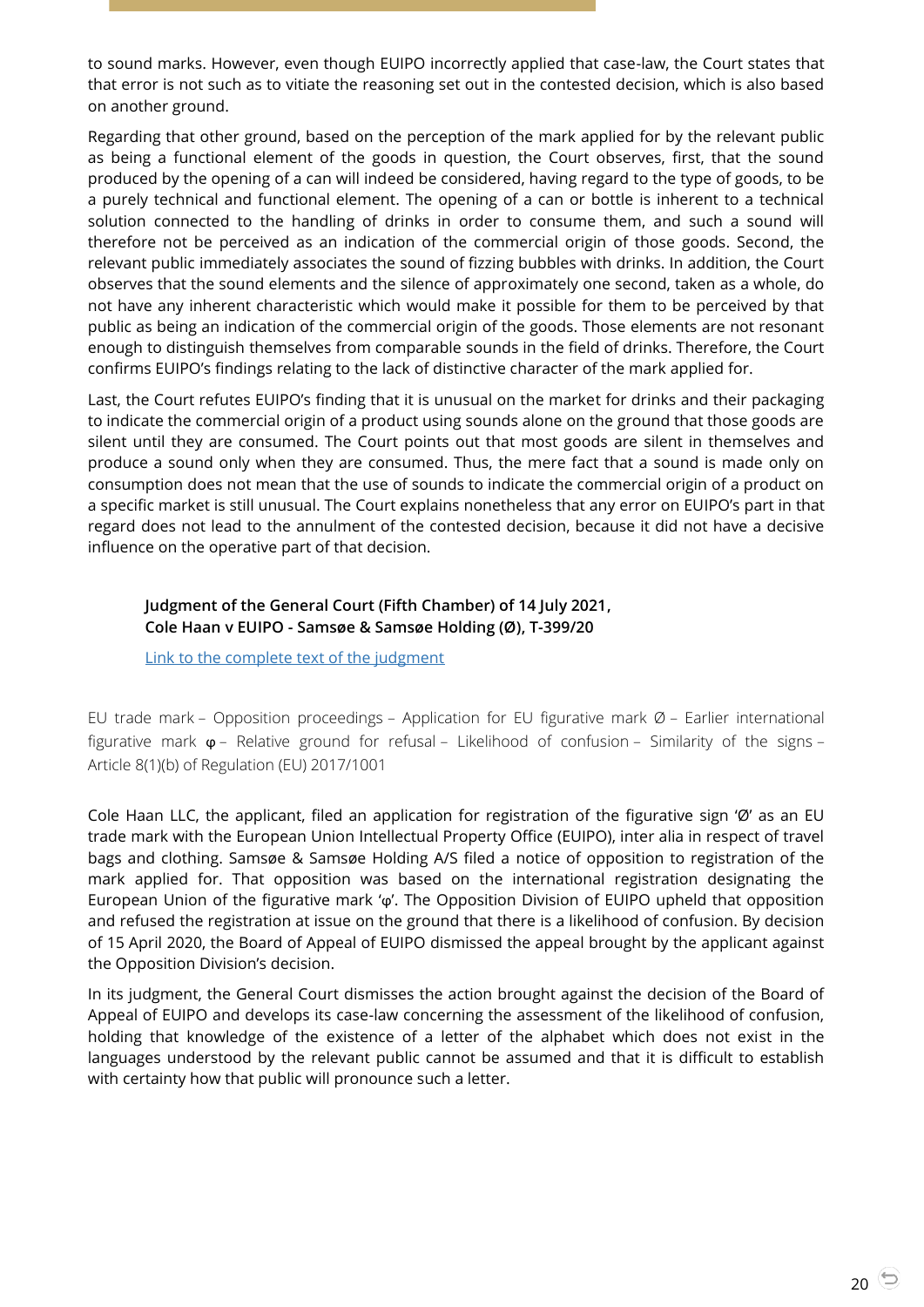#### *Findings of the Court*

 $\overline{a}$ 

The Court upholds EUIPO's assessment that there is a likelihood of confusion on the part of the relevant public, namely the French-speaking public, pursuant to Article 8(1)(b) of Regulation 2017/1001. <sup>22</sup>

As regards the visual, phonetic and conceptual comparison of the marks concerned, the Court finds, first of all, that those marks are visually similar to a high degree. In that regard, it points out that the mark applied for is a representation of the letter 'Ø', which is part of the alphabet used in Danish, whereas the earlier mark is a representation of the Greek letter 'ϕ' or the letter 'Φ', from the Cyrillic alphabet, used, inter alia, in Bulgarian. None of those letters is used in French, which is spoken by the relevant public, the majority of which have no command of Danish, Bulgarian or Greek, which explains the high degree of visual similarity.

Next, the Court upholds EUIPO's conclusion that a phonetic comparison of the marks concerned is not possible having regard to the perception of the relevant public. From the point of view of the French public, the letters 'Ø', 'Φ' and 'ϕ' belong to foreign languages and the Court points out that, according to case-law, <sup>23</sup> knowledge of a foreign language cannot, in general, be assumed. The correct pronunciation of the letters of the alphabet in a foreign language and knowledge of the existence of a letter of the alphabet specific to that language likewise cannot be presumed. As regards the pronunciation of letters which do not exist in the languages understood by the relevant public, the Court applies its case-law according to which it is difficult to establish with certainty how the average consumer will pronounce a word from a foreign language in his own language.  $24$  According to that case-law, it is far from certain that the word will be recognised as being foreign and even if it is, it may not be pronounced correctly in the same manner as in the original language. In the assessment of the likelihood of confusion, it will also still be necessary to establish that a majority of the relevant public is able to pronounce the word in question correctly. In the present case, the applicant has adduced no evidence establishing that the relevant public would verbalise the marks at issue, let alone how.

Lastly, a conceptual comparison of the marks concerned is likewise not possible. In that regard, the Court finds that the applicant produced no evidence capable of demonstrating, first, that the relevant French-speaking public would identify the mark applied for as a representation of a letter used in Danish and the earlier mark as representing a letter used in Greek and Bulgarian, second, that that public would understand the mark applied for as meaning 'island' in Danish, third, that the mark applied for would be understood as designating the number 0, the assertions submitted in that regard being irrelevant, or, fourth, as designating the diameter of an object. Furthermore, the Court rejects as inadmissible the evidence produced for the first time before it.

<sup>22</sup> Regulation (EU) 2017/2001 of the European Parliament and of the Council of 14 June 2017 on the European Union trade mark (OJ 2017 L 154, p. 1).

<sup>23</sup> Judgment of 13 September 2010, *Inditex* <sup>v</sup>*OHIM – Marín Díaz de Cerio (OFTEN)* (T-292/08, EU:T:2010:399, paragraph 83).

<sup>24</sup> Judgment of 1 February 2005, *SPAG* <sup>v</sup>*OHIM – Dann and Backer (HOOLIGAN)* (T-57/03, EU:T:2005:29, paragraph 58).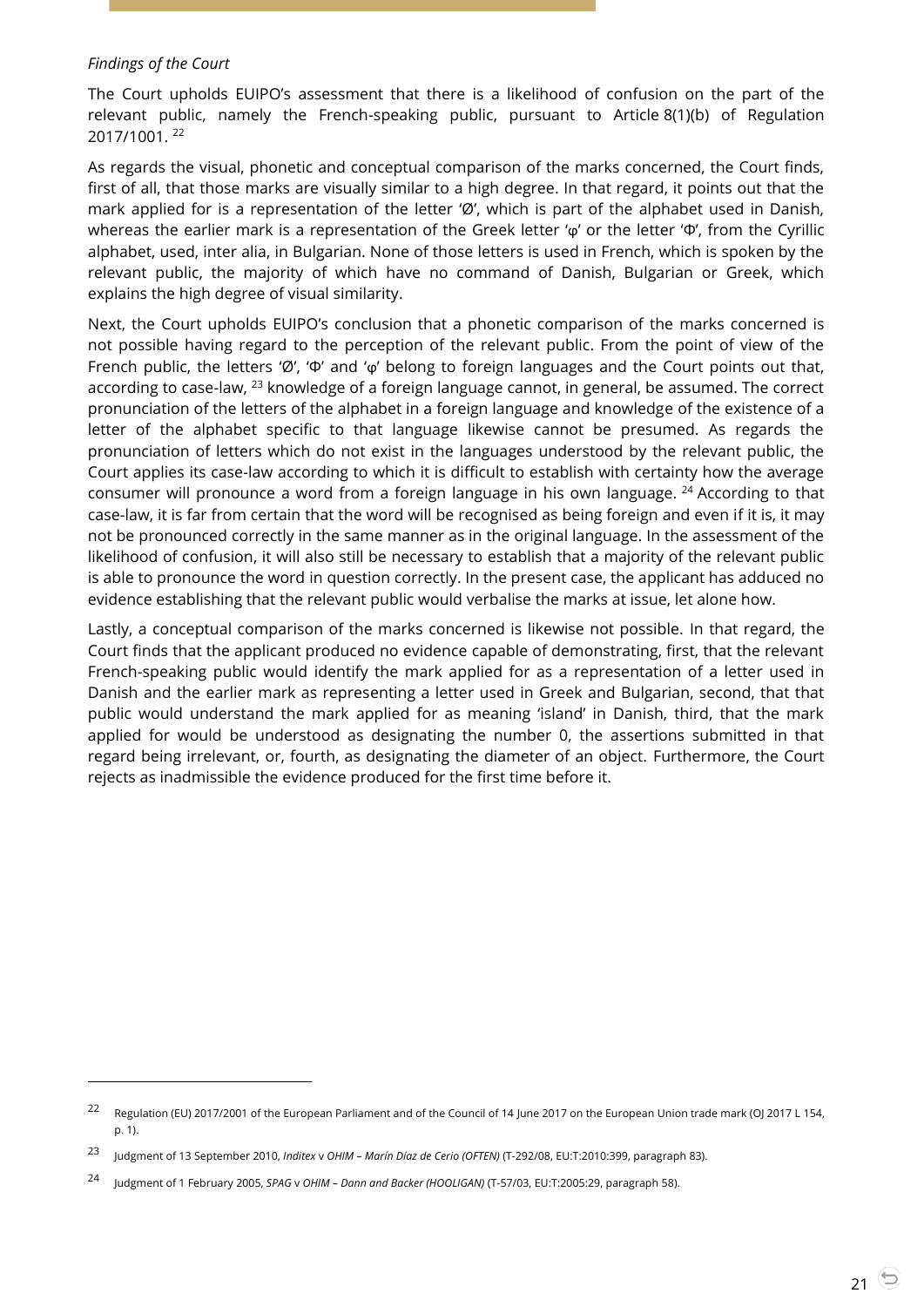# <span id="page-21-0"></span>**Judgment of the General Court (Fifth Chamber) of 14 July 2021, Guerlain v EUIPO (Shape of an oblong, tapered and cylindrical lipstick), T-488/20**

EU trade mark – Application for registration of a three-dimensional EU trade mark – Shape of an oblong, tapered and cylindrical lipstick – Absolute ground for refusal – Distinctive character – Article 7(1)(b) of Regulation (EU) 2017/1001

Guerlain applied to the European Union Intellectual Property Office (EUIPO) for registration of a threedimensional EU trade mark in respect of lipsticks. It is a three-dimensional sign consisting in the shape of a lipstick, represented as follows:



The EUIPO Examiner found that the mark applied for lacked distinctive character <sup>25</sup> and dismissed the application for registration. The Board of Appeal upheld that decision, finding that the mark did not depart sufficiently from the norms and customs of the sector.

The General Court annuls the decision of the Board of Appeal. It finds that the mark applied for has distinctive character because it departs significantly from the norm and customs of the lipstick sector.

#### *Findings of the General Court*

-

In the first place, the General Court recalls that the assessment of whether it has distinctive character is not based on the originality or the lack of use of the mark applied for in the field to which the goods and services concerned belong. A three-dimensional mark consisting in the shape of the product must necessarily depart significantly from the norm or customs of the sector concerned. Accordingly, the mere novelty of that shape is not sufficient in order to conclude that there is distinctiveness. However, the fact that a sector is characterised by a wide variety of product shapes does not mean that a new possible shape will necessarily be perceived as one of them.

In the second place, according to the General Court, the fact that goods have a high-quality design does not necessarily mean that a mark consisting in the three-dimensional shape of those goods makes it possible for them to be distinguished from the goods of other undertakings. It notes that taking into account the aesthetic aspect of the mark applied for does not amount to an assessment of

<sup>&</sup>lt;sup>25</sup> The distinctive character of a mark, within the meaning of Article 7(1)(b) of Regulation (EU) 2017/1001 of the European Parliament and of the Council of 14 June 2017 on the European Union trade mark (OJ 2017 L 154, p. 1) means that this mark enables the product in respect of which registration is sought to be identified as originating from a particular undertaking and thus enables that product to be distinguished from those of other undertakings.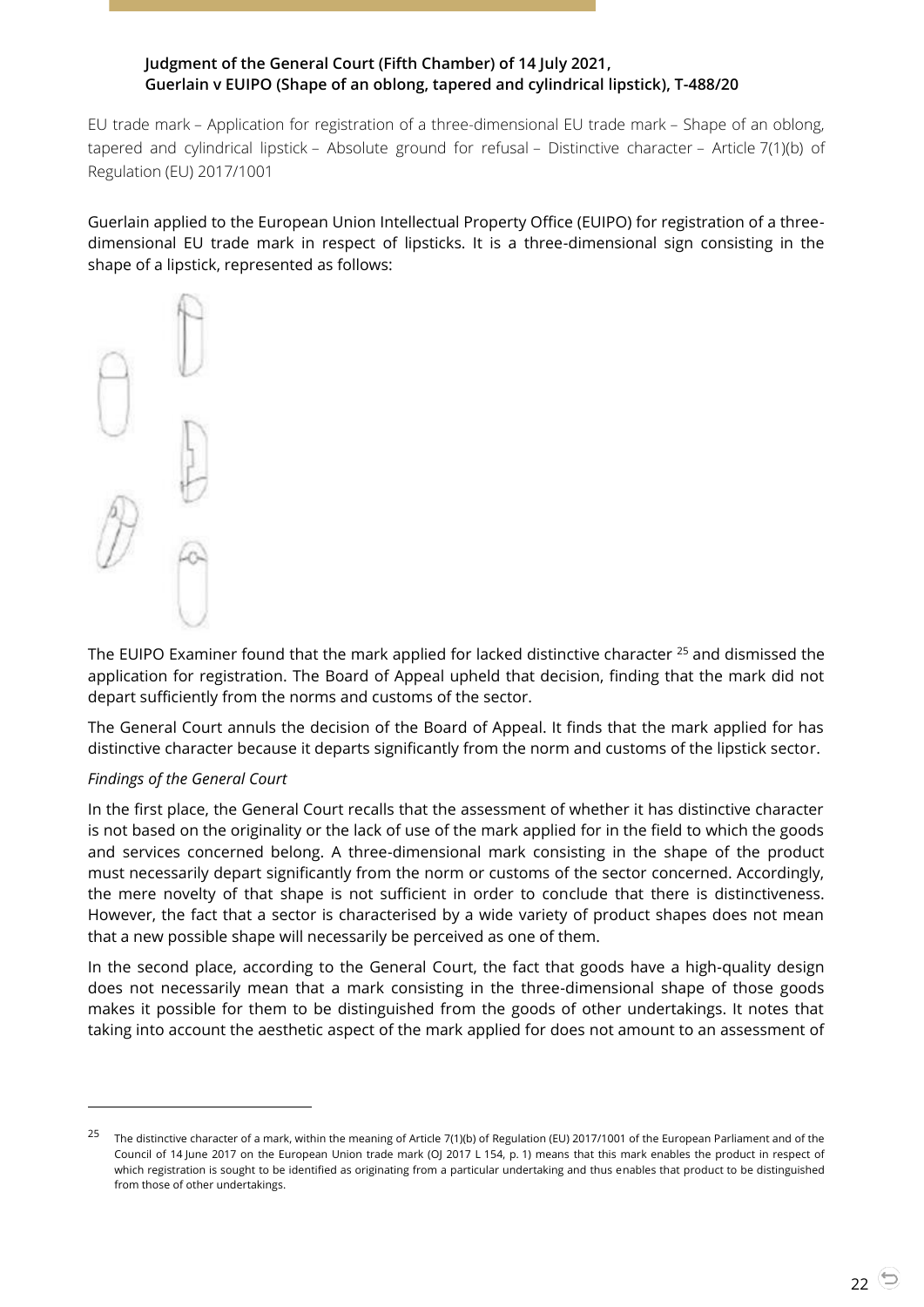the attractiveness of the product in question but is done with the aim of determining whether that product is capable of generating an objective and uncommon visual effect in the perception of the relevant public.

In the third place and lastly, whilst taking into account the images taken into consideration by the Board of Appeal as constituting the norm and customs of the sector concerned, the General Court finds that the shape in question is uncommon for a lipstick and differs from any other shape existing on the market. It observes, first of all, that that that shape is reminiscent of that of a boat hull or a baby carriage. Such a shape differs significantly from the images taken into consideration by the Board of Appeal, most of which represented cylindrical and parallelepiped lipsticks. Next, the presence of the small oval embossed shape is unusual and contributes to the uncommon appearance of the mark applied for. Lastly, the fact that the lipstick represented by that mark cannot be placed upright reinforces the uncommon visual aspect of its shape.

Consequently, the General Court finds that the relevant public will be surprised by this easily memorable shape and will perceive it as departing significantly from the norm and customs of the lipstick sector and capable of indicating the origin of the goods concerned. Accordingly, the mark applied for has distinctive character, which permits it to be registered.

# <span id="page-22-1"></span><span id="page-22-0"></span>**IX. ECONOMIC AND MONETARY POLICY**

## **Judgment of the Court (Grand Chamber) of 15 July 2021, Commission v Landesbank Baden-Württemberg and SRB, C-584/20 P and C-621/20 P**

[Link to the complete text of the judgment](https://curia.europa.eu/juris/document/document.jsf?text=&docid=244197&pageIndex=0&doclang=en&mode=lst&dir=&occ=first&part=1&cid=3513156)

Appeal – Banking union – Single Resolution Mechanism (SRM) – Single Resolution Fund (SRF) – Calculation of the 2017 *ex ante* contributions – Authentication of a decision of the Single Resolution Board (SRB) – Obligation to state reasons – Confidential data – Legality of Delegated Regulation (EU) 2015/63

On 11 April 2017, the Single Resolution Board (SRB) adopted, in connection with the financing of the Single Resolution Fund (SRF), a decision fixing the amount of the *ex ante* contributions due to the SRF by each credit institution for 2017. <sup>26</sup> Those institutions included Landesbank Baden-Württemberg, a German credit institution.

In an action for annulment brought by Landesbank Baden-Württemberg, the General Court annulled the decision at issue in so far as it concerned that institution. <sup>27</sup> It took the view that that decision did not satisfy the requirement of authentication and, in the interests of the sound administration of justice, found, moreover, that that decision had been taken by the SRB in breach of the obligation to state reasons. In that regard, it held, inter alia, that the decision at issue barely contained any information for calculating the *ex ante* contribution to the SRF and that the annex thereto did not contain sufficient information to verify the accuracy of that contribution.

<sup>26</sup> Decision of the Executive Session of the SRB of 11 April 2017 on the calculation of the 2017 ex ante contributions to the Single Resolution Fund (SRB/ES/SRF/2017/05) ('the decision at issue').

<sup>27</sup> Judgment of 23 September 2020, Landesbank Baden-Württemberg v SRB (T-411/17, EU:T:2020:435).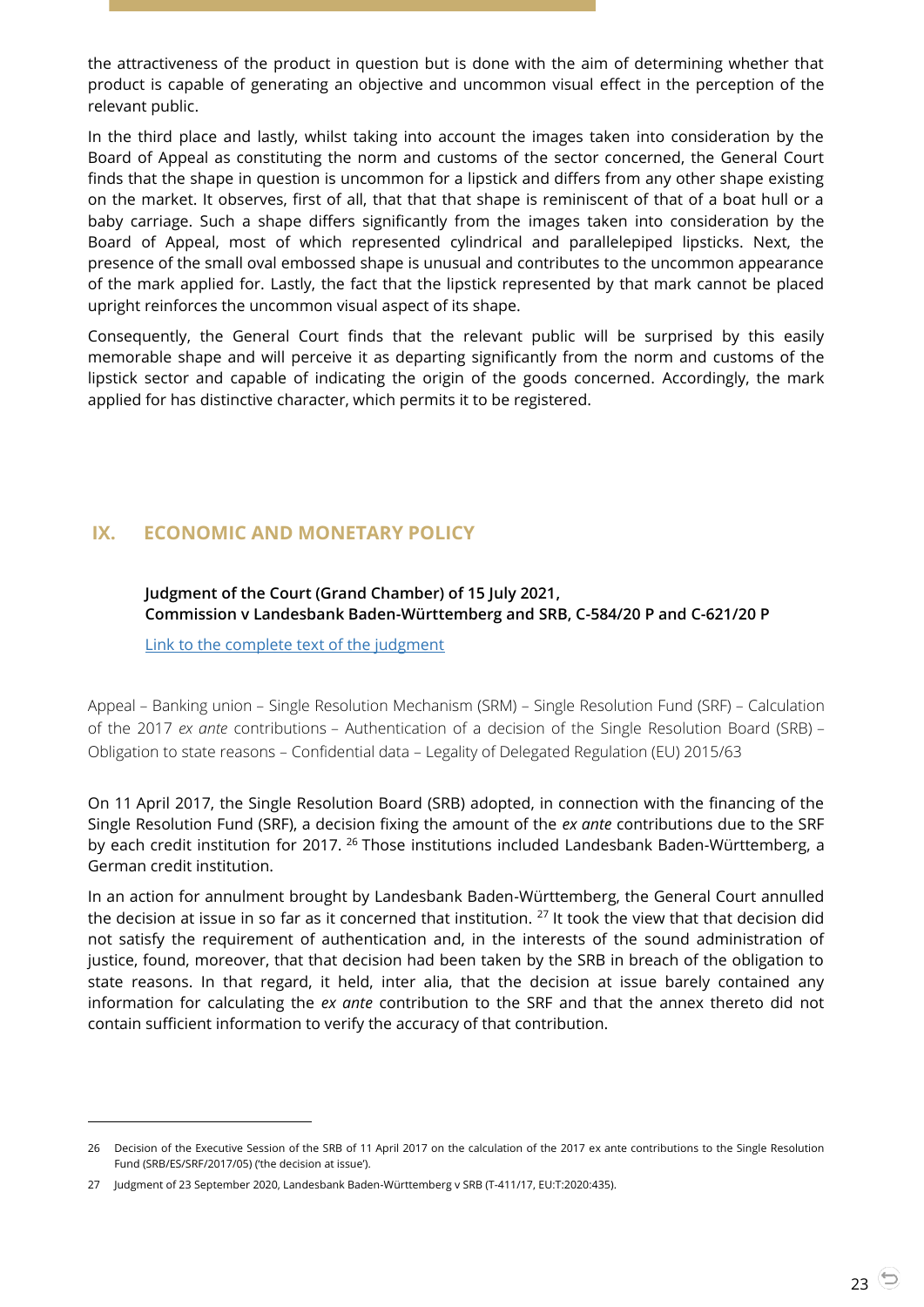Following appeals brought by the Commission (Case C-584/20 P) and by the SRB (Case C-621/20 P), the Court of Justice, sitting as the Grand Chamber, sets aside the judgment of the General Court. Giving final judgment in the matter, it annuls the decision at issue as far as it concerns Landesbank Baden-Württemberg on the ground that the statement of reasons was inadequate, but adopts a different approach from that of the General Court concerning the scope of the requirement to state the reasons for such a decision.

## *Findings of the Court*

In the first place, the Court of Justice concludes that the General Court infringed the principle of *audi alteram partem* in so far as it did not give the SRB the opportunity effectively to state its position on the plea, raised by the General Court of its own motion, alleging a lack of sufficient evidence of the authentication of the decision at issue.

In that regard, it states that, in order to ensure effective compliance with the principle of *audi alteram partem*, the parties must first be invited to submit their observations on a plea which an EU Court is considering raising of its own motion in circumstances which allow them to respond appropriately and effectively to that plea including, where necessary, by producing any evidence to that court which is necessary for it to rule in full cognisance on that plea It was therefore for the General Court to inform the parties that it was considering whether to base its decision on that plea alleging a lack of sufficient evidence of the authentication of the decision at issue and to invite them, as a result, to submit to it the arguments which they deemed appropriate for it to rule on that plea. In the present case, neither before nor at the hearing did the General Court give the SRB the opportunity to respond appropriately and effectively to that plea, in particular by adducing evidence relating to the authentication of the decision at issue.

Having thus found that the General Court had infringed the principle of *audi alteram partem*, the Court of Justice held that the SRB ensured, to the requisite standard, the authentication of the decision at issue in its entirety, both as regards its body and annex, in particular by using the computer software 'ARES'.

In the second place, the Court of Justice rules on the SRB's obligation to state reasons for the adoption of a decision such as the decision at issue.

First of all, it observes that the General Court did not correctly interpret the scope of that obligation in so far as it found that the SRB was required to include in the statement of reasons for the decision at issue information enabling Landesbank Baden-Württemberg to verify the accuracy of the calculation of its 2017 *ex ante* contribution to the SRF, irrespective of whether the confidentiality of some of those figures could affect that obligation.

First, the statement of reasons for any decision of an EU institution, body, office or agency imposing the payment of a sum of money on a private operator need not necessarily include all the evidence enabling the addressee to verify the accuracy of the calculation of the amount of that sum of money. Second, EU institutions, bodies, offices and agencies are, in principle, required, in accordance with the principle of the protection of business secrets, as a general principle of EU law, not to disclose to the competitors of a private operator confidential information which that operator has provided.

In view of the logic of the system for financing the SRF and of the method for calculating *ex ante* contributions to the SRF, based, inter alia, on the use of confidential data relating to the financial situation of the institutions concerned by that calculation, the obligation to state reasons for the decision at issue must be balanced against the SRB's obligation to respect the business secrets of those institutions. However, the obligation to respect professional secrecy cannot be given so wide an interpretation that the obligation to provide a statement of reasons is thereby deprived of its essence. For that purpose, giving reasons for a decision requiring a private operator to pay a sum of money without providing it with all the information needed to verify the exact calculation of the amount of that sum of money does not necessarily undermine, in every case, the substance of the obligation to state reasons.

Thus, the Court concludes that, in the present case, the obligation to state reasons is fulfilled where the persons concerned by a decision fixing *ex ante* contributions to the SRF, while not being sent professionally confidential data, have the method of calculation used by the SRB and sufficient information to understand, in essence, how their individual situation was taken into account, for the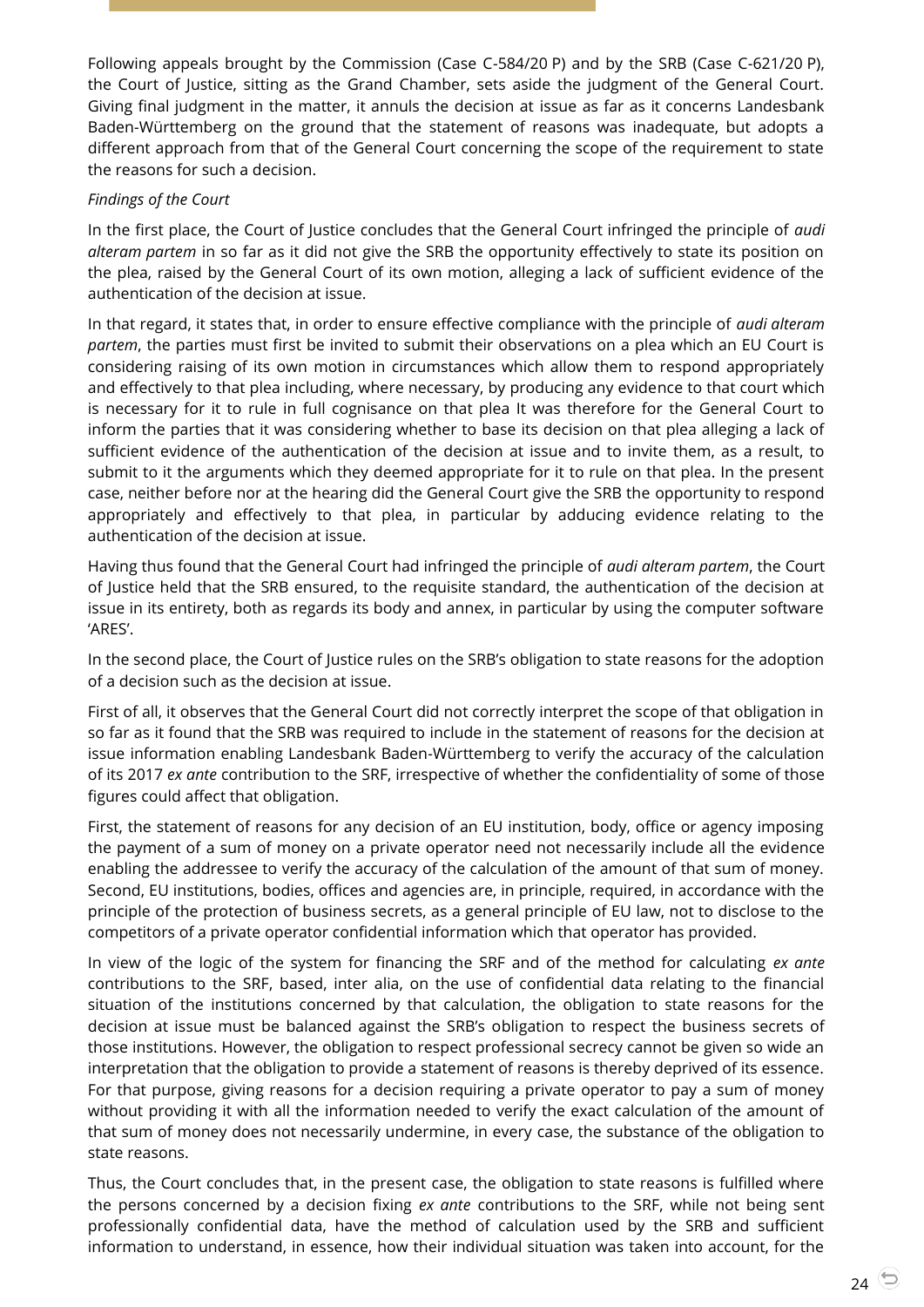purposes of calculating their *ex ante* contribution to the SRF, relative to the situation of all the other financial institutions concerned.

Next, the Court of Justice does not uphold the General Court's finding that the infringement of the SRB's obligation to state reasons stemmed, for the part of the calculation of the *ex ante* contributions to the SRF relating to the adjustment according to the risk profile of the establishments concerned, from the illegality of certain provisions of Delegated Regulation 2015/63. <sup>28</sup>

After setting out the mechanism for adjusting the *ex ante* contributions to the SRF according to the risk profile, ensured in essence by allocating the establishments concerned on the basis of certain values to 'bins', which ultimately makes it possible to determine the adjustment multiplier according to the risk profile, the Court states that the SRB may, without infringing its obligation to respect business secrets, disclose the limit values of each 'bin' and the related indicators. Such disclosure is intended to enable the financial institution concerned to satisfy itself, inter alia, that the profile attributed to it during the discretisation of the indicators in fact corresponds to its economic situation, that that discretisation was calculated consistently with the methodology set out in Delegated Regulation 2015/63 on the basis of plausible data and that all the risk factors were taken into account.

Furthermore, the other stages of the methodology for calculating *ex ante* contributions to the SRF are based on aggregate data from the institutions concerned, which may be disclosed in collective form without infringing the SRB's obligation to respect business confidentiality.

The Court therefore concludes that Delegated Regulation 2015/63 does not prevent the SRB from disclosing, in collective and anonymised form, sufficient information to enable an institution to understand how its individual situation was taken into account in the calculation of its *ex ante* contribution to the SRF relative to the situation of all the other institutions concerned. It is true that a statement of reasons based on the disclosure of relevant information, in collective and anonymised form, does not enable every institution to detect systematically any error made by the SRB in the collection and aggregation of the relevant data. However, it is sufficient to enable that institution to satisfy itself that the information which it provided to the competent authorities was indeed included in the calculation of its *ex ante* contribution to the SRF, in accordance with the relevant rules of EU law, to identify, on the basis of its general knowledge of the financial sector, any use of implausible or manifestly incorrect information, and to determine whether it is worthwhile to bring an action for the annulment of a decision of the SRB fixing its *ex ante* contribution to the SRF. The Court states, however, that that approach concerning the statement of reasons for a decision such as the decision at issue does not affect the power of the EU Courts, for the purpose of carrying out an effective judicial review in accordance with the requirements of Article 47 of the Charter, to request that the SRB produce data capable of justifying calculations the accuracy of which has been challenged before them, by ensuring, where necessary, the confidentiality of those data.

Lastly, the Court holds that the decision at issue does not contain an adequate statement of reasons since the information which it provided and that available on the SRB's website at the date of the decision covered only part of the relevant information that the SRB could have provided without compromising business confidentiality. In particular, neither the annex to that decision nor the SRB's website contained data on the limit values of each 'bin' and the values of the corresponding indicators. Consequently, the decision at issue is annulled in so far as it concerns Landesbank Baden-Württemberg.

-

<sup>28</sup> Commission Delegated Regulation (EU) 2015/63 of 21 October 2014 supplementing Directive 2014/59/EU of the European Parliament and of the Council with regard to ex ante contributions to resolution financing arrangements (OJ 2015 L 11, p. 44). In the judgment under appeal, the General Court made a declaration of illegality in respect of Articles 4 to 7 and 9 of and Annex I to that regulation, concerning the method for calculating ex ante contributions to the SRF.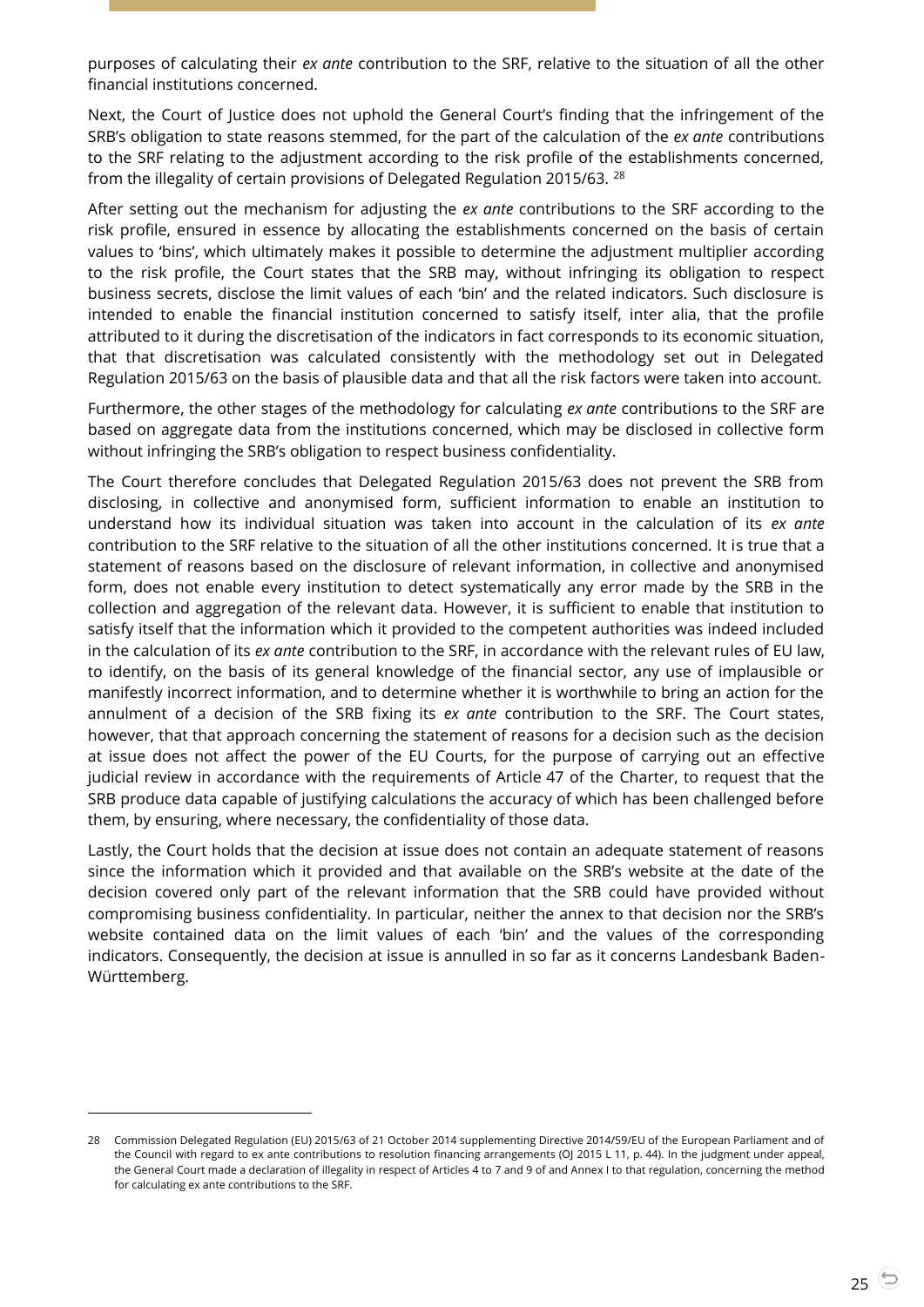# <span id="page-25-2"></span><span id="page-25-1"></span><span id="page-25-0"></span>**X. SOCIAL POLICY**

# **1. EQUAL TREATMENT IN EMPLOYMENT AND OCCUPATION**

#### **Judgment of the Court (Second Chamber) of 15 July 2021, Tartu Vangla, C-795/19**

Reference for a preliminary ruling – Social policy – Equal treatment in employment and occupation – Directive 2000/78/EC – Prohibition of discrimination on grounds of disability – Article 2(2)(a) – Article 4(1) – Article 5 – National legislation laying down requirements in respect of the hearing acuity of prison officers – Failure to meet the standards of sound perception required – Absolute bar to remaining in employment

For almost 15 years, XX was employed as a prison officer by Tartu Prison (Estonia).

During that period, Regulation No 12 of the Government of the Republic of Estonia on health requirements and medical checks for prison officers and on the form and content of medical certificates entered into force. That regulation prescribes, inter alia, minimum standards of sound perception applicable to those officers and provides that impaired hearing falling below those standards constitutes an absolute medical impediment to the exercise of the duties of a prison officer. In addition, that regulation does not permit the use of corrective aids during the assessment of whether the hearing acuity requirements are met.

On 28 June 2017 the Governor of Tartu Prison dismissed XX following the issue of a medical certificate showing that XX's hearing acuity did not meet the minimum standards of sound perception prescribed in Regulation No 12.

XX brought an action before the Tartu Halduskohus (Administrative Court, Tartu, Estonia), arguing that that regulation constituted discrimination on grounds of disability contrary to, inter alia, the põhiseadus (Constitution). Following the dismissal of that action, the Tartu Ringkonnakohus (Court of Appeal, Tartu, Estonia), by judgment of 11 April 2019, upheld XX's appeal and declared that the decision to dismiss him was unlawful. That court also decided to initiate the procedure for reviewing the constitutionality of the provisions of that regulation before the referring court, the Riigikohus (Supreme Court, Estonia). Noting that the obligation to treat persons who have a disability in the same way as other persons in a comparable situation and without discrimination results not only from the Constitution but also from EU law, that court decided to refer a question to the Court of Justice as to whether the provisions of Directive 2000/78<sup>29</sup> preclude such national legislation.

#### *Findings of the Court*

-

After finding that Regulation No 12 falls within the scope of that directive and amounts to a difference in treatment directly based on disability, the Court examines whether that difference is capable of being justified pursuant to Article 4(1) of Directive 2000/78, according to which Member States may provide that a difference of treatment which is based on a characteristic related to that ground shall not constitute discrimination where, by reason of the nature of the particular occupational activities concerned or of the context in which they are carried out, such a characteristic constitutes a genuine and determining occupational requirement, provided that the objective is legitimate and the requirement is proportionate. In so far as it allows a derogation from the principle of nondiscrimination, the Court recalls that that provision must be interpreted strictly.

<sup>29</sup> Council Directive 2000/78/EC of 27 November 2000 establishing a general framework for equal treatment in employment and occupation (OJ 2000 L 303, p. 16).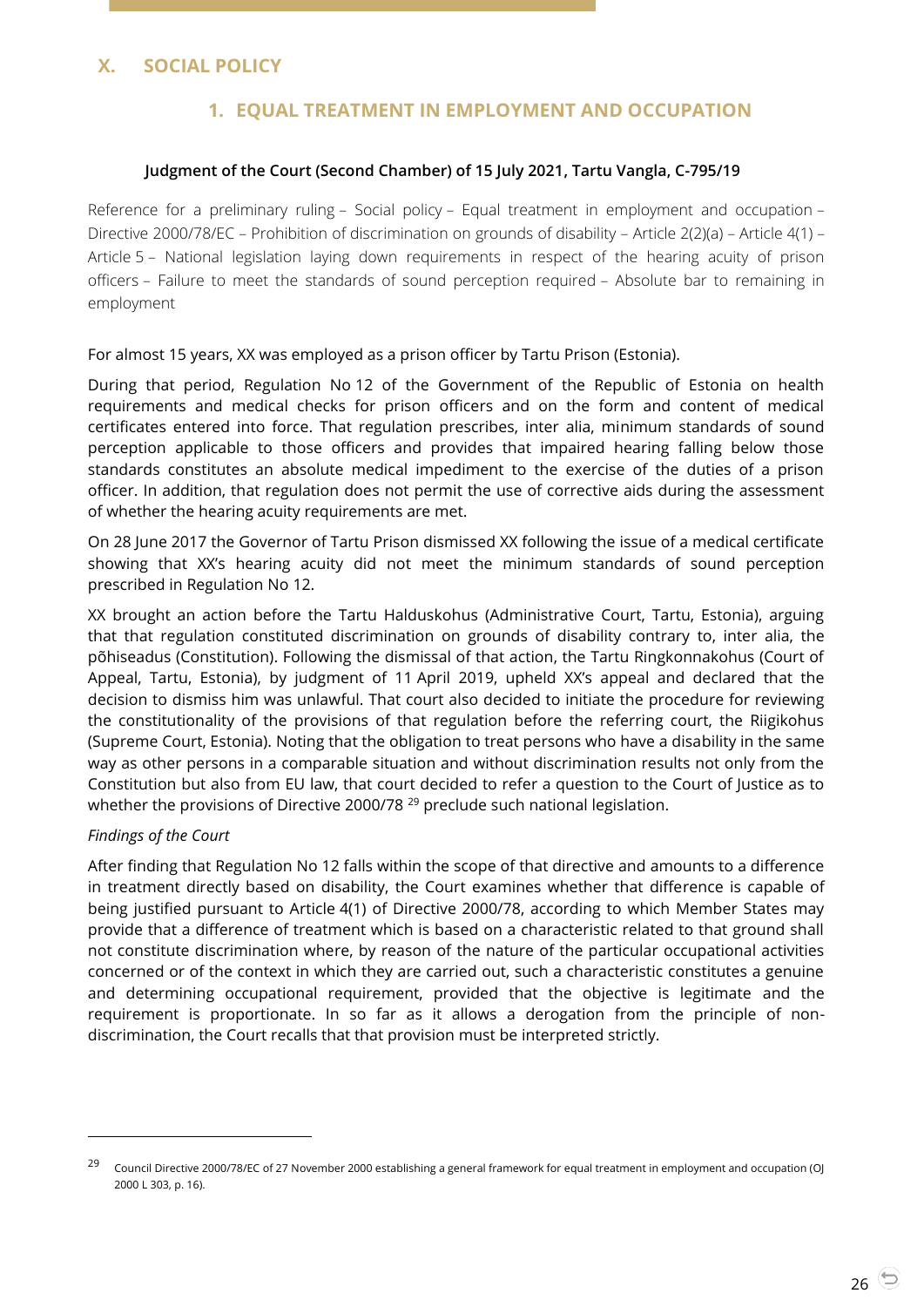The Court notes, in particular, that the requirement to be capable of hearing correctly and, therefore, of meeting a particular standard of hearing acuity follows from the nature of the duties of a prison officer, as described by the referring court, and holds that, by reason of the nature of those duties and of the context in which they are carried out, the fact that his or her hearing acuity must satisfy minimum standards of sound perception may be regarded as a 'genuine and determining occupational requirement' within the meaning of Article 4(1) of Directive 2000/78.

As Regulation No 12 seeks to preserve the safety of persons and the public order, the Court finds that that regulation pursues legitimate objectives. The Court next examines whether the requirement that it lays down – namely that a prison officer's hearing acuity must meet minimum standards of sound perception, without the use of corrective aids being permitted during the assessment of whether those standards are met, and where failure to meet those standards constitutes an absolute medical impediment to the exercise of his or her duties, resulting in their termination – is appropriate for attaining those objectives and does not go beyond what is necessary to attain them.

As to the appropriateness of that requirement, the Court recalls that legislation is appropriate for ensuring attainment of the objective pursued only if it genuinely reflects a concern to attain it in a consistent and systematic manner. The Court observes, however, that the regulation permits a prison officer to use corrective devices during an assessment as to whether the standards that it lays down in respect of visual acuity are met, whereas that possibility is excluded in respect of hearing acuity.

As regards the necessity of that requirement, the Court recalls that the failure to meet the standards prescribed by Regulation No 12 is an absolute bar to the exercise of a prison officer's duties, as those standards apply to all prison officers, without any possibility of exemption. In addition, that regulation does not permit an individual assessment of an officer's capacity to fulfil the essential duties of that profession notwithstanding the hearing impairment with which he or she presents.

The Court also recalls the employer's obligation under Article 5 of Directive 2000/78 to take appropriate measures, in accordance with the needs arising in a specific case, to enable a person with a disability to have access to and participate in employment, unless such measures would impose a disproportionate burden on that employer. In that regard, the Court observes that Regulation No 12 did not allow XX's employer to conduct, prior to his dismissal, checks in order to consider measures such as use of a hearing aid, exemption, for him, from the obligation of performing tasks requiring him to meet the minimum standards of sound perception prescribed, or assignment to a post which does not require those standards to be reached; and that no indication is provided as to the possible disproportionate nature of the resulting burden.

That regulation thus appears to have imposed a requirement that goes beyond what is necessary to attain the objectives pursued.

The Court concludes that Article 2(2)(a), Article 4(1) and Article 5 of Directive 2000/78 preclude national legislation which imposes an absolute bar to a prison officer remaining in employment when his or her hearing acuity does not meet the minimum standards of sound perception prescribed by that legislation, without allowing it to be ascertained whether that officer is capable of fulfilling those duties, where appropriate after the adoption of reasonable accommodation measures within the meaning of that Article 5.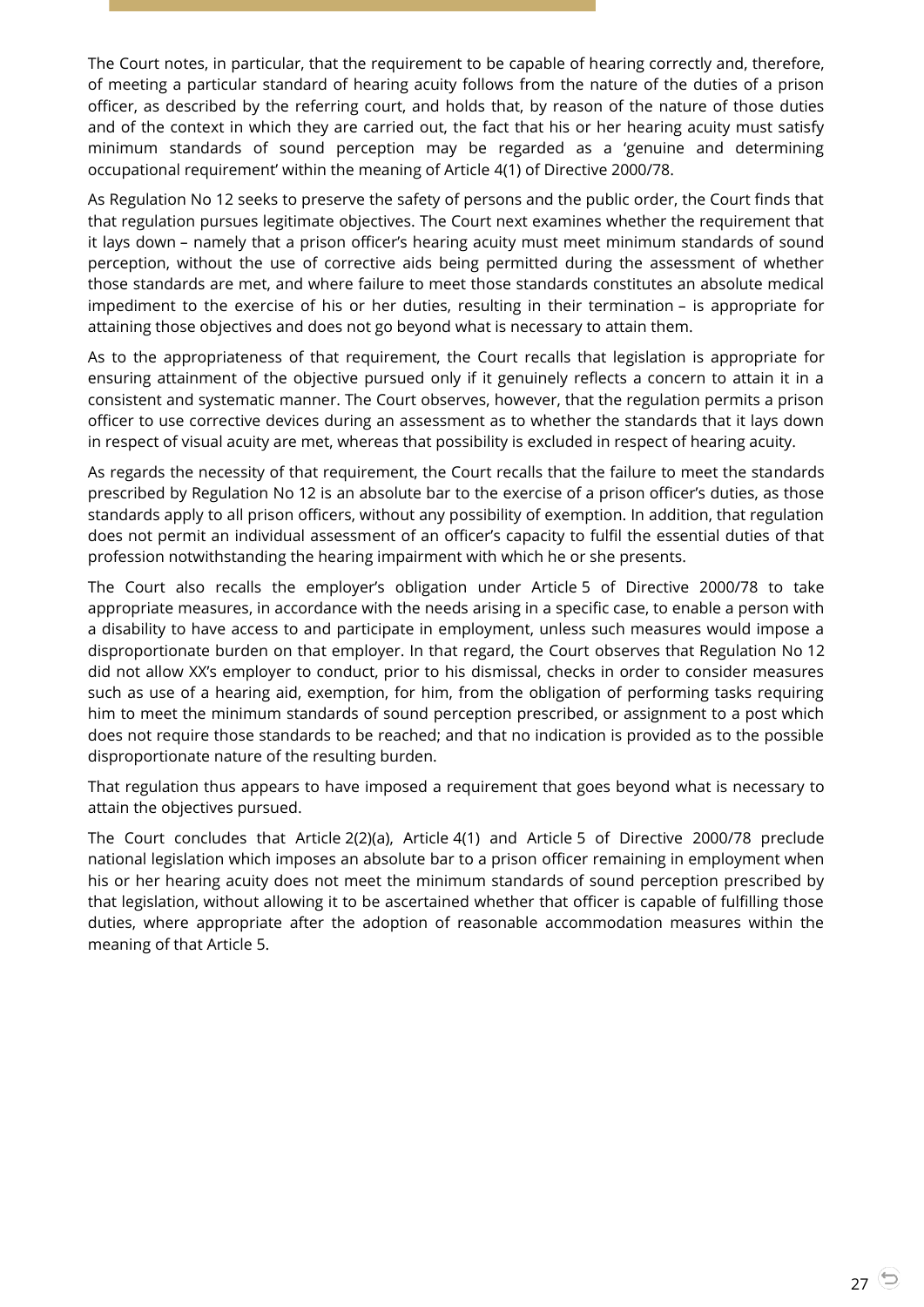# **2. ORGANISATION OF WORKING TIME**

# <span id="page-27-1"></span><span id="page-27-0"></span>**Judgment of the Court (Grand Chamber) of 15 July 2021, Ministrstvo za obrambo, C-742/19**

[Link to the complete text of the judgment](https://curia.europa.eu/juris/document/document.jsf?text=&docid=244183&pageIndex=0&doclang=EN&mode=lst&dir=&occ=first&part=1&cid=3518994)

Reference for a preliminary ruling – Protection of the safety and health of workers – Organisation of working time – Members of the armed forces – Applicability of EU law – Article 4(2) TEU – Directive 2003/88/EC – Scope – Article 1(3) – Directive 89/391/EEC – Article 2(2) – Military activities – Concept of 'working time' – Stand-by period – Dispute concerning the remuneration of a worker

Between February 2014 and July 2015, B. K., a non-commissioned officer in the Slovenian army, performed uninterrupted 'guard duty' for seven days per month. While performing that service, which included both periods during which B. K. was required to carry out actual surveillance activity and periods during which he was required only to remain available to his superiors, he was contactable and present at all times at the barracks where he was posted.

The Ministry of Defence took the view that, for each of those days of 'guard duty', only eight hours constituted working time; it paid B. K. the corresponding ordinary salary in respect of those hours and, in respect of the other hours, paid him only a stand-by duty allowance amounting to 20% of his basic salary.

The action brought by B. K., in which he claimed that he should be paid, as overtime, for the hours during which, in the course of his 'guard duty', he had not actually performed any activity for his employer, but had been obliged to remain available to his superiors, was dismissed at first instance and on appeal.

In that context, the Vrhovno sodišče (Supreme Court, Slovenia), hearing an appeal on a point of law, decided to refer questions to the Court concerning the applicability of Directive 2003/88, <sup>30</sup> which lays down minimum requirements concerning, inter alia, the duration of working time for security activity carried out by a member of military personnel in peacetime and, as the case may be, on the issue of whether 'stand-by periods' during which a member of military personnel is required to remain at the barracks to which he or she is posted, but does not perform actual work there, must be regarded as working time, within the meaning of Article 2 of that directive, for the purposes of determining the remuneration payable to him or her in respect of that period.

## *Findings of the Court*

 $\overline{a}$ 

In its Grand Chamber judgment, the Court provides guidance, in the first place, on the instances in which security activity carried out by a member of military personnel is excluded from the scope of Directive 2003/88.

In doing so, the Court notes, at the outset, that Article 4(2) TEU, which provides that national security is to remain the sole responsibility of each Member State,  $31$  does not have the effect of excluding the organisation of the working time of military personnel from the scope of EU law.

In that regard, the Court notes that the principal tasks of the armed forces of the Member States, which are the preservation of territorial integrity and safeguarding national security, are expressly included among the essential functions of the State which the European Union must respect.

<sup>&</sup>lt;sup>30</sup> Directive 2003/88/EC of the European Parliament and of the Council of 4 November 2003 concerning certain aspects of the organisation of working time (OJ 2003 L 299, p. 9).

<sup>31</sup> According to the wording of that same provision, the European Union is to respect the essential functions of the State, including ensuring the territorial integrity of the State, maintaining law and order and safeguarding national security.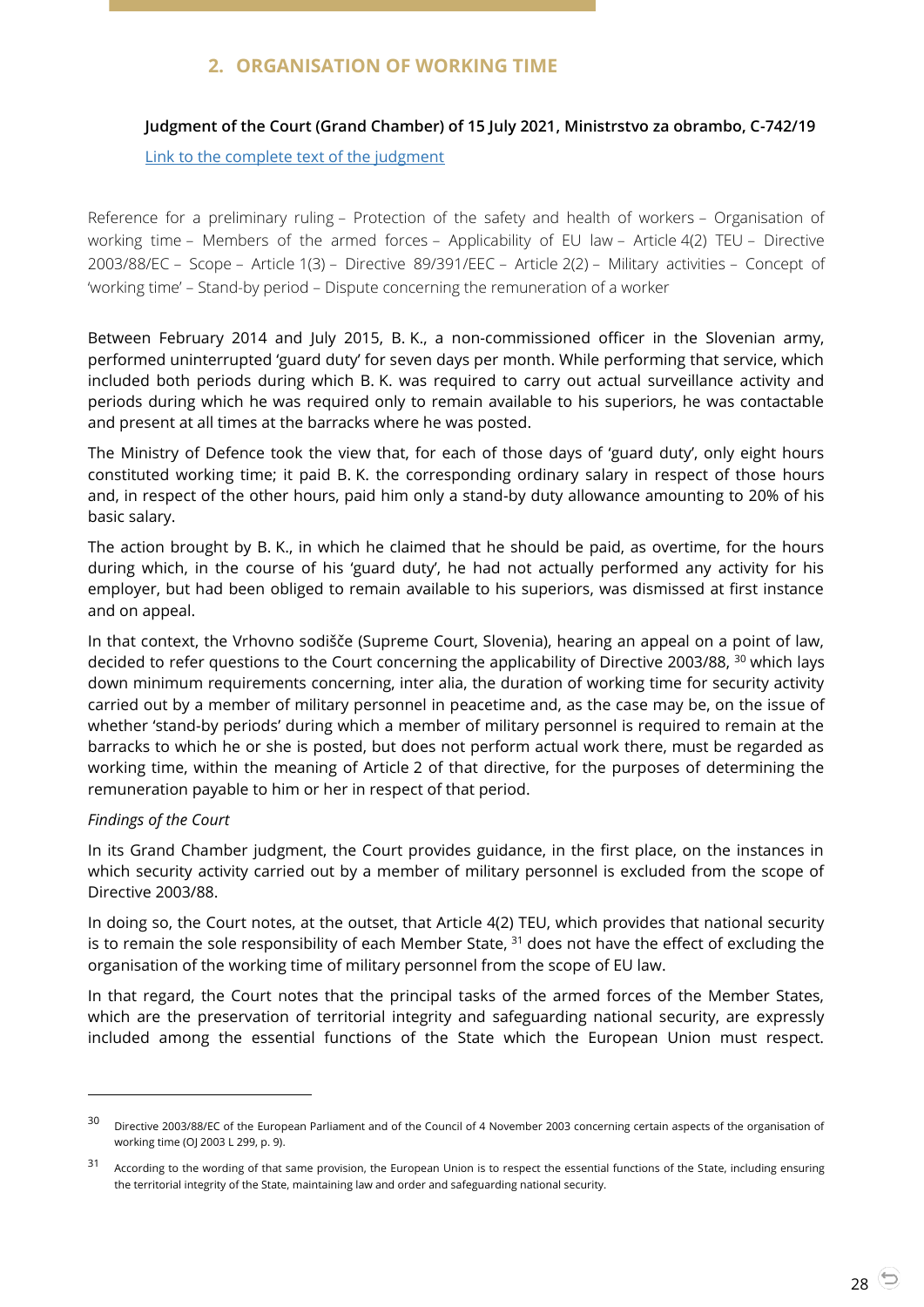However, it points out that it does not follow from the above that decisions taken by the Member States on the organisation of their armed forces fall entirely outside the scope of EU law, in particular where the harmonised rules at issue relate to the organisation of working time.

Although it does not therefore result from the respect which the European Union must have for the essential functions of the State that the organisation of the working time of military personnel entirely escapes the application of EU law, the fact remains that Article 4(2) TEU requires that the application to military personnel of the rules of EU law relating to the organisation of working time must not hinder the proper performance of those essential functions. EU law must take into consideration the specific features which each Member State imposes on the functioning of its armed forces which result, inter alia, from the particular international responsibilities assumed by that Member State, from the conflicts or threats with which it is confronted, or from the geopolitical context in which that State evolves.

Turning then to the question of who is covered by Directive 2003/88, the Court notes that the concept of 'worker' is defined by reference to the essential feature of an employment relationship, namely the fact that a person performs services for and under the direction of another person in return for which he or she receives remuneration. As this was the case for B. K. during the relevant period, that directive was applicable to his situation.

Lastly, as regards the matters covered by Directive 2003/88, which is defined by reference to Article 2 of Directive 89/391, <sup>32</sup> the Court points out that that directive is to apply to 'all sectors of activity, both public and private',  $33$  apart from where characteristics peculiar to certain specific public service activities, such as the armed forces, inevitably conflict with it. <sup>34</sup>

In that regard, the Court finds that Article 2 of Directive 89/391 cannot be interpreted as meaning that all members of the armed forces of the Member States are permanently excluded from the scope of Directive 2003/88. Such an exclusion does not cover whole sectors of the public service, but rather only certain categories of activity in those sectors, by reason of their specific nature. With respect, specifically, to activities carried out by military personnel, the Court finds, inter alia, that those activities connected to administrative, maintenance, repair and health services, as well as services relating to public order and prosecution, do not, as such, have particularities which make it impossible to plan working time in a manner compliant with the requirements laid down in Directive 2003/88, at least provided that those activities are not carried out in the context of a military operation, including the period of preparation immediately preceding such an operation.

However, the Court finds that that directive does not apply to the activities of military personnel and, in particular, to their security activities where those activities take place in the course of initial or operational training or in the course of operations involving a military commitment by the armed forces, whether they are deployed, permanently or on a temporary basis, within the borders of the relevant Member State or outside of those borders. Furthermore, Directive 2003/88 equally does not apply to military activity which is so particular that it is not suitable for a staff rotation system which would ensure compliance with the requirements of that directive. That is also the case where it appears that the military activity is carried out in the context of exceptional events, the gravity and scale of which require the adoption of measures indispensable for the protection of the life, health and safety of the community at large, measures whose proper implementation would be jeopardised if all the rules laid down in that directive had to be observed, or where the application of that directive to such an activity, by requiring the authorities concerned to set up a rotation system or a system for planning working time, would inevitably be detrimental to the proper performance of actual military

 $32$  Council Directive 89/391/EEC of 12 June 1989 on the introduction of measures to encourage improvements in the safety and health of workers at work (OJ 1989 L 183, p. 1).

<sup>33</sup> Article 2(1) of Directive 89/391.

<sup>34</sup> First subparagraph of Article 2(2) of Directive 89/391.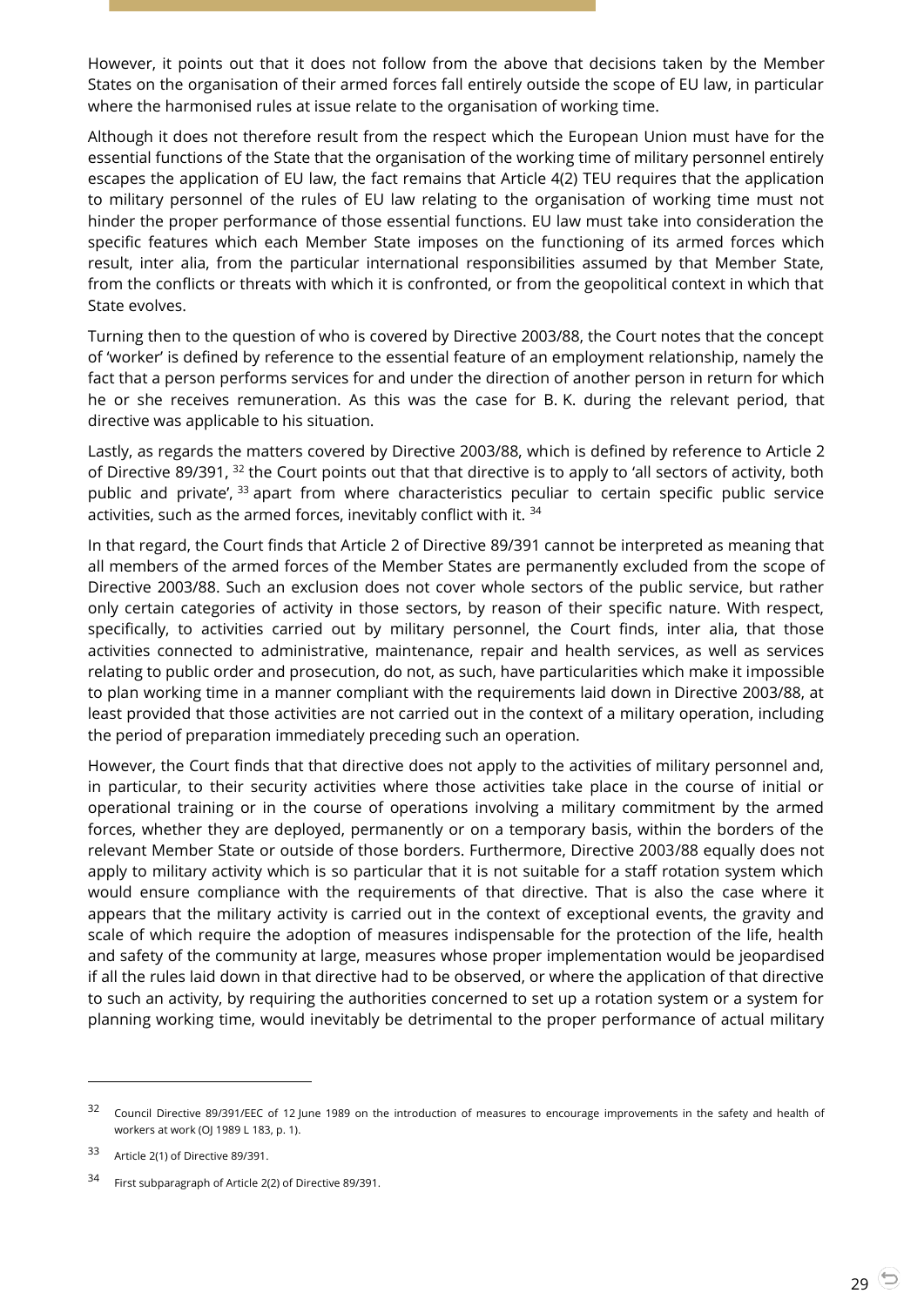operations. It is for the referring court to determine whether the security activity performed by B. K. is covered by one of those situations. If not, then that activity will have to be deemed to fall within the scope of Directive 2003/88.

In the second place, the Court finds that, assuming that Directive 2003/88 applies in the present case, a stand-by period imposed on a member of military personnel which involves him or her being continually present at his or her place of work must be regarded as being working time where that place of work is separate from his or her residence. However, since the way in which workers are remunerated for the period of stand-by time is covered by national law and not by Directive 2003/88, the latter does not preclude a stand-by period during which a member of military personnel is required to remain at the barracks to which he or she is posted, but does not perform actual work there, from being remunerated differently than a stand-by period during which he or she performs actual work. working there, being remunerated differently from a period of on-call duty during which he performs actual work.

# **3. COORDINATION OF SOCIAL SECURITY SYSTEMS**

## <span id="page-29-1"></span><span id="page-29-0"></span>**Judgment of the Court (Grand Chamber) of 15 July 2021, A (Soins de santé publics), C-535/19**

[Link to the complete text of the judgment](https://curia.europa.eu/juris/document/document.jsf?text=&docid=244182&pageIndex=0&doclang=EN&mode=lst&dir=&occ=first&part=1&cid=3520351)

Reference for a preliminary ruling – Freedom of movement for persons – Citizenship of the Union – Regulation (EC) No 883/2004 – Article 3(1)(a) – Sickness benefits – Concept – Article 4 and Article 11(3)(e) – Directive 2004/38/EC – Article 7(1)(b) – Right of residence for more than three months – Condition of having comprehensive sickness insurance cover – Article 24 – Equal treatment – Economically inactive national of a Member State residing legally in the territory of another Member State – Refusal by the host Member State to affiliate that person to its public sickness insurance system

A, an Italian national married to a Latvian national, left Italy and settled in Latvia to live with his wife and their two infant children.

Shortly after arriving in Latvia on 22 January 2016, he applied to the Latvijas Nacionālais Veselības dienests (National Health Service, Latvia) to become affiliated to the Latvian social security system. His request was refused by decision of 17 February 2016, which was confirmed by the Ministry of Health on the ground that A was not included within any of the categories of recipients of medical care financed by the State since he was neither employed nor self-employed in Latvia.

His action against the refusal decision of the Latvian authorities having been dismissed, A brought an appeal before the Administratīvā apgabaltiesa (Regional Administrative Court, Latvia), which also delivered a judgment unfavourable to him.

It was in that context that the Augstākā tiesa (Senāts) (Supreme Court, Latvia), hearing an appeal brought by A, decided to ask the Court of Justice about the compatibility of the dismissal by the Latvian authorities of A's request with EU law in the areas of citizenship and social security.

In its judgment, pronounced by the Grand Chamber, the Court confirms the right of economically inactive Union citizens residing in a Member State other than their Member State of origin to be affiliated to the public sickness insurance system of the host Member State in order to obtain medical care financed by that State. The Court explains, however, that EU law does not impose the obligation of affiliation free of charge to that system.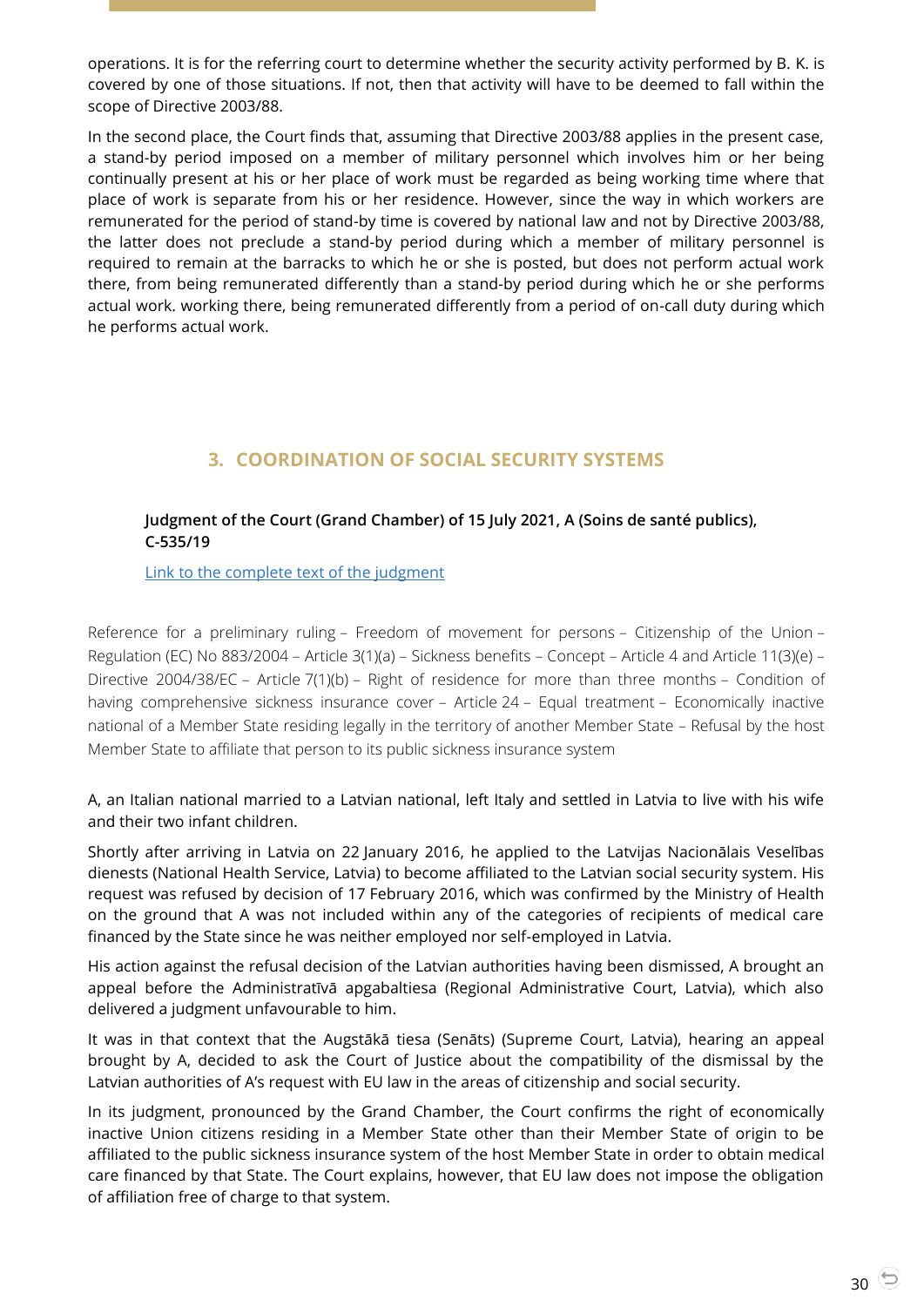#### *Findings of the Court*

First, the Court reviews the applicability of Regulation No 883/2004 to the provision of medical care such as that at issue in the main proceedings. It concludes that benefits financed by the State and granted without any individual and discretionary assessment of personal needs, to persons falling within the categories of recipients defined by national legislation, constitute 'sickness benefits' within the meaning of Article 3(1)(a) of Regulation No 883/2004. <sup>35</sup> Those benefits accordingly fall within the scope of that regulation, not being 'social and medical assistance' excluded from that scope of application. <sup>36</sup>

Second, the Court examines, in essence, whether Article 11(3)(e) of Regulation No 883/2004 and Article 7(1)(b) of Directive 2004/38  $37$  preclude national legislation which excludes from the right to be affiliated to the public sickness insurance system of the host Member State, in order to obtain medical care financed by that State, economically inactive Union citizens who are nationals of another Member State and who fall, by virtue of Article 11(3)(e) of that regulation, within the scope of the legislation of the host Member State and who are exercising their right of residence in the territory of that State under Article 7(1)(b) of that directive.

In that regard, the Court states, first, that, in the context of the system of conflict rules established by Regulation No 883/2004,  $38$  for determining the national legislation applicable to the receipt of the social security benefits, economically inactive persons are, in principle, covered by the legislation of the Member State in which they reside.

It notes, next, that, when they lay down the conditions establishing the right to become a member of a social security scheme, the Member States are under an obligation to comply with the provisions of EU law in force. In particular, the conflict rules laid down by Regulation No 883/2004 are mandatory for the Member States, they cannot determine to what extent their own legislation or that of another Member State is applicable.

Accordingly, a Member State cannot, under its national legislation, refuse to affiliate to its public sickness insurance scheme a Union citizen who, under Article 11(3)(e) of Regulation No 883/2004, on the determination of the legislation applicable, comes under the legislation of that Member State.

Finally, the Court examines the effect on the social security scheme of the host Member State of the provisions of Directive 2004/38, in particular Article 7(1)(b). It follows from the latter provision that, throughout the period of residence in the territory of the host Member State of more than three months and less than five years, economically inactive Union citizens must in particular have comprehensive sickness insurance cover for themselves and their family members so as not to become an unreasonable burden on the public finances of that Member State.

As regards the relationship between that condition for residence in accordance with Directive 2004/38 and the obligation of affiliation under Regulation No 883/2004, the Court states that the host Member State of an economically inactive Union citizen may provide that access to that system is not free of charge in order to prevent that citizen from becoming an unreasonable burden on the public finances of that Member State.

<sup>&</sup>lt;sup>35</sup> Regulation (EC) No 883/2004 of the European Parliament and of the Council of 29 April 2004 on the coordination of social security systems (OJ 2004 L 166, p. 1, and corrigendum OJ 2004 L 200, p. 1), as amended by Regulation (EC) No 988/2009 of the European Parliament and of the Council of 16 September 2009 (OJ 2009 L 284, p. 43).

<sup>36</sup> In accordance with Article 3(5)(a) of Regulation No 883/2004.

<sup>&</sup>lt;sup>37</sup> Directive 2004/38/EC of the European Parliament and of the Council of 29 April 2004 on the right of citizens of the Union and their family members to move and reside freely within the territory of the Member States amending Regulation (EEC) No 1612/68 and repealing Directives 64/221/EEC, 68/360/EEC, 72/194/EEC, 73/148/EEC, 75/34/EEC, 75/35/EEC, 90/364/EEC, 90/365/EEC and 93/96/EEC (OJ 2004 L 158, p. 77 and corrigendum OJ 2004 L 229, p.35).

<sup>38</sup> Article 11(3)(e) of Regulation No 883/2004.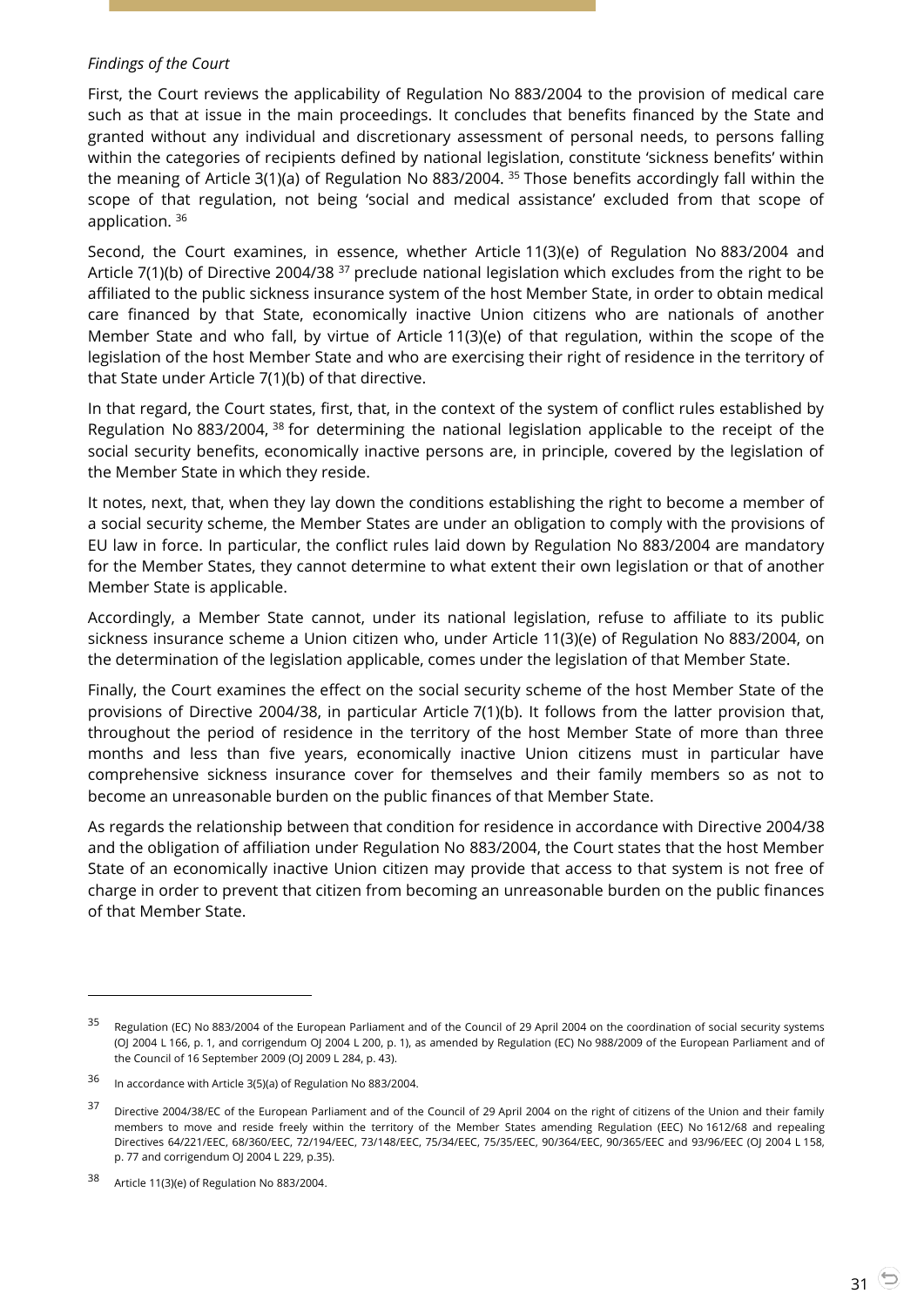The Court considers that the host Member State is entitled to make the affiliation to its public sickness insurance scheme of an economically inactive Union citizen residing in its territory on the basis of Article 7(1)(b) of Directive 2004/38 subject to conditions, such as the conclusion or maintenance by that citizen of comprehensive private sickness insurance, enabling the reimbursement to that Member State of the health expenses which it incurred for that citizen's benefit, or the payment, by that citizen, of a contribution to that Member State's public sickness insurance scheme. It is nevertheless for the host Member State to ensure that the principle of proportionality is observed in that context and, therefore, that it is not excessively difficult for that citizen to comply with such conditions.

The Court concludes that Article 11(3)(e) of Regulation No 883/2004, read in the light of Article 7(1)(b) of Directive 2004/38, precludes national legislation which excludes from the right to be affiliated to the public sickness insurance system of the host Member State, in order to obtain medical care financed by that State, economically inactive Union citizens who are nationals of another Member State and who fall, by virtue of that regulation, within the scope of the legislation of the host Member State and who are exercising their right of residence in the territory of that Member State under that directive.

Those provisions, by contrast, do not preclude the affiliation of such Union citizens to that system from not being free of charge in order to prevent those citizens from becoming an unreasonable burden on the public finances of the host Member State.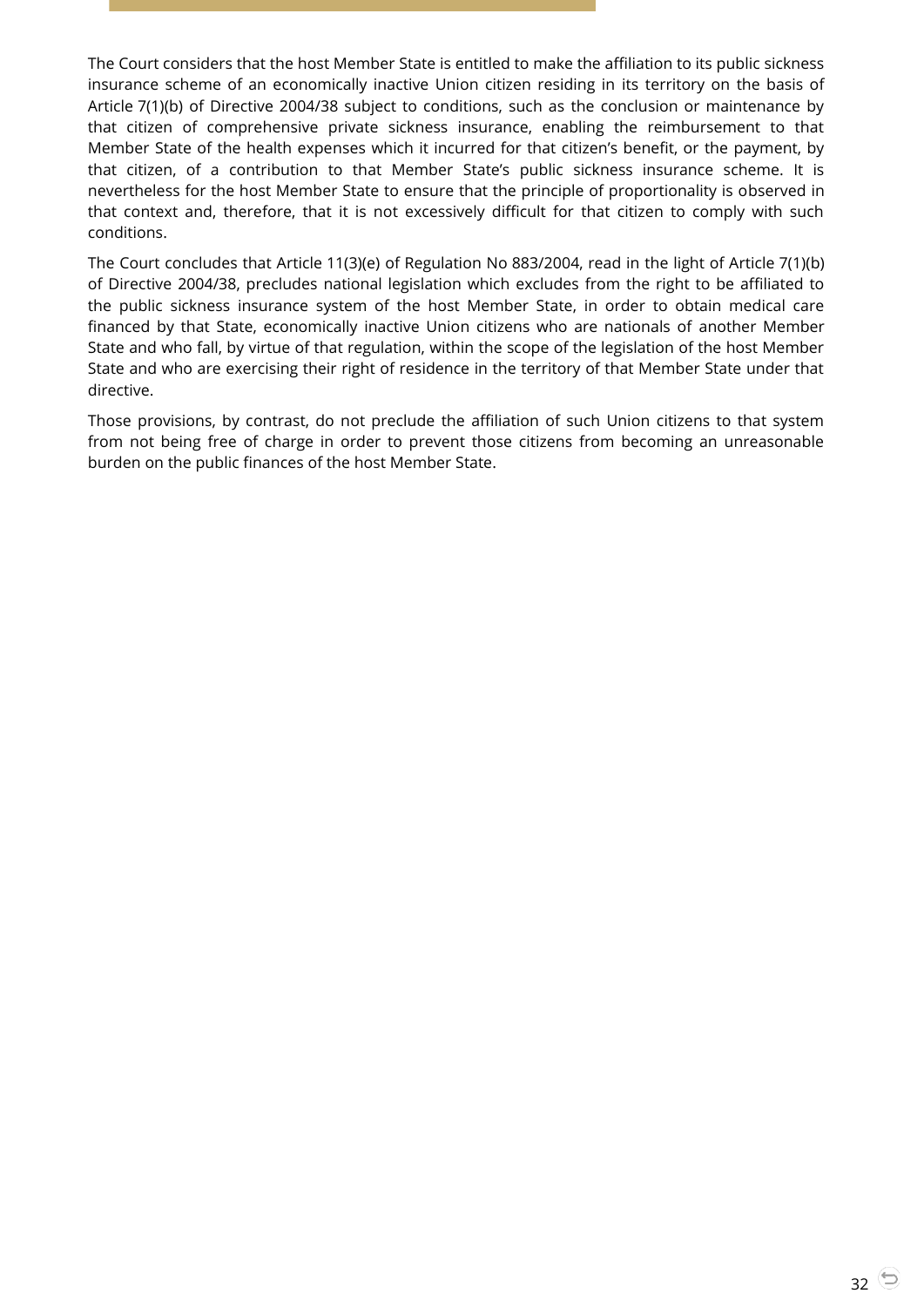# <span id="page-32-1"></span><span id="page-32-0"></span>**XI. ENERGY**

## **Judgment of the Court (Grand Chamber) of 15 July 2021, Germany v Poland, C-848/19 P**

[Link to the complete text of the judgment](https://curia.europa.eu/juris/document/document.jsf?text=&docid=244187&pageIndex=0&doclang=EN&mode=lst&dir=&occ=first&part=1&cid=3521824)

Appeal – Article 194(1) TFEU – Principle of energy solidarity – Directive 2009/73/EC – Internal market in natural gas – Article 36(1) – Decision of the European Commission on review of the exemption of the OPAL pipeline from the requirements on third-party access and tariff regulation following a request by the German regulatory authority – Action for annulment

The Baltic Sea Pipeline Connector ('the OPAL pipeline') is the terrestrial section, to the west, of the Nord Stream 1 gas pipeline, which transports gas from Russia into Europe, circumventing the 'traditional' transit countries such as Poland, Slovakia and Ukraine. In 2009, the European Commission had approved, subject to conditions, the decision of the German Federal Network Agency to exempt the OPAL pipeline from the rules under Directive 2003/55 <sup>39</sup> (later replaced by Directive 2009/73 <sup>40</sup>) on third-party access to the gas pipeline network  $41$  and on tariff regulation.  $42$  As Gazprom, the dominant undertaking on the market for the supply of gas, had never complied with one of the conditions imposed by the Commission, it was able to operate the OPAL pipeline only up to 50% of its capacity since it was put into service in 2011.

In 2016, at the request in particular of Gazprom, the German Federal Network Agency notified the Commission of its intention to vary certain provisions of the exemption granted in 2009. In essence, the variation proposed was to enable the OPAL pipeline to be operated at its full capacity, on condition that at least 50% of that capacity would be sold by way of auction. By decision of 28 October 2016, the Commission approved that variation subject to certain conditions  $43$  (the decision at issue').

Taking the view that the decision at issue threatened the security of Poland's gas supply because of the transfer to the Nord Stream 1/OPAL transit route of part of the volumes of natural gas previously transported through the States of the central European region, including Poland, via pipelines competing with OPAL, the Republic of Poland brought an action for annulment of that decision before the General Court. The General Court upheld the action and annulled the decision at issue for breach of the principle of energy solidarity laid down in Article 194(1) TFEU. <sup>44</sup> According to the General Court, the Commission should have examined the impact of the variation of the regime governing the operation of the OPAL pipeline on Poland's security of supply and energy policy.

In the appeal brought by the Federal Republic of Germany, the Grand Chamber of the Court of Justice upholds the judgment of the General Court, ruling on the nature and scope of the principle of energy solidarity.

-

Directive 2003/55/EC of the European Parliament and of the Council of 26 June 2003 concerning common rules for the internal market in natural gas and repealing Directive 98/30/EC (OJ 2003 L 176, p. 57).

<sup>40</sup> Directive 2009/73/EC of the European Parliament and of the Council of 13 July 2009 concerning common rules for the internal market in natural gas and repealing Directive 2003/55/EC (OJ 2009 L 211, p. 94).

<sup>41</sup> Article 18 of Directive 2003/55 and Article 32 of Directive 2009/73.

<sup>42</sup> Article 25(2) to (4) of Directive 2003/55.

<sup>43</sup> Commission Decision C(2016) 6950 final of 28 October 2016 on review of the exemption of the OPAL pipeline from the requirements on third party access and tariff regulation granted under Directive 2003/55.

<sup>44</sup> Judgment of 10 September 2019, *Poland* <sup>v</sup>*Commission* (T-883/16, EU:T:2019:567).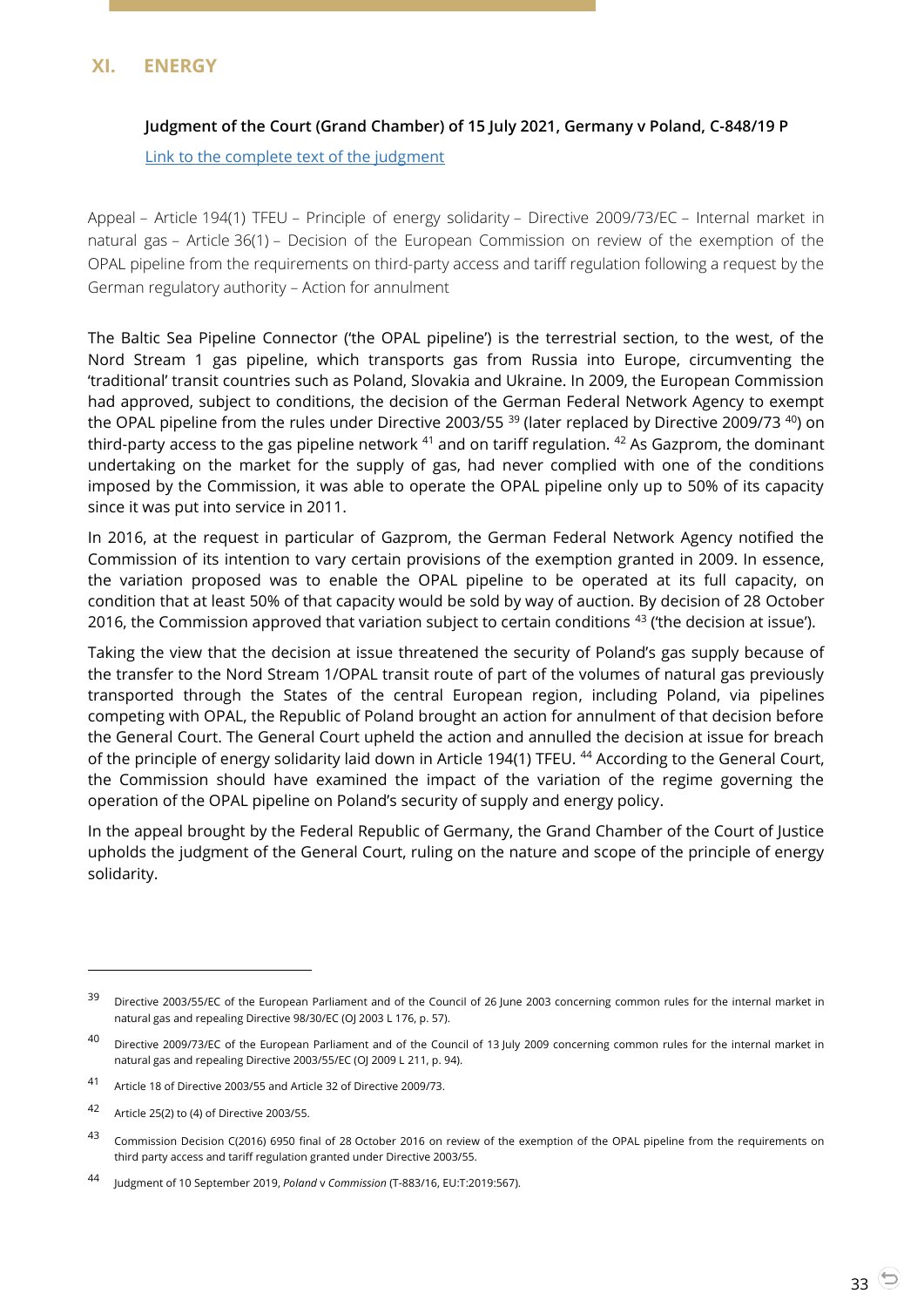## *Findings of the Court*

The Court recalls, in the first place, that, according to Article 194(1) TFEU, European Union policy on energy is to aim, in a spirit of solidarity between the Member States, to ensure the functioning of the energy market and security of energy supply in the European Union, and to promote energy efficiency and energy saving, the development of new and renewable forms of energy and the interconnection of energy networks.

In that regard, the Court notes that the principle of solidarity is a fundamental principle of EU law, which is mentioned in several provisions of the EU and FEU Treaties and which finds specific expression, in the field of energy, in Article 194(1) TFEU. That principle is closely linked to the principle of sincere cooperation, <sup>45</sup> which requires the European Union and the Member States, in full mutual respect, to assist each other in carrying out tasks which flow from the Treaties. In so far as the principle of solidarity forms the basis of all of the objectives of the European Union's energy policy, it cannot be ruled out that that principle produces binding legal effects. On the contrary, the principle of solidarity entails rights and obligations both for the European Union and for the Member States, the European Union having an obligation of solidarity towards the Member States and the Member States having the same obligation between themselves and with regard to the common interest of the European Union.

The Court concludes that, contrary to the arguments advanced by the Federal Republic of Germany, the legality of any act of the EU institutions falling within the European Union's policy on energy must be assessed in the light of the principle of energy solidarity, even if there is no express reference to that principle in the secondary legislation applicable, in this case, Directive 2009/73. <sup>46</sup> It is apparent, therefore, from the principle of energy solidarity in conjunction with the principle of sincere cooperation that, when adopting a decision amending an exemption regime that is taken pursuant to Directive 2009/73, <sup>47</sup> the Commission is required to examine the possible risks for security of gas supply on the markets of the Member States.

In the second place, the Court states that the wording of Article 194 TFEU does not restrict the application of the principle of energy solidarity to the situations involving terrorist attacks or natural or man-made disasters referred to in Article 222 TFEU. On the contrary, the spirit of solidarity mentioned in Article 194(1) TFEU extends to any action falling within the European Union's energy policy.

Thus, the duty, for the EU institutions and the Member States, to take the principle of energy solidarity into account when adopting acts relating to the internal market in natural gas, ensuring in particular security of energy supply in the European Union, entails the adoption of measures to deal with emergencies as well as of preventive measures. The European Union and the Member States must, in the exercise of their respective competences in that field, balance the energy interests involved, avoiding the adoption of measures that might affect the interests of stakeholders liable to be affected, as regards security of supply, its economic and political viability and the diversification of sources of supply, and must do so in order to take account of their interdependence and de facto solidarity.

Thus, the Court of Justice confirms that the General Court did not err in law in ruling that the decision at issue should be annulled for breach of the principle of energy solidarity.

<sup>45</sup> Article 4(3) TEU.

<sup>46</sup> Article 36(1) of Directive 2009/73.

<sup>47</sup> Article 36 of Directive 2009/73.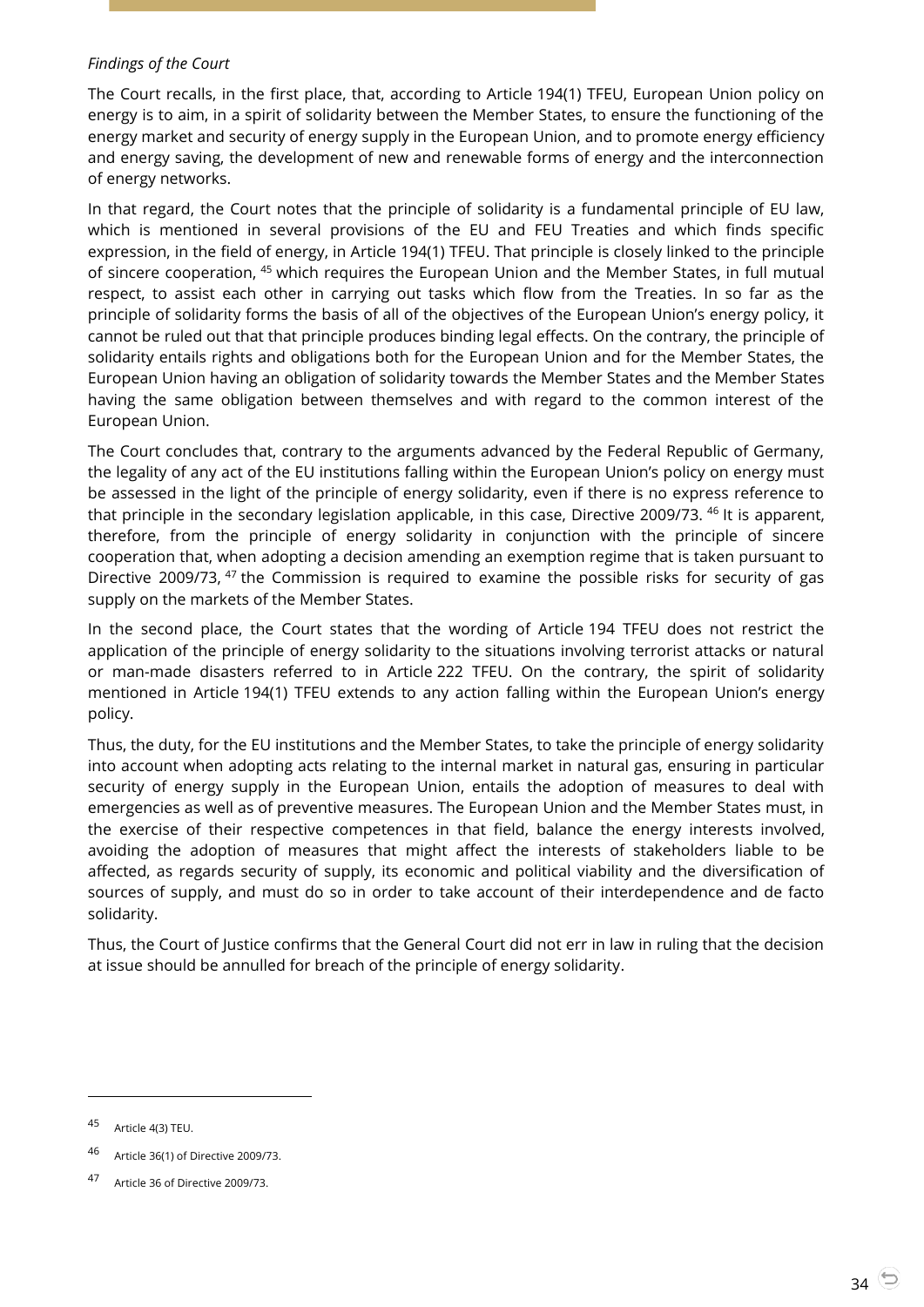# <span id="page-34-1"></span><span id="page-34-0"></span>**XII. COMMON COMMERCIAL POLICY**

# **Judgment of the General Court (Seventh Chamber) of 14 July 2021, Interpipe Niko Tube and Interpipe Nizhnedneprovsky Tube Rolling Plant v Commission, T-716/19**

[Link to the complete text of the judgment](https://curia.europa.eu/juris/document/document.jsf?text=&docid=244114&pageIndex=0&doclang=EN&mode=lst&dir=&occ=first&part=1&cid=3524067)

Dumping – Imports of certain seamless pipes and tubes, of iron or steel, originating in Russia and Ukraine – Interim review – Calculation of the normal value – Selling, general and administrative costs – Sales between related companies – Ordinary course of trade – Single economic entity – Article 2(3), (4) and (6) of Regulation (EU) 2016/1036 – Export price – Adjustment – Functions similar to those of an agent working on a commission basis – Article 2(10)(i) of Regulation 2016/1036 – Manifest error of assessment – Methodology different from that used in a previous investigation – Article 11(9) of Regulation 2016/1036 – Legitimate expectations – Rights of the defence

In 2019, following an interim review of the dumping measures applied to certain seamless pipes and tubes, of iron or steel, originating in Russia and Ukraine ('the products concerned'), the European Commission adopted Implementing Regulation 2019/1295 <sup>48</sup> ('the contested regulation'), fixing at 8.1% the rate of the anti-dumping duty applicable to two companies incorporated under Ukrainian law, Interpipe Niko Tube LLC and Interpipe Nizhnedneprovsky Tube Rolling Plant OJSC ('the applicants'). They manufacture the products concerned and sell them either directly or through a related trader established in Ukraine, LLC Interpipe Ukraine ('IPU'), which resells them to independent customers. Exports to the European Union of the products concerned manufactured by the applicants take place through the intermediary of a related trader established in Switzerland, Interpipe Europe SA ('IPE'), and a related importer established in Germany, Interpipe Central Trade GmbH ('IPCT').

The applicants brought an action for annulment of Implementing Regulation 2019/1295, which was however dismissed by the General Court. In its judgment, the Court provides clarification on the calculation of the normal value of the product concerned when the exporting producer sells that product on its domestic market by carrying out transactions in two stages, the first of which is internal to the single economic entity to which that exporting producer belongs. The Court also examines the role of the existence of parallel sales channels for the purposes of applying an adjustment, for differences in commissions paid in respect of the sales under consideration, <sup>49</sup> in the context of the fair comparison between the export price and the normal value. In that regard, it rules on the distinction between the application of such an adjustment and a change in the method used in the investigation resulting in the imposition of the duty reviewed. <sup>50</sup>

#### *Findings of the Court*

-

Since the Commission took into account, in calculating the normal value of the products concerned, the selling, general and administrative costs ('the SG&A costs') relating to the sales made by the applicants to the related trader IPU, so that IPU could resell them to independent customers established in Ukraine, the Court notes, as a preliminary point, that the cost of production, understood as the sum of the cost of manufacturing the product and the SG&A costs, is taken into

<sup>48</sup> Commission Implementing Regulation (EU) 2019/1295 of 1 August 2019 amending Implementing Regulation (EU) 2018/1469 imposing a definitive anti-dumping duty on imports of certain seamless pipes and tubes, of iron or steel, originating in Russia and Ukraine (OJ 2019 L 204, p. 22).

<sup>&</sup>lt;sup>49</sup> Adjustment under Article 2(10)(i) of Regulation (EU) 2016/1036 of the European Parliament and of the Council of 8 June 2016 on protection against dumped imports from countries not members of the European Union (OJ 2016 L 176, p. 21) ('the basic regulation').

<sup>50</sup> Change of method for the purposes of Article 11(9) of the basic regulation.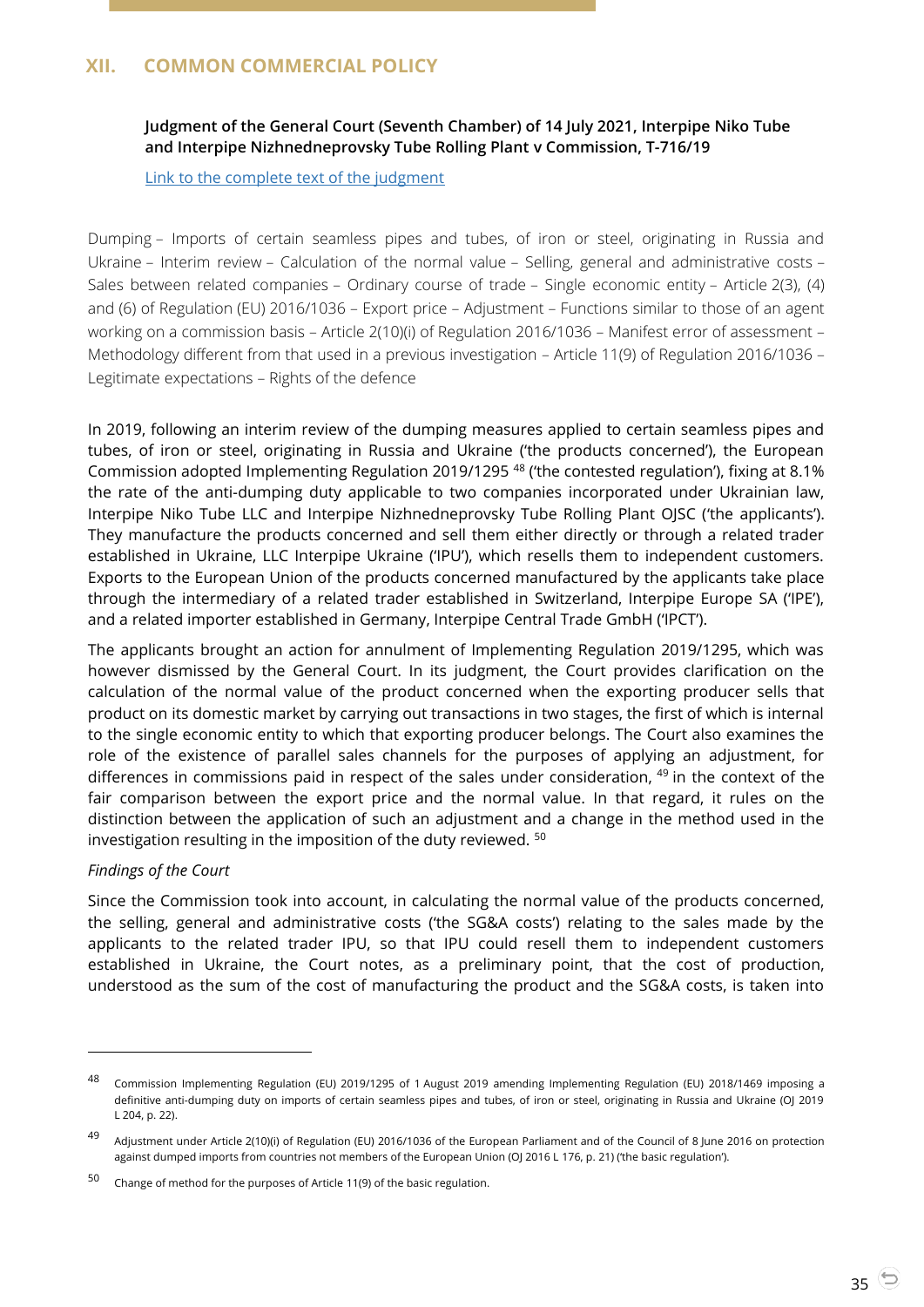account by the Commission, first, in the context of Article 2(4) of the basic regulation, in order to assess whether domestic sales can be considered to have taken place in the ordinary course of trade ('the OCT test') and, furthermore, in the context of the construction of the normal value under Article 2(3) of that regulation, where domestic sales could not be taken into account. In that regard, the Court observes that the relevant costs in both cases must be the same in order to avoid treating exporting producers for no reason differently according to whether they sell certain product types exclusively abroad or in their own country as well.

Next, the Court finds that, under the first sentence of Article 2(6) of the basic regulation, the SG&A costs are determined on the basis of data relating to sales made in the ordinary course of trade. That article makes no distinction according to whether the SG&A costs are used to construct the normal value in accordance with Article 2(3) or any other provision of that regulation. Furthermore, since it is common ground that the SG&A costs used to construct the normal value on the basis of Article 2(3) of the basic regulation are the same as those applied for the purposes of the OCT test provided for in Article 2(4) of that regulation, those costs must be determined in accordance with the first sentence of Article 2(6) of that regulation.

In the present case, the applicants sold their products in Ukraine both in the form of direct sales – made by themselves to independent domestic customers – and indirect sales, by selling the product concerned to IPU (first stage), which in turn resold it to independent domestic customers (second stage). Even though the first sentence of Article 2(6) of the basic regulation does not refer specifically to the case of transactions such as indirect sales, where there are sales involving several companies within the same group before the product at issue is purchased by a third party, the EU institutions must rely on the prices paid by the first independent buyer to related sales companies, given that those prices could be regarded as being those of the first sale of the product made in the ordinary course of trade.

As regards the SG&A costs, the Court points out, moreover, that all the expenses incurred by the distribution companies controlled by the manufacturer, and likewise those incurred by the manufacturer, must be included in the normal value. The addition, in the present case, of the SG&A costs relating to the two stages of an indirect sale and the taking into account only of the price charged in the second stage, for the purposes of the OCT test, is consistent with the basic regulation. It may be presumed that the prices charged by IPU to independent buyers for products which it purchased from the applicants include, first, the prices which IPU itself paid to the applicants and which are deemed to reflect the costs of manufacturing the products, the SG&A costs incurred by the applicants when selling those products to IPU and, possibly, a profit for the applicants and, secondly, the SG&A costs incurred by IPU when selling those products to independent buyers, together, as the case may be, with a profit. By contrast, it cannot be presumed that the SG&A costs incurred by IPU in connection with the sale to independent buyers include the SG&A costs incurred by the applicants during the first stage of the indirect sale, between them and IPU.

Next, the Court rejects the complaints alleging that the Commission, when calculating the export price for the purposes of the proceeding resulting in the adoption of the contested regulation, wrongly applied a downward adjustment, pursuant to Article 2(10)(i) of the basic regulation, to the prices charged by IPE for sales of the product concerned to first independent customers in the European Union. After confirming the Commission's analysis that IPE could no longer be classified as an internal sales department, as in the past, the Court observes that the application of an adjustment on the basis of factors which had not been examined previously cannot be regarded as a change in the method of calculation for the purposes of Article 11(9) of the basic regulation, but as a consequence of the finding that the conditions required for such an adjustment are met. Moreover, even if it were by mistake that the Commission failed, during the previous reviews, to examine certain factors or to draw the legal conclusions from them, it cannot be required to repeat the same error when adopting the contested regulation, merely in order not to infringe Article 11(9) of the basic regulation. In any event, even if the Commission had changed the method for the purposes of Article 11(9) of the basic regulation, the Court observes that changes in the structure of a group and in the organisation of its export sales to the European Union represent a change in circumstances such as to warrant a change of method for the purposes of that provision.

Lastly, as regards the complaints alleging infringement of the right to be heard, the Court recalls that that right extends to all the factual and legal material which forms the basis of the decision-making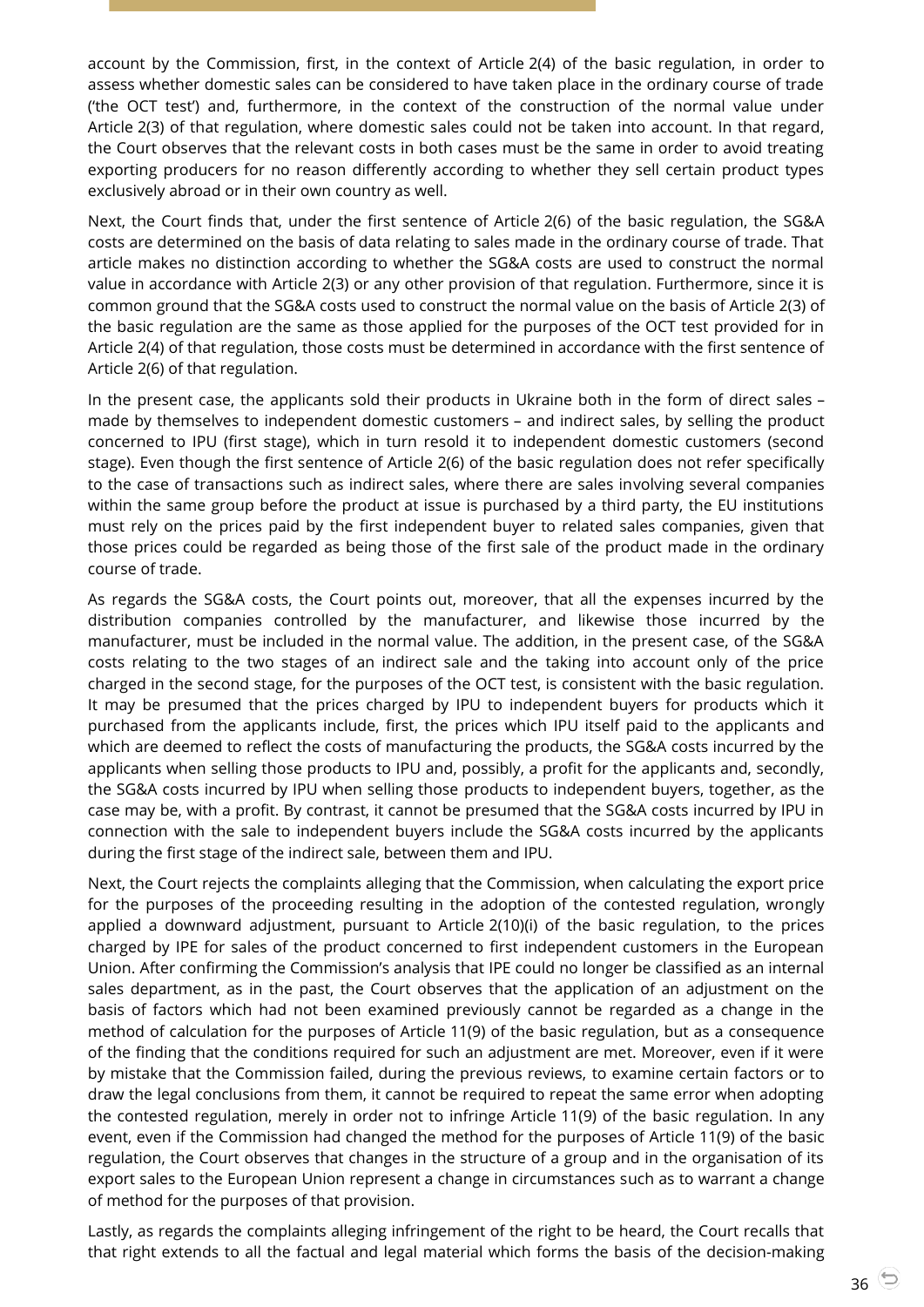act, but not to the final position which the authority intends to adopt. The Commission's observations, received by the applicants after the adoption of the contested regulation, did not contain factual or legal material of which they had not previously been aware and on which they were unable to express their views. They constituted the basis of the Commission's final position on the question of the SG&A costs at issue, so that no infringement of the rights of the defence could be established in that regard.

# <span id="page-36-1"></span><span id="page-36-0"></span>**XIII. COMMON FOREIGN AND SECURITY POLICY**

# **Judgment of the General Court (Seventh Chamber) of 14 July 2021, Benavides Torres v Council, T-35/19**

[Link to the complete text of the judgment](https://curia.europa.eu/juris/document/document.jsf?text=&docid=244127&pageIndex=0&doclang=EN&mode=lst&dir=&occ=first&part=1&cid=3525322)

 $\overline{a}$ 

Common foreign and security policy – Restrictive measures taken in view of the situation in Venezuela – Freezing of funds – Lists of persons, entities and bodies subject to the freezing of funds and economic resources – Retention of the applicant's name on the lists – Error of assessment

The Council of the European Union adopted, on 13 November 2017, Decision (CFSP) 2017/2074 and Regulation (EU) 2017/2063<sup>51</sup> concerning restrictive measures in view of the situation in Venezuela, characterised by the continuing deterioration of democracy, the rule of law and human rights. Those acts provided for, inter alia, the freezing of funds and economic resources belonging to persons held responsible for serious violations of human rights or undermining democracy or the rule of law. The applicant, Mr Benavides Torres, had been included, on 22 January 2018,  $52$  on the lists of persons and entities subject to those measures on the grounds that, first, he held the position of Chief of the Capital District Government, second, he had been the General Commander of the Bolivarian National Guard (BNG), third, that he had been involved in the repression of civil society and democratic opposition in Venezuela and was responsible for serious human rights violations committed by the BNG under his command and, fourth, his actions and policies as General Commander of the BNG had undermined the rule of law in Venezuela.

Following the adoption of Decision (CFSP) 2018/1656 and Regulation (EU) 2018/1653, <sup>53</sup> by which the Council had extended his inclusion on the lists at issue, relying on the same reasons against him, the applicant brought an action for annulment of those acts. He complained that the Council had committed a manifest error of assessment by failing to take into consideration the change in his situation after 4 January 2018, as he no longer held any role within the political or military authorities of Venezuela and no longer had any relationship with them. He submitted that his former roles could

<sup>51</sup> Council Decision (CFSP) 2017/2074 of 13 November 2017 concerning restrictive measures in view of the situation in Venezuela (OJ 2017 L 295, p. 60) and Council Regulation (EU) 2017/2063 of 13 November 2017 concerning restrictive measures in view of the situation in Venezuela (OJ 2017 L 295, p. 21).

<sup>52</sup> Council Decision (CFSP) 2018/90 of 22 January 2018 amending Decision (CFSP) 2017/2074 concerning restrictive measures in view of the situation in Venezuela (OJ 2018 L 16 I, p. 14), and Council Implementing Regulation (EU) 2018/88 of 22 January 2018 implementing Regulation (EU) 2017/2063 concerning restrictive measures in view of the situation in Venezuela (OJ 2018 L 16 I, p. 6).

<sup>53</sup> Council Decision (CFSP) 2018/1656 of 6 November 2018 amending Decision (CFSP) 2017/2074 concerning restrictive measures in view of the situation in Venezuela (OJ 2018 L 276, p. 10), and Council Implementing Regulation (EU) 2018/1653 of 6 November 2018 implementing Regulation (EU) 2017/2063 concerning restrictive measures in view of the situation in Venezuela (OJ 2018 L 276, p. 1).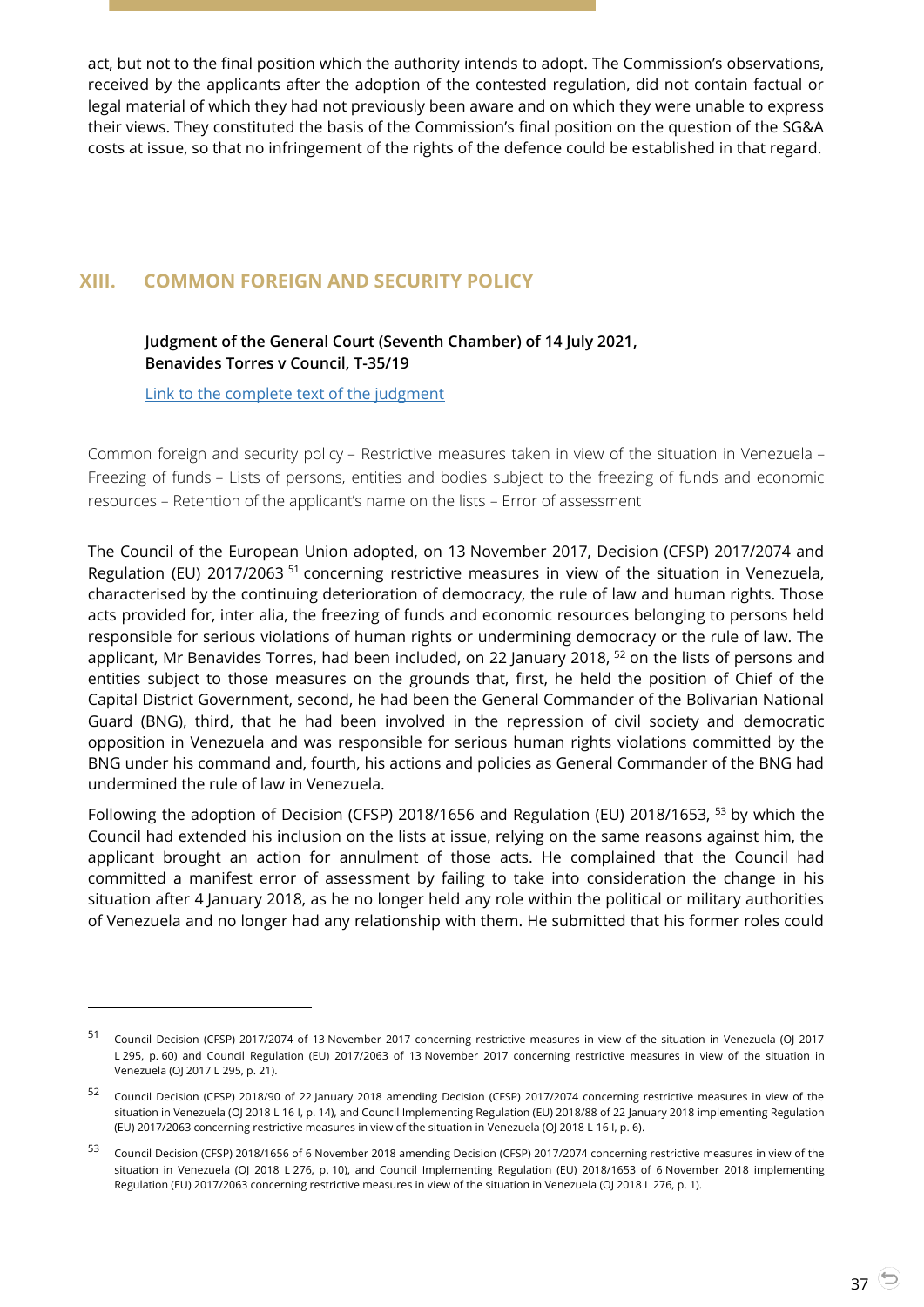not justify the retention of his name on the lists at issue. The General Court dismisses the action, holding that the retention of the restrictive measures in respect of the applicant is justified.

#### *Findings of the Court*

In the first place, the Court observes that the reference, in the grounds of the contested acts, to specific situations involving the BNG under the applicant's command cannot be considered to be of no relevance solely because that conduct dates from the more or less remote past. That interpretation is borne out, according to the Court, by the second paragraph of Article 13 of Decision 2017/2074, as amended by Decision 2018/1656.

In the second place, the Court recalls that restrictive measures are of a precautionary and, by definition, provisional nature, the validity of which always depends on whether the factual and legal circumstances which led to their adoption continue to apply and on the need to persist with them in order to achieve their objective, which it is for the Council to assess in the course of its periodic review of those measures by conducting an updated assessment of the situation and by appraising the impact of such measures. In the present case, the Court notes that the applicant no longer held the positions of General Commander of the BNG and Chief of the Capital District Government at the time when the contested acts were adopted. Given that no change in the regime in power in Venezuela had taken place, the Court finds that it was therefore relevant for the Council to examine, at that date, the connections between the applicant and the government in power. It holds that it is apparent from the case file that the retention of the applicant's name on the lists at issue was justified by the same evidence relied on in support of the initial inclusion of his name, whereas a considerable period of time, exceeding 10 months, passed between the applicant's ceasing to hold his position of Chief of the Capital District Government and the adoption of the contested acts. In that regard, the Court observes that, in the context of the updated assessment it was required to conduct in the course of the review of the restrictive measures at issue, the Council did not establish or even claim that it was impossible for it to obtain the information relating to the applicant's ceasing to hold his position of Chief of the Capital District Government.

That being said, the Court recalls that the person on whom the restrictive measures are imposed is in the best position to inform the Council of any change in his or her specific situation. In the present case, although the Council had specifically invited the applicant's representative, by email of 3 April 2018, in accordance with Article 8 of Decision 2017/2074, to submit observations in the context of the annual review by the Council of the restrictive measures at issue by 1 September 2018, and the applicant must be deemed to have known that the Council had to take a decision on whether the restrictive measures were to be maintained by 14 November 2018 at the latest, the applicant informed the Council of the change in his situation only on 30 October 2018, that is, a few days before the contested acts were adopted.

In addition, the Court states that, first, there was no change in the regime in power in Venezuela between the time when the applicant was General Commander of the BNG and Chief of the Capital District Government and the time when he no longer held those positions and, second, it is not apparent from the case file that the applicant took the decision to cease holding his various public roles in response to the undermining of the rule of law and democracy in Venezuela, in order to distance himself from such actions. In those circumstances, in the absence of evidence to the contrary, the Court holds that the Council was entitled to consider that, on the date when the contested acts were adopted, the applicant remained connected to the regime in power in Venezuela, which had not changed in relation to the time when, in the context of his position as General Commander of the BNG, he had undermined democracy and the rule of law in Venezuela.

Last, the Court highlights that the foregoing considerations cannot be regarded as meaning that a presumption or reversal of the burden of proof to the applicant's detriment has been established. Their significance is simply that the reference, in the grounds of the contested acts, to posts formerly occupied by the applicant, discloses that the Council considered that, in the absence of evidence capable of calling into question that proposition, he remained connected to the regime in power in Venezuela.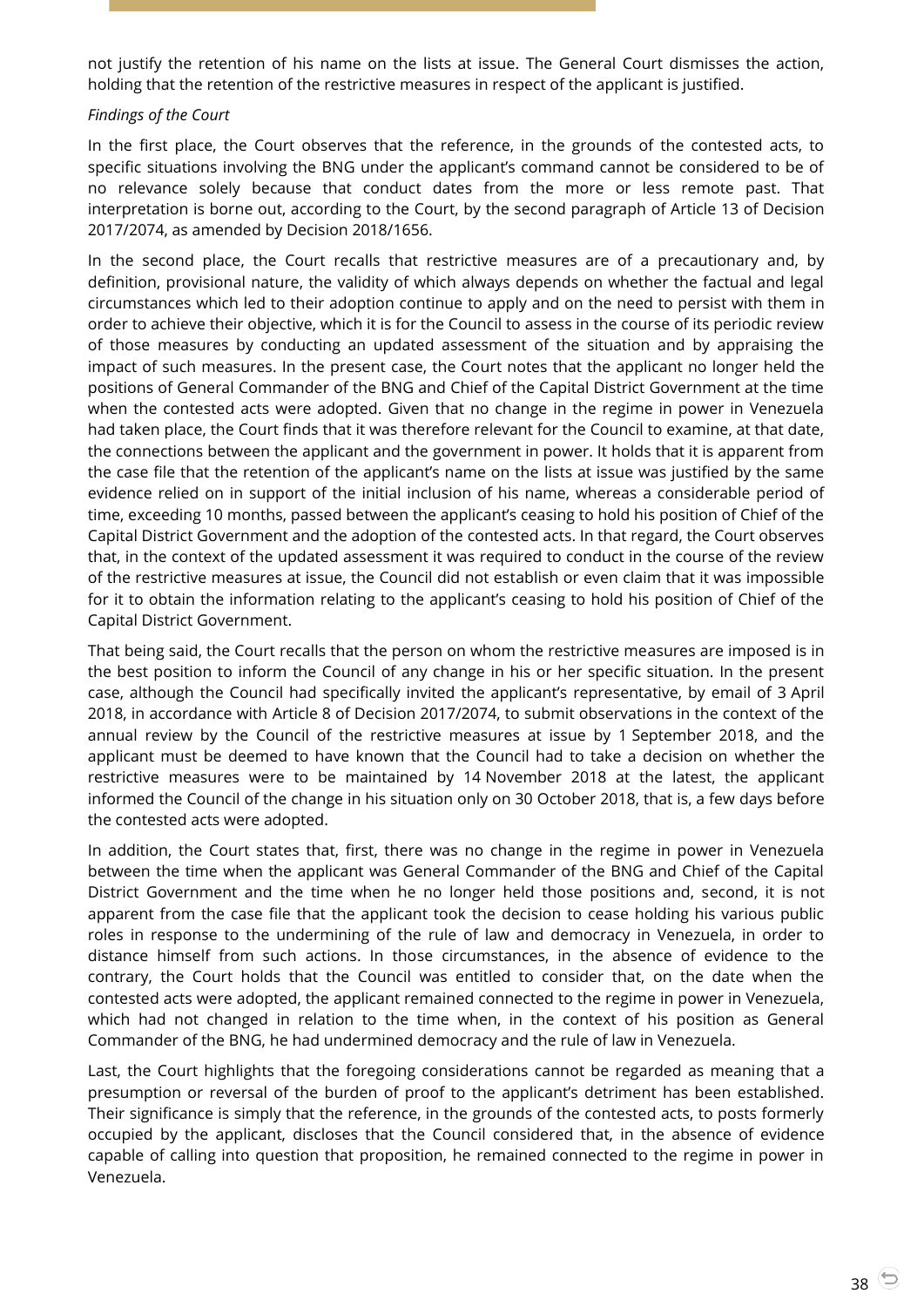# <span id="page-38-0"></span>**Judgment of the General Court (Seventh Chamber) of 14 July 2021, Cabello Rondón v Council, T-248/18**

[Link to the complete text of the judgment](https://curia.europa.eu/juris/document/document.jsf?text=&docid=244119&pageIndex=0&doclang=en&mode=lst&dir=&occ=first&part=1&cid=3525967)

Common foreign and security policy – Restrictive measures taken with regard to the situation in Venezuela – Freezing of funds – Lists of persons, entities and bodies covered by the freezing of funds and economic resources – Inclusion of the applicant's name on the lists – Retention of the applicant's name on the lists – Obligation to state reasons – Rights of the defence – Principle of sound administration – Right to effective judicial protection – Error of assessment – Freedom of expression

The Council of the European Union adopted, on 13 November 2017, Decision (CFSP) 2017/2074 and Regulation (EU) 2017/2063 <sup>54</sup> concerning restrictive measures in view of the situation in Venezuela characterised by the continuing deterioration of democracy, the rule of law and human rights. Those acts provide, inter alia, for the freezing of funds and economic resources belonging to persons whose actions, policies or activities otherwise undermine democracy or the rule of law in Venezuela. By Decision (CFSP) 2018/90 and Implementing Regulation 2018/88 of 22 January 2018, <sup>55</sup> the Council included the applicant, Mr Cabello Rondòn, on the lists of persons and entities covered by those acts due to his involvement, as a member of the Constituent Assembly and as the First Vice-President of the United Socialist Party, in undermining democracy and the rule of law in Venezuela, including by using the media to publicly attack and threaten other media and civil society. The applicant lodged, on 16 April 2018, an action for the annulment of those acts and then modified his application so that it also covered Decision 2018/1656 and Implementing Regulation 2018/1653 <sup>56</sup> by which the Council had extended the restrictive measures adopted against him by updating, in the grounds justifying those measures, the reference to the role of the applicant, who had become the President of the Constituent Assembly.

The General Court dismisses the applicant's action, holding, inter alia, that the restrictive measures to which he was subject do not infringe his freedom of expression.

#### *Findings of the Court*

 $\overline{a}$ 

At the outset, the Court recalls that, in accordance with Articles 21 and 23 TEU, respect for fundamental rights, including the freedom of expression and to information guaranteed by Article 11 of the Charter of Fundamental Rights of the European Union ('the Charter') and, by Article 10 of the Convention for the Protection of Human Rights and Fundamental Freedoms (ECHR), is required of all actions of the European Union. In that regard, the Court states that, while the ECHR is not a legal instrument which has been formally incorporated into the EU legal order, the fundamental rights that it recognises form part of EU law, by virtue of Article 6(3) TEU, as general principles. In addition, it follows from Article 52(3) of the Charter that the rights it contains, which correspond to rights guaranteed by the ECHR, have the same meaning and scope as those laid down by the ECHR.

Against that background, the Court recalls that the European Court of Human Rights ('the ECtHR') has already held that the freedom of expression is one of the essential foundations of a democratic

<sup>54</sup> Council Decision (CFSP) 2017/2074 of 13 November 2017 concerning restrictive measures in view of the situation in Venezuela (OJ 2017 L 295, p.60) and Council Regulation (EU) 2017/2063 of 13 November 2017 concerning restrictive measures in view of the situation in Venezuela (OJ 2017 L 295, p. 21).

<sup>55</sup> Council Decision (CFSP) 2018/90 of 22 January 2018, amending Decision (CFSP) 2017/2074 concerning restrictive measures in view of the situation in Venezuela (OJ 2018 L 16 I, p. 14), and against Council Implementing Regulation (EU) 2018/88 of 22 January 2018 implementing Regulation (EU) 2017/2063 concerning restrictive measures in view of the situation in Venezuela (OJ 2018 L 16 I, p. 6).

<sup>56</sup> Council Decision (CFSP) 2018/1656 of 6 November 2018 amending Decision (CFSP) 2017/2074 concerning restrictive measures in view of the situation in Venezuela (OJ 2018 L 276, p. 10), and against Council Implementing Regulation (EU) 2018/1653 of 6 November 2018, implementing Regulation (EU) 2017/2063 concerning restrictive measures in view of the situation in Venezuela (OJ 2018 L 276, p. 1).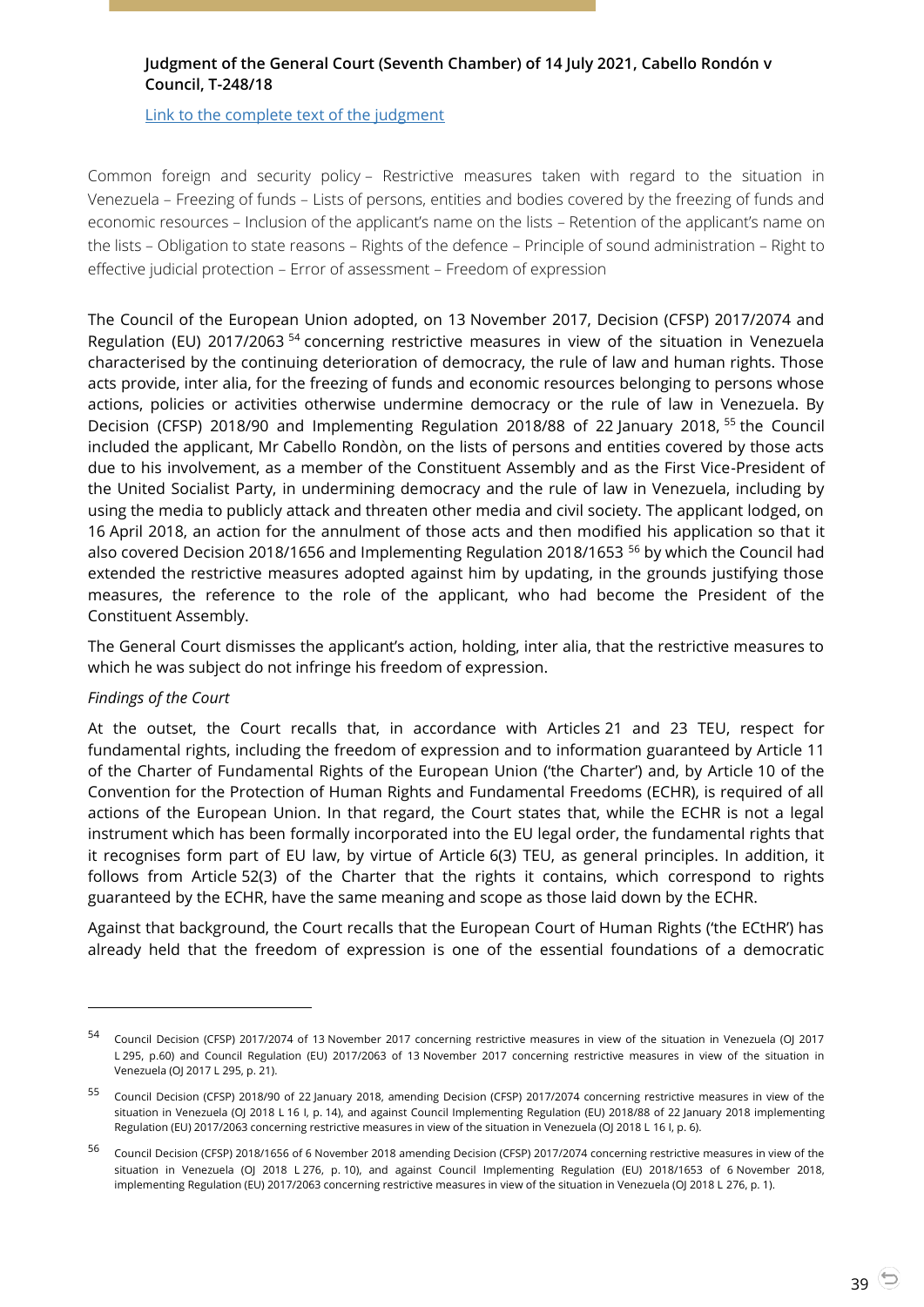society. Attaching particular weight to the role played by journalists as 'watchdogs' of democracy, the ECtHR recommends 'the greatest care' when it is necessary to assess the validity of restrictions on their freedom of expression. It nevertheless finds, a fortiori in the case of audiovisual media, that their right to impart information on issues of general interest is protected on condition that they act in good faith and on an accurate factual basis and provide 'reliable and precise' information in accordance with the ethics of journalism. Furthermore, according to the ECtHR, the ECHR allows little scope for restrictions on the freedom of expression in political debate or on issues of general interest. The principles that it upholds call for strong protection, except in situations where political debate degenerates into a call for violence, hated or intolerance.

However, the Court observes that, by contrast with those cases in which the ECtHR developed its case-law, the applicant does not rely on the freedom of expression as a defence against the Venezuelan State, but in order to protect himself against the restrictive measures, which are of a precautionary, rather than penal, nature, which the Council adopted against him.

In the first place, as regards the applicant's status as a journalist, the Court stresses that his weekly television programme, which is the sole evidence of his status as a journalist, appears to be an extension of his political activities. It observes that his media interventions, on which the Council relied in order to justify the contested acts, disclose, inter alia, his political acts. The Court recalls in that regard that it follows from the case-law of the ECtHR that the principles relating to journalists' good faith and ethical duties apply equally to other persons who engage in public debate. However, the applicant used the media freely in order to publicly threaten and intimidate the political opposition, other media and civil society. Therefore, the Court finds that the acts of the applicant examined by the Council in its file constitute an incitement to violence, hatred and intolerance such that those acts cannot benefit from the enhanced freedom of expression which protects, in principle, statements made in a political context. Therefore, the Court rejects the applicant's arguments based on his role as a journalist and relying on the freedom of expression that journalists enjoy.

In the second place, after recalling that 'everyone' enjoys freedom of expression, the Court observes that the restrictive measures at issue may lead to restrictions on the applicant's freedom of expression. The Court notes however that the freedom of expression does not constitute an unfettered prerogative and that its exercise may, under certain conditions, be limited. A restriction on the freedom of expression is permitted only if it is provided for by law, intended to achieve an objective of general interest and is not excessive. The Court finds that those conditions are fulfilled in the present case and therefore holds that the restrictive measures at issue do not infringe the applicant's freedom of expression.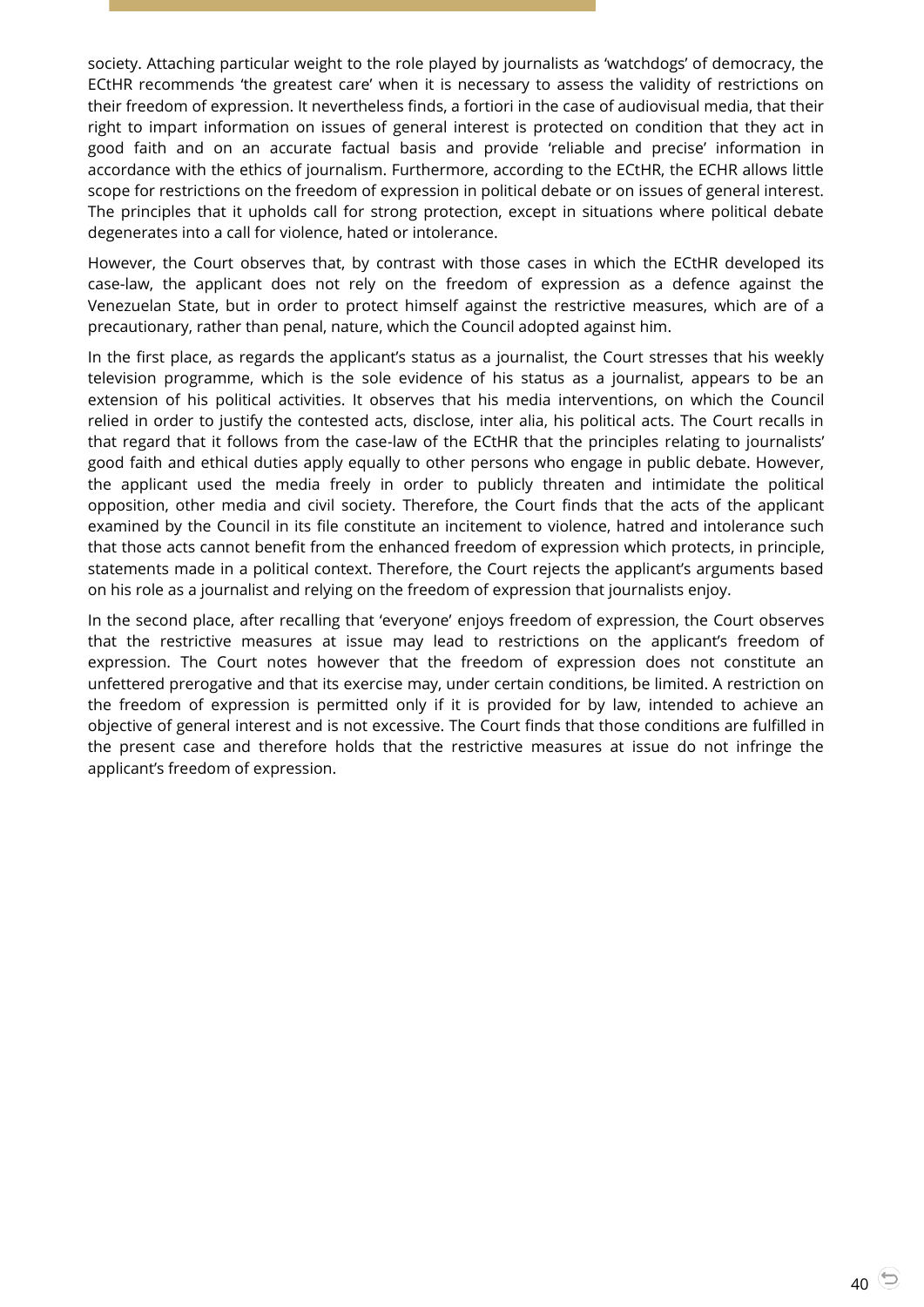# <span id="page-40-2"></span><span id="page-40-1"></span><span id="page-40-0"></span>**XIV. JUDGMENTS PREVIOUSLY DELIVERED**

# **1. LITIGATION OF THE UNION : ACTION FOR ANNULMENT**

## **Judgment of the General Court (Fourth Chamber, Extended Composition) of 3 February 2021, Moi v Parliament, T-17/19**

Institutional law – European Parliament – Psychological harassment – Decisions of the President of the Parliament finding that two accredited parliamentary assistants suffered harassment and imposing on a Member of Parliament the penalty of forfeiture of entitlement to the daily subsistence allowance for a period of 12 days – Rules 11 and 166 of the Rules of Procedure of the Parliament – Internal appeal – Decision of the Bureau of the Parliament confirming the penalty – Rule 167 of the Rules of Procedure of the Parliament – Action for annulment – Time limit for bringing an action – Admissibility – Rights of the defence – Non-contractual liability

The applicant was a Member of the European Parliament from 2014 to 2019. In November 2017, after submitting a request for assistance,  $57$  claiming problems with their working environment, two of her accredited parliamentary assistants lodged a harassment complaint with the Parliament's advisory committee responsible for those matters. <sup>58</sup>

By two separate letters of 2 October 2018, the President of the Parliament, after considering the opinion of the advisory committee and the applicant's comments, adopted, first, the decision finding that the two complainants had suffered harassment and, second, the decision imposing on the applicant, as a penalty for her conduct towards the two complainants, the forfeiture of entitlement to the daily subsistence allowance for a period of 12 days.

On 16 October 2018, the applicant lodged an internal appeal <sup>59</sup> with the Bureau of the Parliament against the penalty decision of the President. By decision of 12 November 2018, delivered on 14 November 2018 in plenary sitting and notified that same day, the Bureau of the Parliament confirmed the penalty decision of the President. On 11 January 2019, the applicant brought an action for annulment against the decisions of the President concerning both the harassment and the penalty, against the decision of the Bureau of the Parliament, as well as an action for damages.

By its judgment, the General Court, sitting in extended composition, annuls those three decisions and dismisses the applicant's action as to the remainder, in particular her action for damages. The Court thus clarifies the case-law in relation to, first, the relationship between the right to be heard and the rights of the defence and, second, the evidence which must be established in order to obtain an annulment following the finding of a breach of the rights of the defence. Furthermore, the Court provides clarifications on the limits of the application of the rule 'of correspondence' <sup>60</sup> between the complaint and the application.

<sup>57</sup> Under Article 24 of the Staff Regulations of Officials of the European Union ('the Staff Regulations').

<sup>58</sup> The committee dealing with harassment complaints between accredited parliamentary assistants and Members of Parliament and its prevention at the workplace was established by Article 1(1) of the internal rules of the European Parliament of 14 April 2014, as amended on 6 July 2015.

<sup>59</sup> Under Rule 167 of the Rules of Procedure of the Parliament.

 $60$  That rule requires, failing which it will be deemed to be inadmissible, that a plea or head of claim submitted before the EU Courts must already have been raised in the pre-litigation procedure or must be closely linked to criticism made in the same context.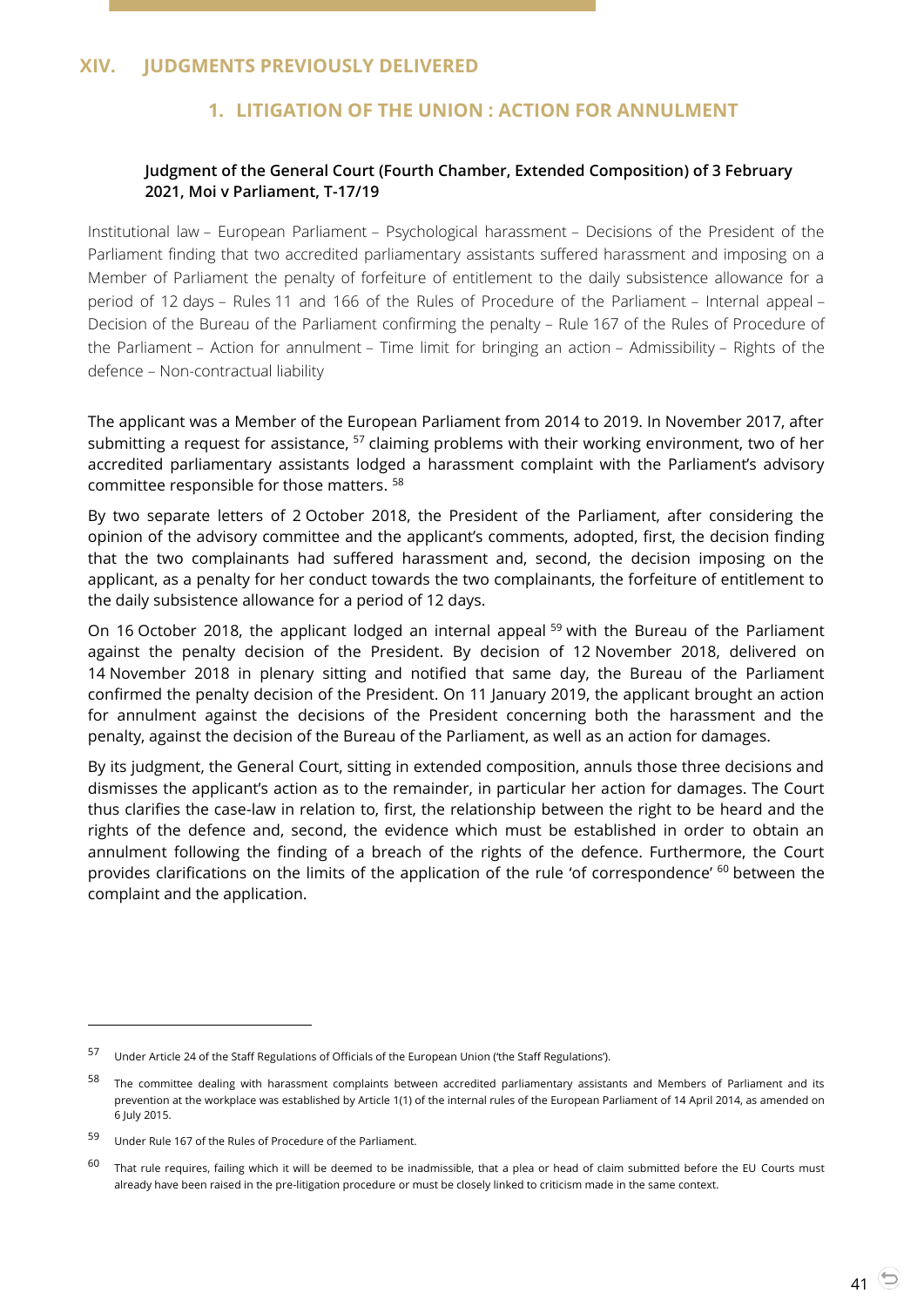#### *Findings of the Court*

-

Examining, in the first place, the admissibility of the application for annulment, in so far as it concerns the penalty decision of the President, the Court considers that the adoption of the decision of the Bureau of the Parliament does not prevent the applicant from bringing an action against the penalty decision of the President even though that decision was the subject of an internal appeal under Rule 167 of the Rules of Procedure. <sup>61</sup> Furthermore, the Court considers that the applicant could seek annulment of the penalty decision of the President no later than the date of expiry of the period for bringing proceedings calculated from the date of notification of the decision of the Bureau of the Parliament. In the present case, the Court considers that the application cannot be regarded as out of time and is, therefore, admissible.

Examining, in the second place, the admissibility of the application for annulment, in so far as it concerns the harassment decision of the President, the Court considers that the right to an effective remedy and the principle of the sound administration of justice, taken together, require here that the question of the lawfulness of decisions constituting one and the same dispute be brought before the EU Court at the same time, namely, in the present case, the decision finding that harassment had occurred and the decision, which is dependent on it, ruling on the penalty which such conduct should attract. Thus, since the harassment decision of the President was inextricably linked to the penalty decision, the time limit for bringing an action for annulment against both the former and the latter decision did not start to run until the date of notification of the decision of the Bureau of the Parliament adopted following the internal appeal. Similarly, the Court considers that that application cannot be regarded as being out of time and is, therefore, also admissible.

In relation to the admissibility of the first plea in law alleging breach of the principle of respect for the rights of the defence, the Court, first, takes care to recall that the applicant's action is based on Article 263 TFEU, not on Article 270 TFEU, which concerns any dispute between the European Union and its servants. The rule of correspondence was developed in the context of proceedings brought on the basis of the latter provision and in connection with the mandatory prior complaint procedure established by the Staff Regulations. To date, neither the Court of Justice nor the General Court has extended that rule to cover actions brought on the basis of Article 263 TFEU which were preceded by an administrative stage. Accordingly, the Court considers that the rule of correspondence is not applicable to a dispute such as that brought before it by the applicant and, consequently, the first plea in law cannot be declared inadmissible on the ground that the breach of the principle of respect for the rights of the defence was not alleged before the Bureau of the Parliament in the internal appeal.

As to the merits of the first plea in law, the Court takes care to recall that the rights of the defence include the right to be heard and the right to have access to the file and are among the fundamental rights forming an integral part of the European Union legal order and enshrined in the Charter of Fundamental Rights of the European Union. Thus, the Court emphasises that the general principle of respect for the rights of the defence applies in the present case as the procedure initiated against the applicant is liable to culminate, and indeed culminated, in the imposition of a penalty on a Member of Parliament for harassment. In a procedure intended to determine whether harassment has occurred, that principle means that, with due regard to any requirements of confidentiality, the person against whom allegations have been made must, prior to the adoption of the decision adversely affecting him or her, receive all documents in the file, both inculpatory and exculpatory, concerning that harassment and be able to state his or her views on them. In the present case, the Court notes that, during the procedure which resulted in the finding of harassment and the imposition of the penalty, while the applicant was informed of the content of the complaints of the two accredited parliamentary assistants, she had no access to either the statements made by them before the

<sup>61</sup> Judgments of 21 February 2018, *LL* <sup>v</sup>*Parliament* (C-326/16 P, EU:C:2018:83, paragraphs 34 to 37), and of 19 September 2018, *Selimovic* <sup>v</sup> *Parliament* (T-61/17, not published, EU:T:2018:565, paragraph 45).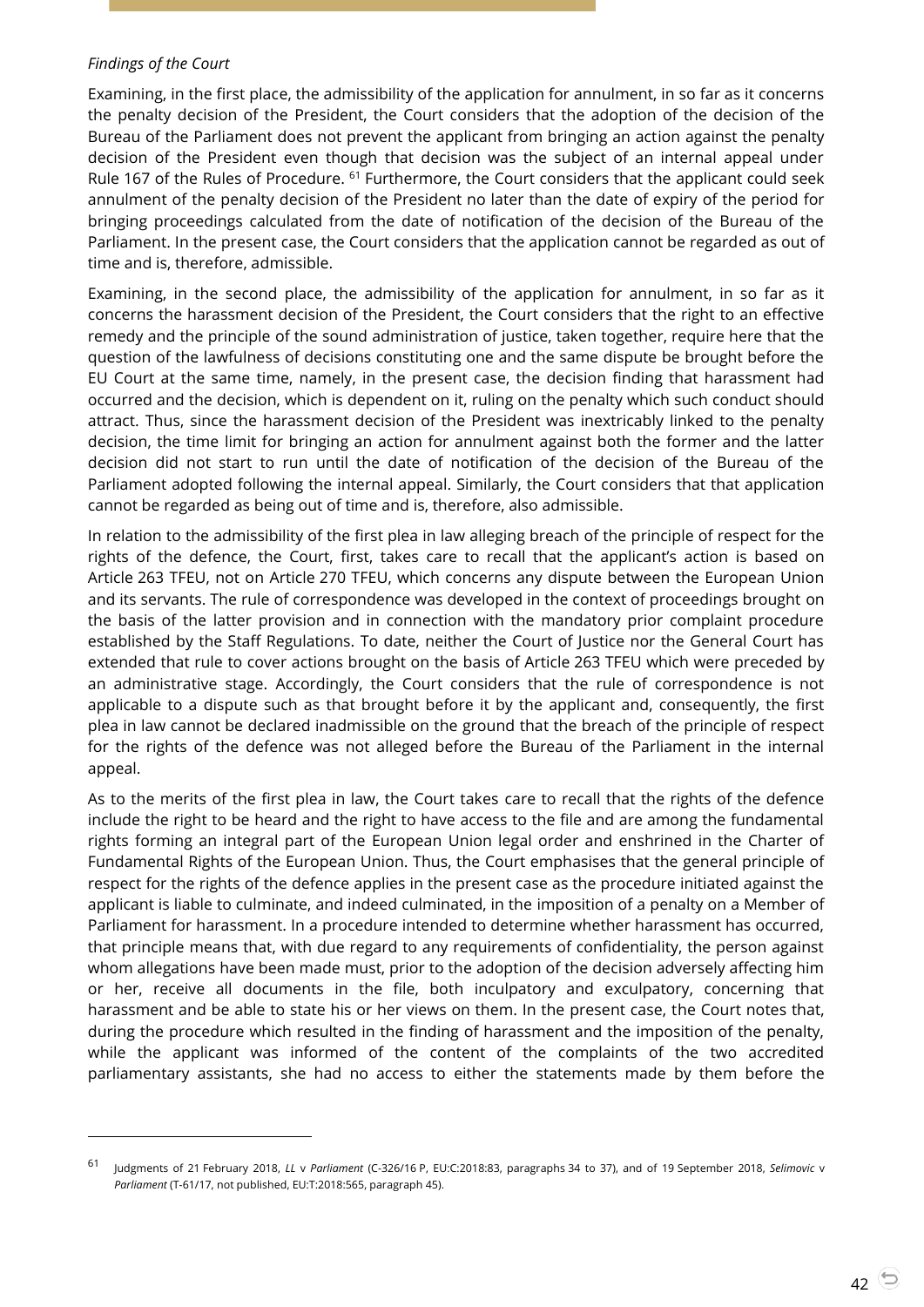advisory committee or the documents in the file, particularly the full content of the emails and text messages, even though those different items of information were taken into consideration in order to conclude that harassment had occurred and to impose a penalty on the applicant. Consequently, the Court considers that the general principle of respect for the rights of the defence of the applicant was breached in the present case.

Focusing on the consequences of the breach of that principle, the Court recalls that a breach of the rights of the defence results in the annulment of the decision taken at the end of a procedure only if, had it not been for such an irregularity, the outcome of the procedure might have been different. <sup>62</sup> That requirement is satisfied where, having not had access to the documents which should have been disclosed in accordance with respect for the rights of the defence, the applicant was not able effectively to submit his or her observations and was thus deprived of even a slight chance of being better able to defend him or herself. In such a case, failure to disclose documents in the file which the authorities have relied on inevitably affects, in the light of the protection to be afforded to the rights of the defence, the lawfulness of the measures adopted at the end of a procedure liable to affect the applicant adversely. In the present case, the Court considers that, since the applicant did not have access to the full content of the file, she was deprived of the chance of being better able to defend herself and that that irregularity inevitably affected the content of the decisions taken on the existence of harassment and on the penalty.

<span id="page-42-0"></span>Consequently, the Court considers that the three decisions in question must be annulled for breach of the general principle of respect for the rights of the defence.

# **2. COMMON COMMERCIAL POLICY**

<span id="page-42-1"></span>**Judgment of the General Court (Fourth Chamber, Extended Composition) of 19 May 2021, China Chamber of Commerce for Import and Export of Machinery and Electronic Products and Others v Commission, T-254/18**

[Link to the complete text of the judgment](https://curia.europa.eu/juris/document/document.jsf?text=&docid=241441&pageIndex=0&doclang=EN&mode=lst&dir=&occ=first&part=1&cid=3528836)

 $\overline{a}$ 

Dumping – Imports of certain cast iron articles originating in China – Definitive anti-dumping duty – Action for annulment – Admissibility – Association – Standing to bring proceedings – Interest in bringing proceedings – Injury determination – Calculation of the import volume – Macroeconomic and microeconomic indicators – Sampling – Calculation of the EU industry's cost of production – Prices charged intra-group – Causal link – Attribution and non-attribution analysis – No assessment of injury by segment – Assessment of the significance of undercutting – Confidential treatment of information – Rights of the defence – PCN-by-PCN methodology – Product comparability – Calculation of the normal value – Analogue country – Adjustment for VAT – Determination of the selling, general and administrative costs and profit

Following a complaint lodged with the European Commission by certain European Union producers, the Commission adopted, following an investigation opened on 10 December 2016, Implementing Regulation 2017/1480, <sup>63</sup> imposing a provisional anti-dumping duty on imports of certain cast iron

<sup>62</sup> Judgments of 4 April 2019, *OZ* <sup>v</sup>*EIB*, C-558/17 P, EU:C:2019:289, paragraphs 76 to 78), and of 25 June 2020, *HF* <sup>v</sup>*Parliament* (C-570/18 P, EU:C:2020:490, paragraph 73).

<sup>63</sup> Commission Implementing Regulation (EU) 2017/1480 of 16 August 2017 imposing a provisional anti-dumping duty on imports of certain cast iron articles originating in the People's Republic of China, (OJ 2017 L 211, p. 14).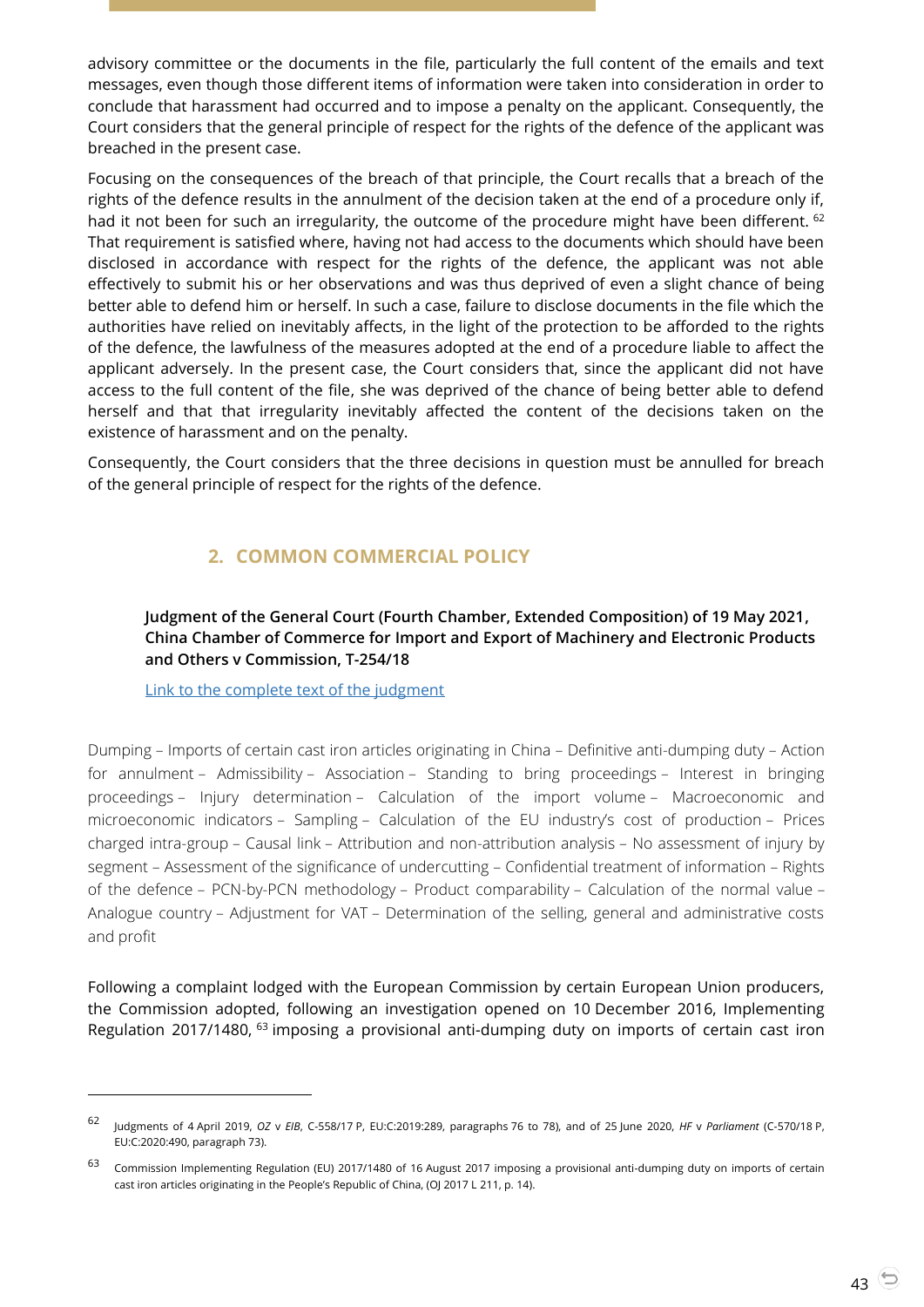articles originating in the People's Republic of China ('the product concerned'). By contrast, the Commission provisionally found no dumping in respect of imports of identical products originating in the Republic of India. Following the anti-dumping proceeding, the Commission adopted Implementing Regulation 2018/140<sup>64</sup> imposing a definitive anti-dumping duty on the products concerned originating in the People's Republic of China and terminating the investigation on imports of the same products originating in India.

The China Chamber of Commerce for Import and Export of Machinery and Electronic Products ('CCCME'), an association governed by Chinese law, whose members include Chinese exporting producers of the product concerned and other Chinese exporting producers, brought an action seeking the annulment of Implementing Regulation 2018/140.

In its dismissal of this action, the General Court sets out the admissibility conditions for an action for annulment brought by an association on behalf of its members. It clarifies, additionally, the procedures for an association to gain access to certain information gathered by the Commission during the anti-dumping investigation and provides further details on the assessment of the various indicators of injury caused to the EU industry as well as the Commission's ability to adjust the normal value of the price, as determined by applying the analogue country method.

## *Findings of the Court*

 $\overline{a}$ 

As regards the admissibility of the action for annulment brought by the CCCME, the General Court observes, first of all, that an association's ability to act on behalf of its members is based on the significant advantage afforded by that method of proceeding, by obviating the institution of numerous separate actions against the same acts by the members of the association representing their interests. In order for that advantage to materialise, it is necessary and sufficient, first, that the association in question acts on behalf of its members and, second, that the powers conferred on it in its articles of association permit actions to be initiated. Since those two requirements are fulfilled in the present case, the General Court rejects the argument put forward by the Commission that a third admissibility condition, linked to the representativeness of the association in question, for the purposes of the legal tradition common to the Member States, ought to have been acknowledged by the Court of Justice in its judgment in *Council* v *Growth Energy and Renewable Fuels Association.* <sup>65</sup> Furthermore, the CCCME need not have a mandate or specific authority established by the members whose interests it defends in order to be recognised as having standing to bring proceedings before the EU Courts.

As regards the first admissibility condition, which provides that the CCCME must act on behalf of its members, the Court also rejects the Commission's argument that only a representation covering the entire procedure, including the administrative stage, permits an association to bring an action on behalf of its members. In the light of the arguments which could be relied upon by the CCCME in support of the action for annulment, the Court points out, in addition, that an association whose tasks under its statutes include defending the interests of its members can put forward any plea capable of calling into question the lawfulness of trade defence measures adopted in their regard.

In terms of substance, the Court rejects, in particular, the plea alleging that the Commission refused to disclose to the CCCME information relevant to the determination of dumping and of injury, such as the details of the calculation of the normal value, dumping margins, the effects of Chinese imports on prices, injury and the injury elimination level. While recalling that the requirement to respect confidential information cannot deprive the rights of defence of their substance, the Court notes that

<sup>64</sup> Commission Implementing Regulation (EU) 2018/140 of 29 January 2018 imposing a definitive anti-dumping duty and collecting definitively the provisional duty imposed on imports of certain cast iron articles originating in the People's Republic of China and terminating the investigation on imports of certain cast iron articles originating in India (OJ 2018 L 25, p. 6).

<sup>65</sup> Judgment of 28 February 2019, *Council* <sup>v</sup>*Growth Energy and Renewable Fuels Association* (C-465/16 P, EU:C:2019:155).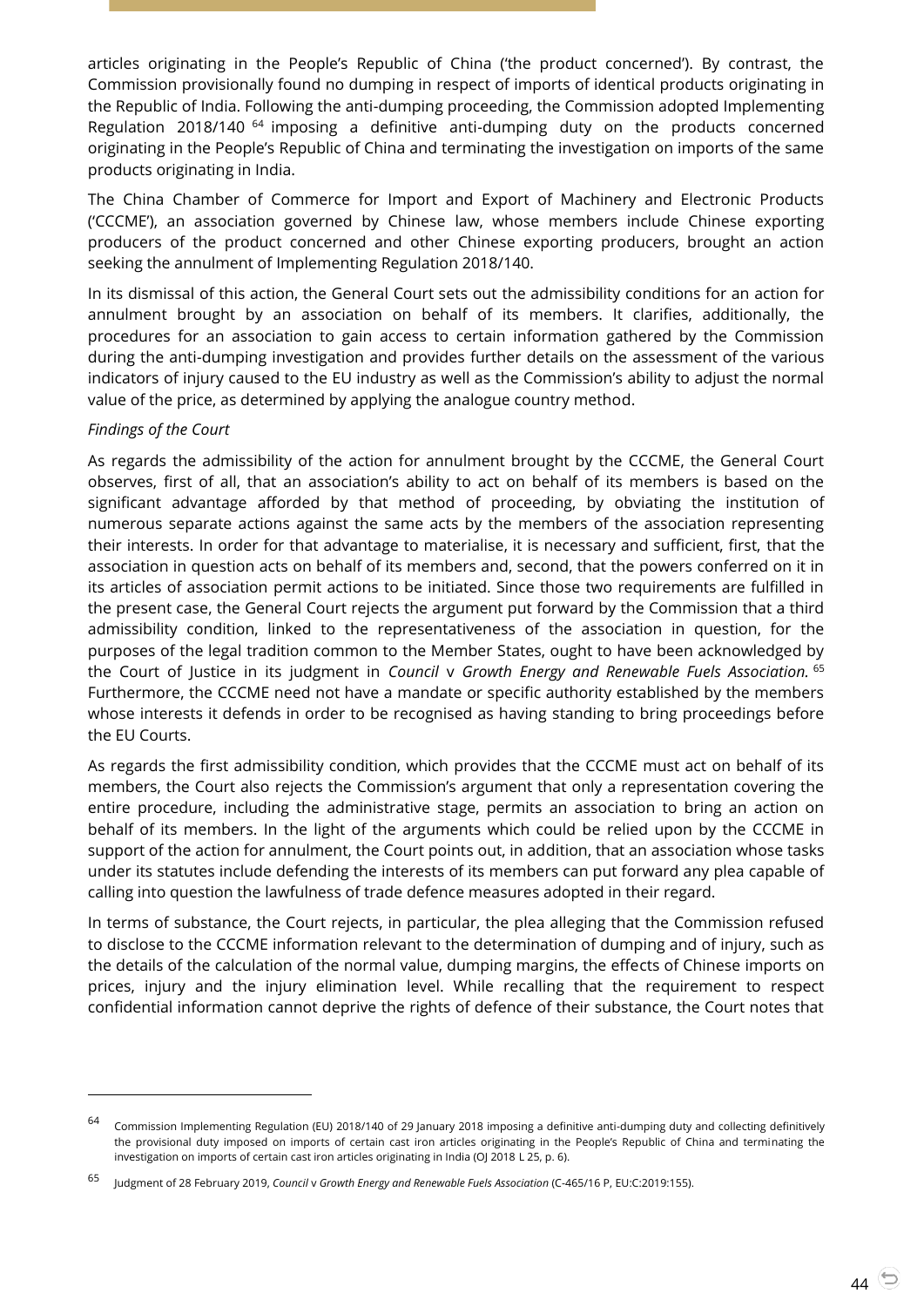the basic regulation <sup>66</sup> provides for a system of guarantees pursuing two objectives, namely, first, to allow interested parties effectively to defend their interests and, second, to preserve the confidentiality of the information gathered during the investigation. In order to place the two objectives in relation to one another, the basic regulation requires, on the one hand, that a nonconfidential summary which is in sufficient detail to permit interested parties to gain a reasonable understanding of the substance of that information be communicated by the party requesting confidentiality of the information communicated, <sup>67</sup> and on the other hand, that general information, in particular the reasons on which decisions taken under the basic regulation are based be disclosed by the institutions. <sup>68</sup> In the present case, since all the calculations requested by the CCCME are confidential and merit protection, the Court observes that, in the light of the information that was communicated to it, that association was placed in a position to provide information appropriate to its defence.

As regards the calculation of the import volume, the Court holds, in addition, that the Commission did not make a manifest error of assessment in limiting its assessment to data from Eurostat's database. In that regard, although adjustments had to be made to resolve certain difficulties, the Court states that the reliability of the data used by the Commission can be called into question only by evidence capable of casting specific doubt on the credibility of the method or data used by that institution. Providing alternative figures, such as figures obtained on the basis of data from the customs authorities of the countries from which the contested imports derived, is not sufficient for the applicant's claim to be successful. Furthermore, the Court recalls that the Commission enjoys a broad discretion in analysing data, including data provided by Eurostat.

As to the need to carry out an assessment by segment of the injury caused to the EU industry in order to evaluate the various injury indicators, the Court makes clear that such an assessment may be justified where the products covered by the investigation are not interchangeable and where one or more segments are more likely to be concerned than others by the dumped imports. The fact that products belong to different ranges is, however, not sufficient to establish, in itself, that they are not interchangeable and therefore that an assessment by segment may be undertaken, since products belonging to different ranges can have identical functions or satisfy the same needs. Furthermore, the Court notes the lack of evidence concerning any specific and distinct needs of customers satisfied by each of those product categories. As to whether eastern Europe can be segmented from the rest of the European Union, on account of the alleged fact that the competitive conditions in that part of the European Union are less developed, the Court highlights that it was not demonstrated that circumstances of that kind justify, in the present case, the injury caused to the western European industry being assessed separately from that caused to the eastern European industry.

The Court also rejects the complaint alleging errors in the assessment of under-cutting of import prices compared to prices for like products of the EU industry. In that regard, the applicants complain, first, that the Commission's sample was not representative and, second, that the Commission failed to take account of certain product types sold by the sampled EU producers, there being no comparable imported product type. The Court finds, first of all that the basic regulation permits the Commission to base its investigation, in large-scale cases, on a given number of parties by using a sampling method. <sup>69</sup> In the present case, since the Commission compiled the sample in accordance with the procedures set out in the basic regulation, undercutting in relation to prices observed in the sales of the sampled EU producers must be regarded as representative for the entire EU industry. The Court

 $^{66}$  Regulation (EU) 2016/1036 of the Parliament and of the Council of 8 June 2016 on protection against dumped imports from countries not members of the European Union (OJ 2016 L 176, p. 21, 'the basic regulation').

<sup>67</sup> Article 19(2) of the basic regulation.

<sup>68</sup> Article 19(4) of the basic regulation.

<sup>69</sup> Article 17 of the basic regulation.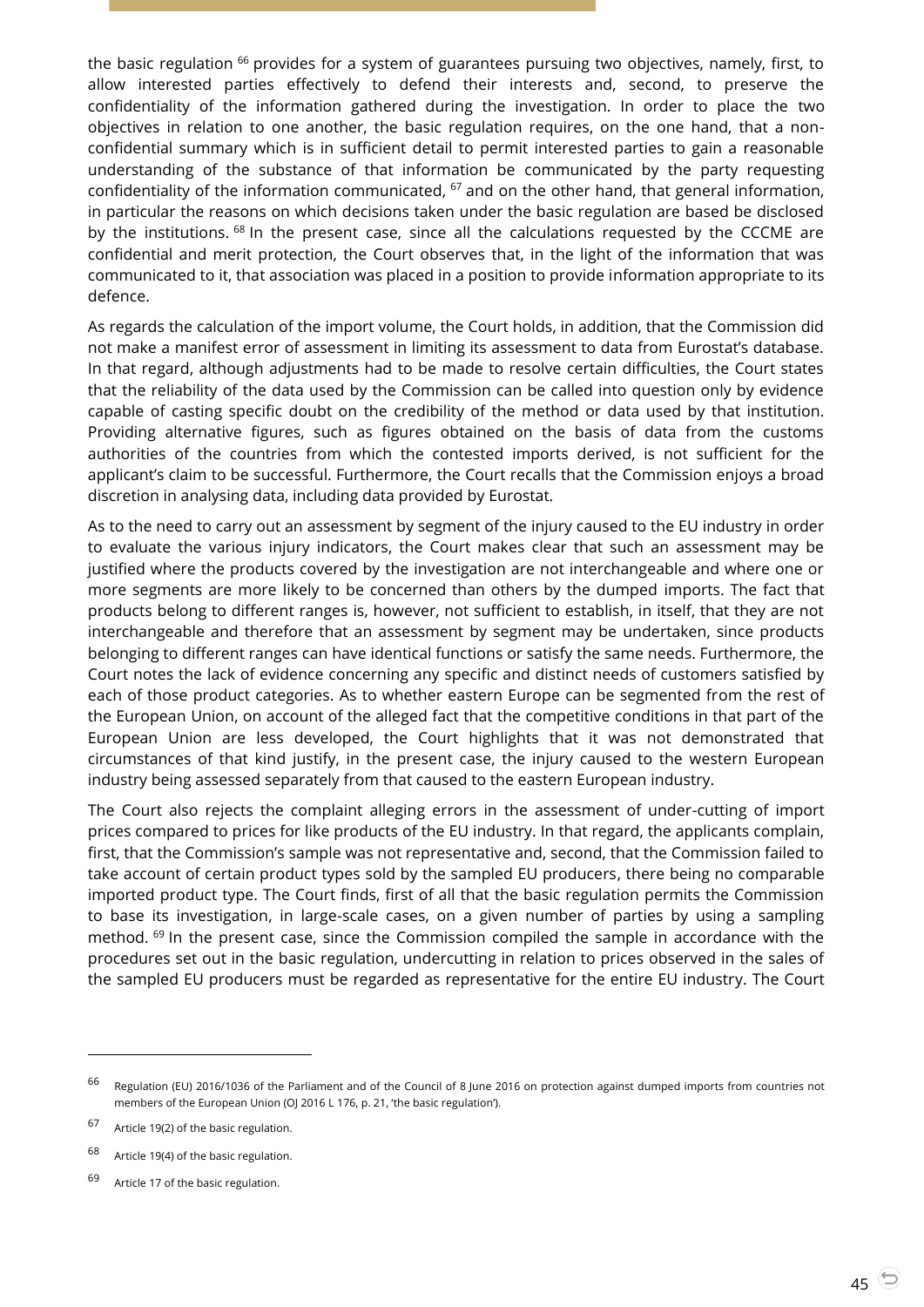also makes clear that an assessment of each product type sold by the sampled EU producers is not required in cases, such as the present, where the product concerned covers a variety of product types which continue to be interchangeable. That principle has, moreover, also been confirmed by the Appellate Body of the World Trade Organisation (WTO),  $70$  which has stated that the investigating authority was not required to establish the existence of undercutting for each of the product types under investigation or with respect to the entire range of goods making up the domestic like product. In those circumstances, the Court finds that the existence of an undercutting margin in a range of 31.6% to 39.2%, covering 62.6% of the sales of the sampled EU producers, appears sufficient, in the present case, to conclude that there was significant price undercutting as compared with the price of a like product of the EU industry.

Finally, as regards the possibility of making an adjustment to the normal value of the product concerned on account of value added tax (VAT) where the Commission uses the analogue country method, the Court recalls that the objective of using that method is to prevent account being taken of prices and costs in non-market economy countries to the extent that those parameters are not the normal result of market forces. That does not mean, however, that the normal value thus determined cannot be adjusted at all.<sup>71</sup> There is nothing in the basic regulation to indicate that using the analogue country method gives rise to a general derogation from the requirement to make adjustments for comparability purposes. However, where adjustments to the normal value are envisaged, they must not reincorporate, in the institutions' analysis, factors linked to the parameters which, in that country, are not the normal result of market forces. In the present case, the Court concludes that the application to the normal value of the VAT rate applicable in the People's Republic of China does not amount to introducing or reintroducing an element of distortion of the Chinese system into the calculation of the normal value determined on the basis of the analogue country method.

<sup>&</sup>lt;sup>70</sup> Report of the WTO Appellate Body in the dispute 'China – Measures imposing anti-dumping duties on high-performance stainless steel seamless tubes "HP-SSST" from Japan' (WT/DS 454/AB/R and WT/DS 460/AB/R, report of 14 October 2015).

<sup>71</sup> Article 2(10) of the basic regulation.